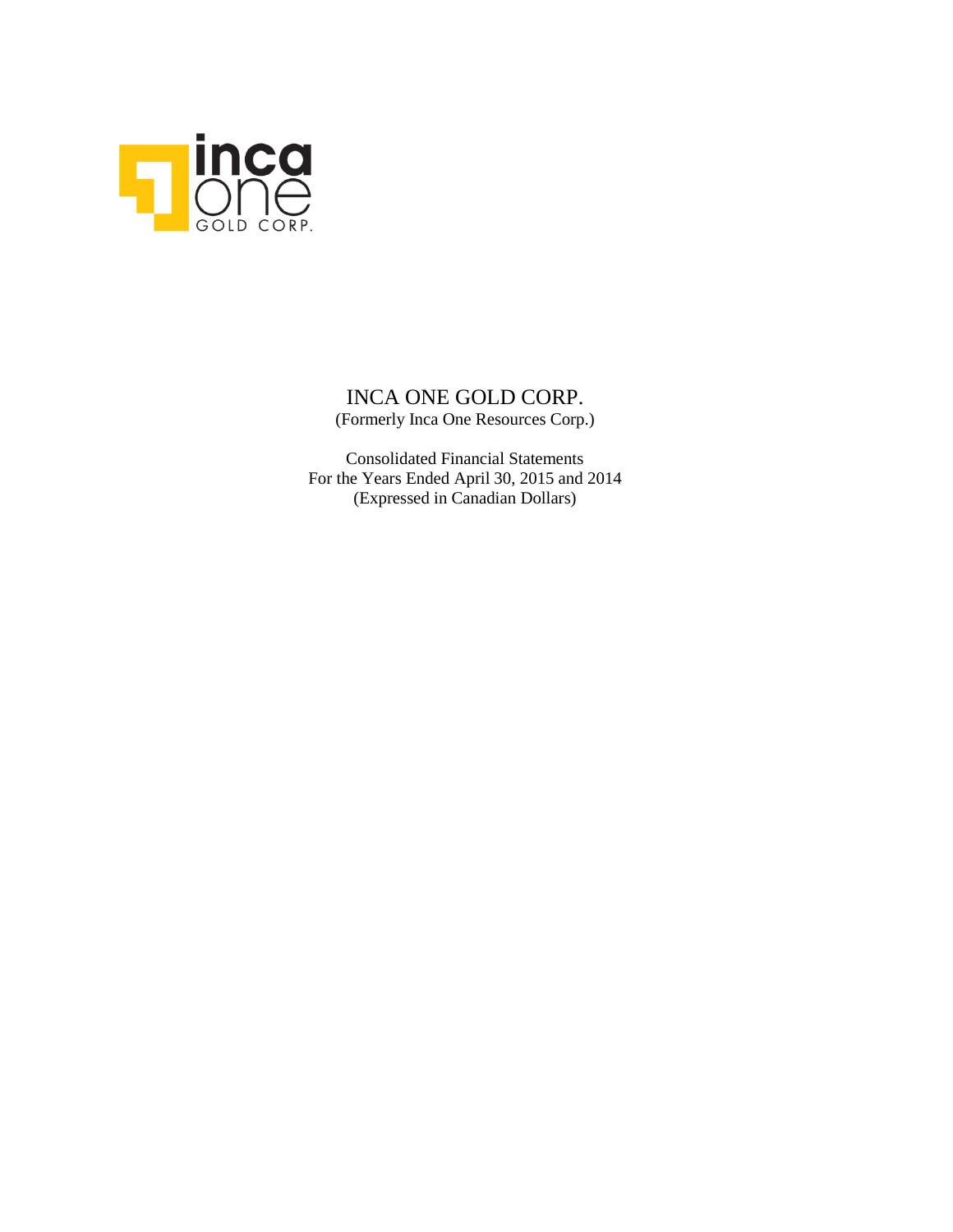# **INDEPENDENT AUDITORS' REPORT**

To the Shareholders of Inca One Gold Corp. (formerly Inca One Resources Corp.)

We have audited the accompanying consolidated financial statements of Inca One Gold Corp. (formerly Inca One Resources Corp.), which comprise the consolidated statements of financial position as at April 30, 2015 and 2014 and the consolidated statements of operations, changes in equity, and cash flows for the years then ended, and a summary of significant accounting policies and other explanatory information.

#### *Management's Responsibility for the Consolidated Financial Statements*

Management is responsible for the preparation and fair presentation of these consolidated financial statements in accordance with International Financial Reporting Standards, and for such internal control as management determines is necessary to enable the preparation of consolidated financial statements that are free from material misstatement, whether due to fraud or error.

#### *Auditors' Responsibility*

Our responsibility is to express an opinion on these consolidated financial statements based on our audits. We conducted our audits in accordance with Canadian generally accepted auditing standards. Those standards require that we comply with ethical requirements and plan and perform the audit to obtain reasonable assurance about whether the consolidated financial statements are free from material misstatement.

An audit involves performing procedures to obtain audit evidence about the amounts and disclosures in the consolidated financial statements. The procedures selected depend on the auditors' judgment, including the assessment of the risks of material misstatement of the consolidated financial statements, whether due to fraud or error. In making those risk assessments, the auditor considers internal control relevant to the entity's preparation and fair presentation of the consolidated financial statements in order to design audit procedures that are appropriate in the circumstances, but not for the purpose of expressing an opinion on the effectiveness of the entity's internal control. An audit also includes evaluating the appropriateness of accounting policies used and the reasonableness of accounting estimates made by management, as well as evaluating the overall presentation of the consolidated financial statements.

We believe that the audit evidence we have obtained in our audits is sufficient and appropriate to provide a basis for our audit opinion.

#### *Opinion*

In our opinion, these consolidated financial statements present fairly, in all material respects, the financial position of Inca One Gold Corp. (formerly Inca One Resources Corp.) as at April 30, 2015 and 2014 and its financial performance and its cash flows for the years then ended in accordance with International Financial Reporting Standards.

#### *Emphasis of Matter*

Without qualifying our opinion, we draw attention to Note 1 in the consolidated financial statements which describes conditions and matters that indicate the existence of a material uncertainty that may cast significant doubt about Inca One Gold Corp. (formerly Inca One Resources Corp.)'s ability to continue as a going concern.

**"DAVIDSON & COMPANY LLP"**

Vancouver, Canada Chartered Professional Accountants

August 27, 2015



1200 - 609 Granville Street, P.O. Box 10372, Pacific Centre, Vancouver, B.C., Canada V7Y 1G6 Telephone (604) 687-0947 Davidson-co.com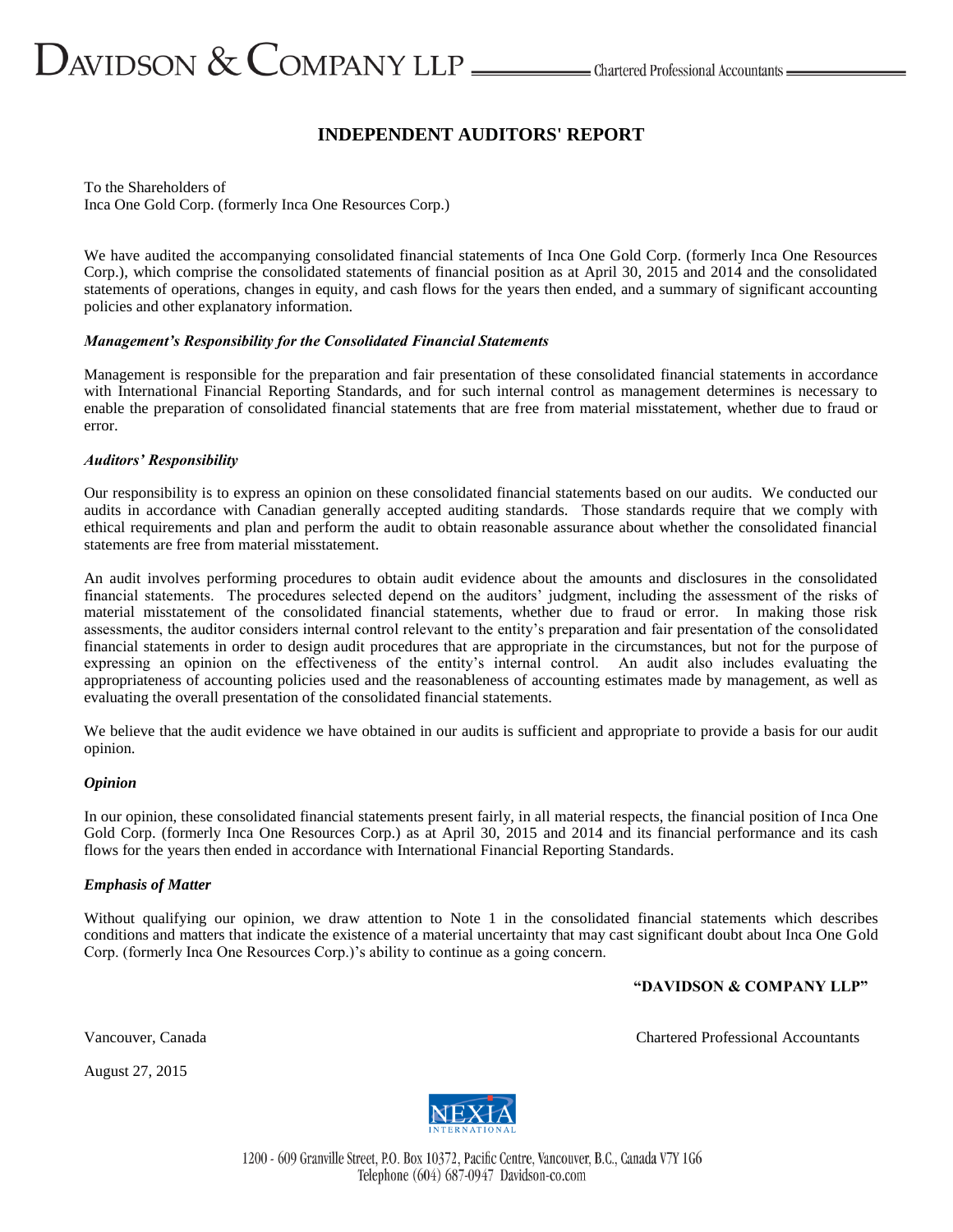(Formerly Inca One Resources Corp.) Consolidated Statements of Financial Position (Expressed in Canadian Dollars)

|                                                                                               | Note     | April 30, 2015                | April 30, 2014            |
|-----------------------------------------------------------------------------------------------|----------|-------------------------------|---------------------------|
|                                                                                               |          |                               | \$                        |
| <b>Assets</b>                                                                                 |          |                               |                           |
| Current:                                                                                      |          |                               |                           |
| Cash and cash equivalents                                                                     | 4        | 454,321                       | 78,710                    |
| Receivables                                                                                   | 5        | 631,480                       | 9,511                     |
| Marketable securities                                                                         | 6        | 217,838                       | 847,448                   |
| Prepaid expenses and deposits                                                                 |          | 377,729                       | 65,288                    |
| Inventory                                                                                     | 7        | 1,468,421                     | 408,228                   |
|                                                                                               |          | 3,149,789                     | 1,409,185                 |
| Deferred financing costs                                                                      |          |                               | 23,421                    |
| Property, plant and equipment                                                                 | 8        | 5,178,704                     | 1,093,456                 |
| Exploration and evaluation assets                                                             | 9        |                               | 20,000                    |
|                                                                                               |          |                               |                           |
| Total assets                                                                                  |          | 8,328,493                     | 2,546,062                 |
| <b>Liabilities</b>                                                                            |          |                               |                           |
| Current:                                                                                      |          |                               |                           |
| Accounts payable and accrued liabilities                                                      | 10       | 848,520                       | 793,211                   |
| Promissory notes payable                                                                      | 11       | 559,544                       | 120,000                   |
| Convertible debentures                                                                        | 12       | 607,681                       | 325,000                   |
| Debenture units                                                                               | 14       | 1,650,371                     |                           |
|                                                                                               |          | 3,666,116                     | 1,238,211                 |
| Promissory notes payable                                                                      | 11       |                               | 428,998                   |
| Convertible debentures                                                                        | 12       | 348,716                       | 197,351                   |
| Bond payable                                                                                  | 13       | 4,884,211                     |                           |
| Deferred income tax                                                                           | 22       | 162,000                       |                           |
| Asset retirement and reclamation obligations                                                  | 15       | 278,829                       |                           |
|                                                                                               |          | 9,339,872                     | 1,864,560                 |
|                                                                                               |          |                               |                           |
| <b>Shareholders' Equity (Deficiency)</b>                                                      |          |                               |                           |
| Share capital                                                                                 | 16       | 12,520,642                    | 11,231,319                |
| Reserves                                                                                      | 16<br>12 | 1,066,126                     | 675,005                   |
| Convertible debentures - equity component                                                     |          | 15,432                        | 73,087                    |
| Accumulated other comprehensive income (loss)                                                 |          | 312,557                       | (457, 566)                |
| Deficit                                                                                       |          | (14, 926, 136)<br>(1,011,379) | (10, 840, 343)<br>681,502 |
|                                                                                               |          |                               |                           |
| Total liabilities and shareholders' equity (deficiency)                                       |          | 8,328,493                     | 2,546,062                 |
| Nature of operations and going concern (Note 1)<br>Commitments (Notes 11, 12, 13, 14, and 18) |          |                               |                           |

Subsequent events (Notes 11, 12 and 24)

Approved on behalf of the Board of Directors on August 27, 2015

*"Robert McMorran" "Gunther Roehlig"*

Director Director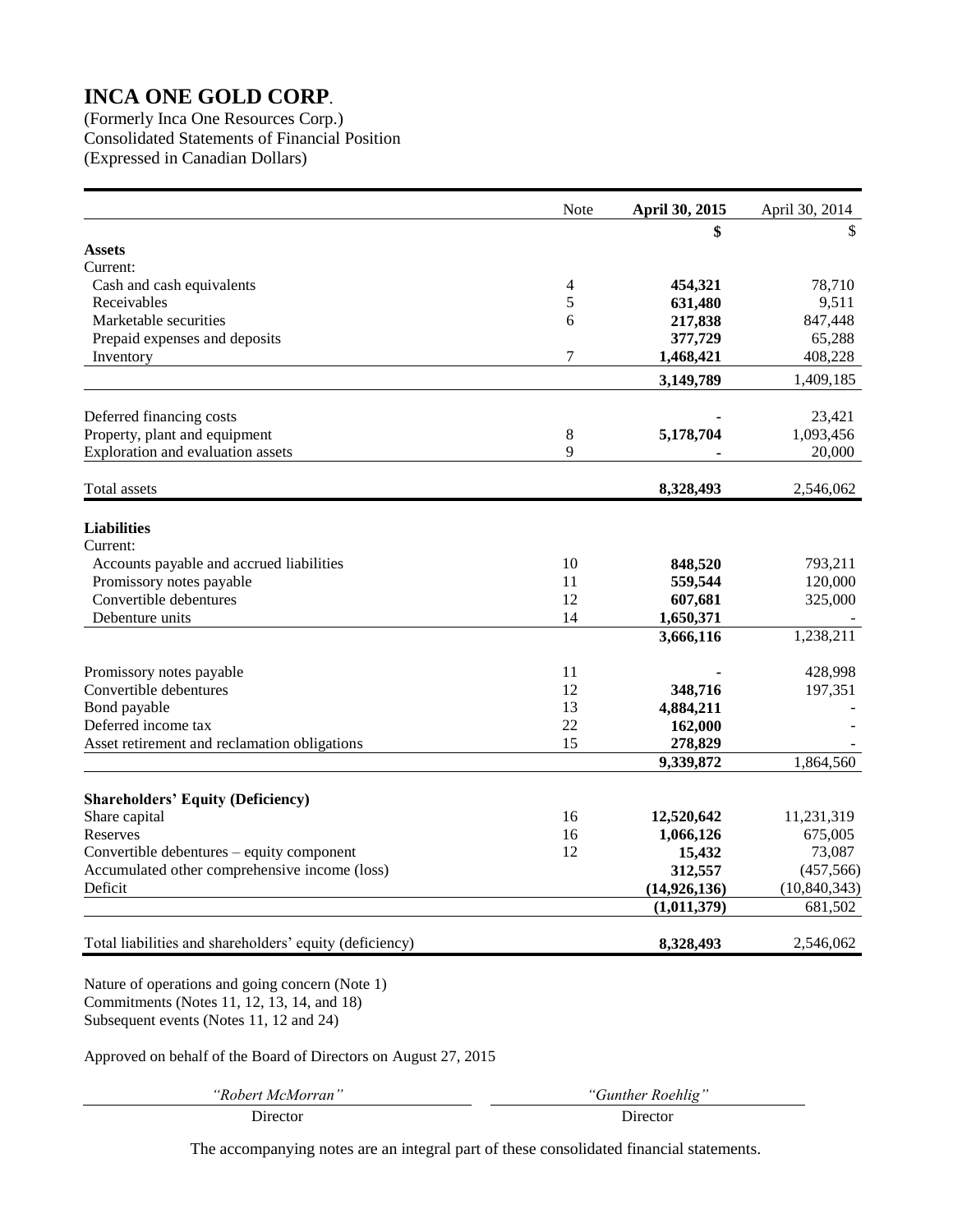(Formerly Inca One Resources Corp.) Consolidated Statements of Operations (Expressed in Canadian Dollars)

|                                                         |      |             | Years ended April 30, |
|---------------------------------------------------------|------|-------------|-----------------------|
|                                                         | Note | 2015        | 2014                  |
|                                                         |      | \$          | \$                    |
| <b>Revenue</b>                                          |      | 4,304,802   |                       |
| Cost of goods sold (including \$66,037 of depreciation) |      | 4,173,660   |                       |
| <b>Gross margin</b>                                     |      | 131,142     |                       |
| Corporate and administrative expenses:                  |      |             |                       |
| Consulting and management fees                          | 17   | 788,892     | 238,542               |
| Depreciation                                            | 8    | 9,802       | 7,074                 |
| Directors fees                                          |      | 36,000      |                       |
| Foreign exchange (gain) loss                            |      | (475, 029)  | 21,541                |
| Office, rent and administration                         | 17   | 604,988     | 126,408               |
| Professional fees                                       | 17   | 290,462     | 260,978               |
| <b>Regulatory fees</b>                                  |      | 20,736      | 14,731                |
| Share-based payments                                    | 16   | 377,733     | 105,658               |
| Transfer agent and investor relations                   |      | 474,014     | 351,195               |
| Travel and accommodation                                |      | 350,165     | 220,336               |
| Impairment of marketable securities                     | 6    | 1,102,162   |                       |
| Write-down of exploration and evaluation assets         | 9    | 20,000      | 2,819,667             |
| <b>Total operating expenses</b>                         |      | 3,599,925   | 4,166,130             |
| Finance income (expense):                               |      |             |                       |
| Accretion expense                                       |      | (194, 931)  | (7,143)               |
| Finance and other costs                                 |      | (410,701)   | (97, 481)             |
| Finance income                                          |      | 2,043       | 1,111                 |
|                                                         |      | (603,589)   | (103, 513)            |
| Loss before income taxes for the year                   |      | (4,072,372) | (4,269,643)           |
| Deferred income tax expense                             | 22   | 135,000     |                       |
| Net loss for the year                                   |      | (4,207,372) | (4,269,643)           |
| Other comprehensive income (loss):                      |      |             |                       |
| Unrealized gain (loss) on marketable securities         | 6    | 472,552     | (472, 552)            |
| Foreign currency translation adjustment                 |      | 297,571     | 21,439                |
|                                                         |      | 770,123     | (451, 113)            |
| Comprehensive loss for the year                         |      | (3,437,249) | (4,720,756)           |
| Basic and diluted loss per share                        |      | (0.06)      | (0.09)                |
| Weighted average number of common shares outstanding    |      | 65,249,258  | 47,993,952            |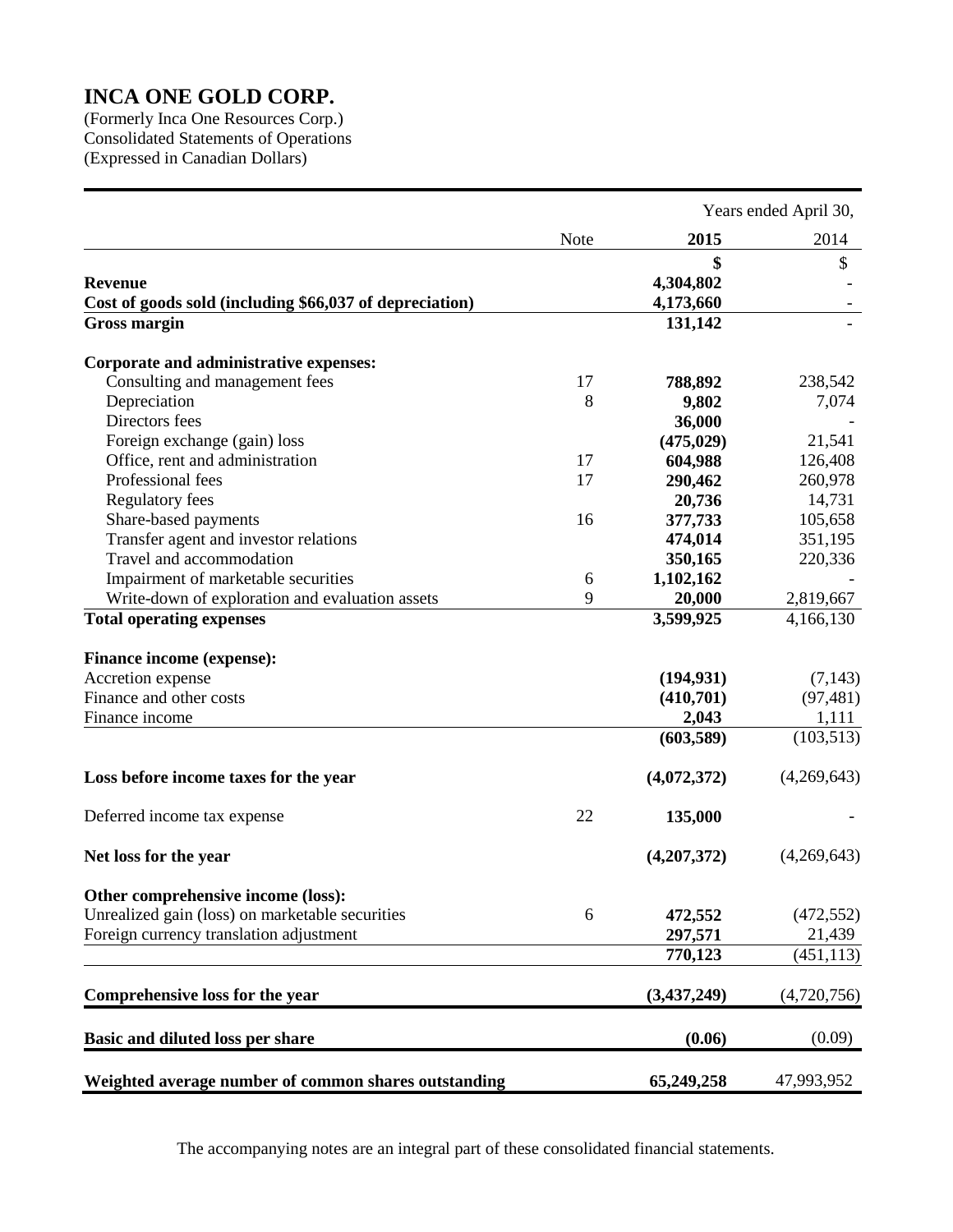(Formerly Inca One Resources Corp.) Consolidated Statements of Changes in Equity (Expressed in Canadian Dollars)

|                                                                    | Share capital    |                          |                         | Reserves                 |            |                                                  |                                               |                |                                                  |
|--------------------------------------------------------------------|------------------|--------------------------|-------------------------|--------------------------|------------|--------------------------------------------------|-----------------------------------------------|----------------|--------------------------------------------------|
|                                                                    | Common<br>shares | Amount                   | <b>Stock</b><br>options | Warrants                 | Total      | Convertible<br>debenture-<br>equity<br>component | Accumulated<br>other<br>comprehensive<br>loss | Deficit        | Total<br>shareholders'<br>equity<br>(deficiency) |
|                                                                    | #                | \$                       | \$                      | \$                       | \$         | \$                                               | \$                                            | \$             |                                                  |
| Balance, April 30, 2013                                            | 43,489,174       | 9,206,889                | 650,746                 | 44,508                   | 695,254    |                                                  | (6, 453)                                      | (6,678,603)    | 3,217,087                                        |
| Comprehensive loss for the year                                    |                  |                          |                         |                          |            |                                                  | (451, 113)                                    | (4,269,643)    | (4,720,756)                                      |
| Private placements for cash<br>Private placement for GRIT          | 7,125,500        | 712,550                  |                         |                          |            |                                                  |                                               |                | 712,550                                          |
| shares                                                             | 12,000,000       | 1,320,000                |                         |                          |            |                                                  |                                               |                | 1,320,000                                        |
| Finder fees paid in shares                                         | 960,000          | 105,600                  |                         |                          |            |                                                  |                                               |                | 105,600                                          |
| Share issuance costs – cash<br>Convertible debentures - equity     |                  | (131, 724)               |                         |                          |            |                                                  |                                               |                | (131, 724)                                       |
| portion                                                            |                  |                          |                         |                          |            | 76,336                                           |                                               |                | 76,336                                           |
| Convertible debentures issuance<br>$costs - cash$                  |                  |                          |                         |                          |            | (3,249)                                          |                                               |                | (3,249)                                          |
| Expired warrants                                                   |                  | 18,004                   |                         | (18,004)                 | (18,004)   |                                                  |                                               |                |                                                  |
| <b>Expired</b> options                                             |                  |                          | (107,903)               |                          | (107,903)  |                                                  |                                               | 107,903        |                                                  |
| Share-based payments                                               |                  |                          | 105,658                 |                          | 105,658    |                                                  |                                               |                | 105,658                                          |
| Balance, April 30, 2014                                            | 63,574,674       | 11,231,319               | 648,501                 | 26,504                   | 675,005    | 73,087                                           | (457, 566)                                    | (10, 840, 343) | 681,502                                          |
| Comprehensive loss for the year<br>Convertible debentures - equity |                  |                          |                         |                          |            |                                                  | 770,123                                       | (4,207,372)    | (3,437,249)                                      |
| portion<br>Issuance of shares on conversion                        |                  |                          |                         |                          |            | 78,568                                           |                                               |                | 78,568                                           |
| of debentures                                                      | 1,200,000        | 235,682                  |                         |                          |            | (136, 223)                                       |                                               |                | 99,459                                           |
| Warrants issued on financings                                      |                  |                          |                         | 414,722                  | 414,722    |                                                  |                                               |                | 414,722                                          |
| <b>Exercised</b> warrants                                          | 1,902,000        | 380,400                  |                         |                          |            |                                                  |                                               |                | 380,400                                          |
| Exercised options                                                  | 2,424,000        | 631,204                  | (279, 755)              |                          | (279, 755) |                                                  |                                               |                | 351,449                                          |
| Expired options                                                    |                  | $\overline{\phantom{a}}$ | (121, 579)              |                          | (121, 579) |                                                  |                                               | 121,579        |                                                  |
| Shares issued for services                                         | 280,240          | 42,037                   |                         |                          |            |                                                  |                                               |                | 42,037                                           |
| Share-based payments                                               |                  | $\overline{\phantom{a}}$ | 377,733                 | $\overline{\phantom{a}}$ | 377,733    |                                                  |                                               |                | 377,733                                          |
| Balance, April 30, 2015                                            | 69,380,914       | 12,520,642               | 624,900                 | 441,226                  | 1,066,126  | 15,432                                           | 312,557                                       | (14,926,136)   | (1,011,379)                                      |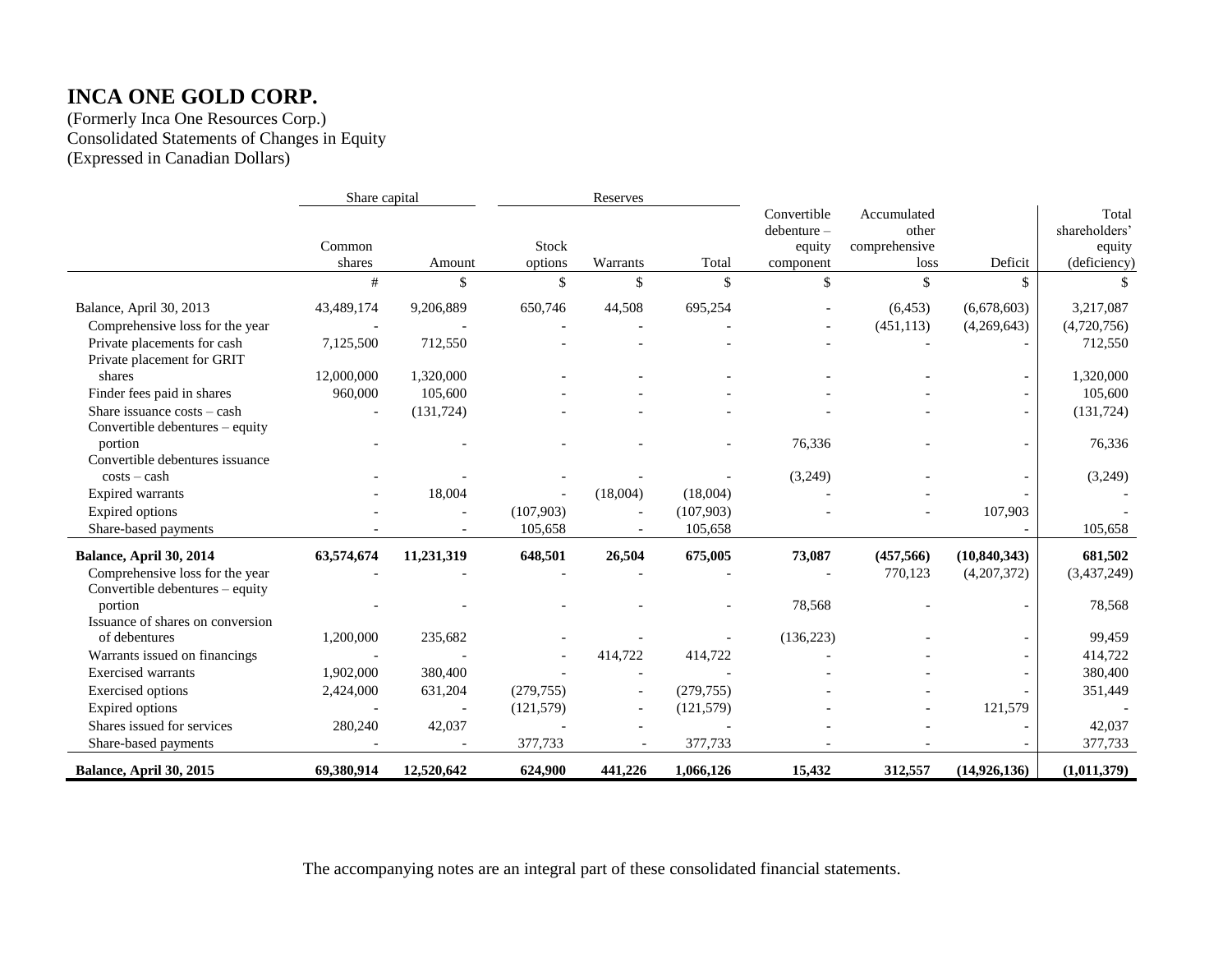(Formerly Inca One Resources Corp.) Consolidated Statements of Cash Flows (Expressed in Canadian Dollars)

|                                                               | Years ended April 30, |             |
|---------------------------------------------------------------|-----------------------|-------------|
|                                                               | 2015                  | 2014        |
| Cash flows provided by (used in):                             | \$                    | \$          |
| <b>Operating activities:</b>                                  |                       |             |
| Net loss for the year                                         | (4,207,372)           | (4,269,643) |
| Items not involving cash:                                     |                       |             |
| Depreciation                                                  | 108,858               | 7,074       |
| Share-based payments                                          | 377,733               | 105,658     |
| Write-down of exploration and evaluation assets               | 20,000                | 2,819,667   |
| Impairment of marketable securities                           | 1,102,162             |             |
| Accretion of convertible debentures                           | 194,931               | 7,143       |
| Accrued interest                                              | 130,497               | 14,038      |
| Interest expense                                              | 622,574               | 85,593      |
| Shares issued for consulting services                         | 42,037                |             |
| Unrealized foreign exchange                                   | 23,402                |             |
| Deferred income taxes                                         | 135,000               |             |
| Changes in non-cash operating working capital:                |                       |             |
| Receivables                                                   | (621,969)             | 14,670      |
| Prepaid expenses and deposits                                 | (312, 441)            | (22, 298)   |
| Inventory                                                     | (1,060,193)           | (392, 138)  |
| Accounts payable and accrued liabilities                      | (34, 664)             | 333,604     |
|                                                               | (3,479,445)           | (1,296,632) |
|                                                               |                       |             |
| <b>Financing activities:</b>                                  |                       |             |
| Proceeds from promissory notes payable, net of issuance costs | 239,001               | 584,960     |
| Repayments of promissory notes                                | (270,000)             | (50,000)    |
| Proceeds from convertible debentures, net of issuance costs   | 605,809               | 263,295     |
| Proceeds on issuance of common shares                         | 731,850               | 737,550     |
| Share issuance costs                                          |                       | (26, 124)   |
| Proceeds from debenture financing                             | 1,834,568             |             |
| Proceeds from bond financing                                  | 5,042,306             |             |
| Convertible debenture advances                                |                       | 325,000     |
| Deferred financing costs                                      | 23,421                | (23, 421)   |
| Interest paid                                                 | (438, 312)            | (71, 555)   |
|                                                               | 7,768,643             | 1,739,705   |
|                                                               |                       |             |
| <b>Investing activities:</b>                                  |                       |             |
| Purchase of property, plant and equipment                     | (3,841,021)           | (762, 368)  |
| Exploration and evaluation assets                             | (68,000)              | (236, 106)  |
|                                                               | (3,909,021)           | (998, 474)  |
| Increase (decrease) in cash and cash equivalents              | 380,177               | (555, 401)  |
| Effect of exchange rates on cash held in foreign currencies   | (4, 566)              | (50,613)    |
| Cash and cash equivalents, beginning of year                  | 78,710                | 684,724     |
|                                                               |                       |             |
| Cash and cash equivalents, end of year                        | 454,321               | 78,710      |

# **Supplemental disclosure with respect to cash flows** (Note 23)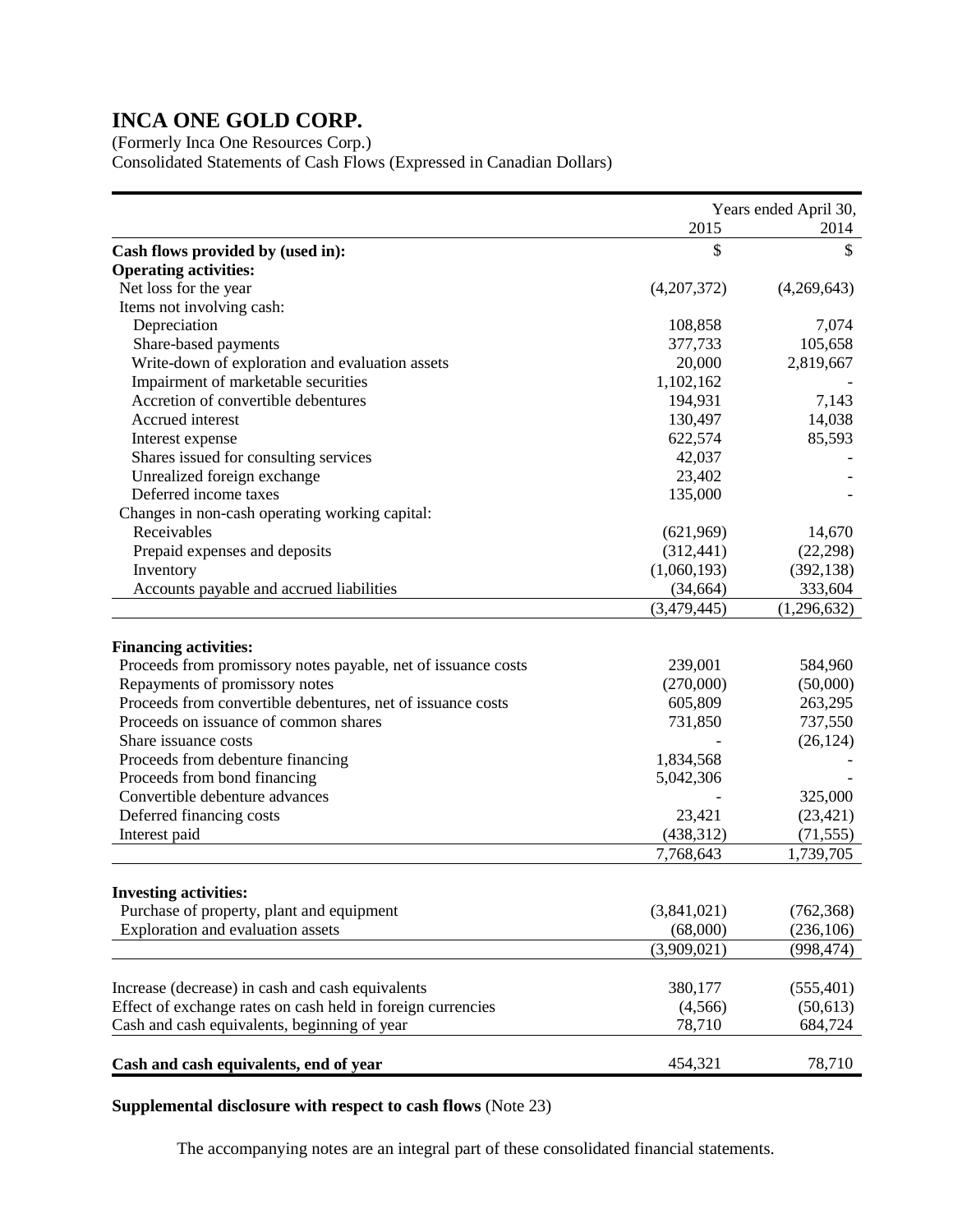# **NOTE 1 – NATURE OF OPERATIONS AND GOING CONCERN**

Inca One Gold Corp. (formerly Inca One Resources Corp.) (the "Company") was incorporated under the laws of Canada on November 9, 2005 and was continued under the British Columbia Business Corporations Act on November 26, 2010. On September 17, 2014, the Company changed its name from Inca One Resources Corp. to Inca One Gold Corp. The Company's shares are traded on the TSX Venture Exchange (the "TSX-V") under the symbol "IO", on the Frankfurt Stock Exchange under the symbol "SU9.F", and the Santiago Stock Exchange Venture under the symbol "IOCL". The head office and principal address of the Company are located at Suite 1125 – 595 Howe Street, Vancouver, Canada, V6C 2T5 and its registered office is located at Suite 2600 – 1066 West Hastings Street, Vancouver, Canada, V6E 3X1.

These consolidated financial statements are prepared on a going concern basis, which contemplates that the Company will continue in operation for the foreseeable future and will be able to realize its assets and discharge its liabilities in the normal course of business. For the year ended April 30, 2015, the Company incurred a net loss of \$4,207,372. As of that date the Company had a deficit of \$14,926,136 and working capital deficiency of \$516,327. The Company's continuation as a going concern is dependent upon its ability to attain profitable operations and generate funds from its Peruvian toll-milling operations and its ability to raise equity capital or borrowings sufficient to meet current and future obligations. These conditions indicate a material uncertainty that may cast significant doubt on the Company's ability to continue as a going concern. These consolidated financial statements do not reflect the adjustments to the carrying values and classifications of assets and liabilities that would be necessary if the Company were unable to realize its assets and settle its liabilities as a going concern in the normal course of operations. Such adjustments could be material. Management intends to finance operating costs over the next year with the proceeds from debt financing, equity financing, its current working capital, proceeds from option and warrant exercises, and net profits from processing operations at the Company's gold milling facility in Peru.

# **NOTE 2 – SIGNIFICANT ACCOUNTING POLICIES**

### **(a) Basis of Presentation**

These consolidated financial statements have been prepared in accordance with International Financial Reporting Standards ("IFRS") as issued by the International Accounting Standards Board ("IASB") and interpretations of the International Financial Reporting Interpretations Committee ("IFRIC"). The accounting principles adopted are consistent with those of the previous financial year.

These consolidated financial statements have been prepared on a historical cost basis and were approved by the board of directors for issue on August 27, 2015.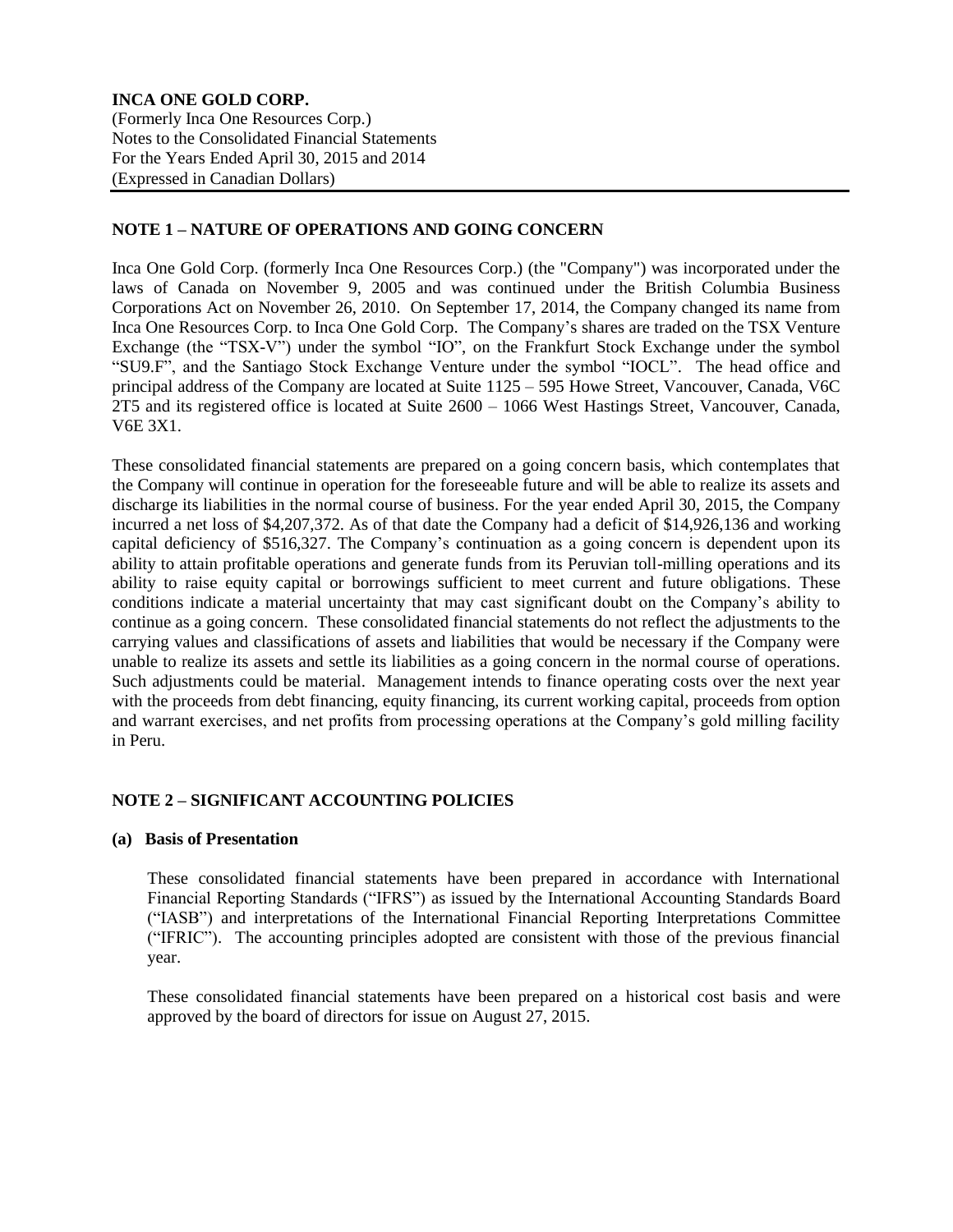# **NOTE 2 – SIGNIFICANT ACCOUNTING POLICIES (continued)**

### **(b) Basis of Consolidation**

The consolidated financial statements are presented in Canadian dollars unless otherwise noted. The consolidated financial statements include the accounts of the Company, its wholly owned subsidiaries, Inca One Metals Peru S.A. ("IO Metals"), Dynasty One S.A. ("Dynasty One"), Chala One S.A.C. ("Chala One"), and during the year ended April 30, 2014 Minera Huaquillas SAC ("Minera"), a private company incorporated in Peru (Note 9(b)). Although Minera was not a subsidiary of the Company, the Company consolidated 100% of its operations during the year ended April 30, 2014 as the Company had effective control and therefore the right to obtain the majority of the benefits and were exposed to the risks of the activities of Minera. The investment in Minera was fully impaired as of April 30, 2014.

Control is achieved when the Company is exposed to, or has rights, to variable returns from its involvement with an entity and has the ability to affect those returns through its power over the entity. Subsidiaries are fully consolidated from the date on which control is obtained and continue to be consolidated until the date that such control ceases. Intercompany balances, transactions and unrealized intercompany gains and losses are eliminated upon consolidation.

### **(c) Use of Estimates and Judgments**

The preparation of the Company's consolidated financial statements in accordance with IAS 1, *Presentation of Financial Statements*, requires management to make certain critical accounting estimates and to exercise judgment that affect the accounting policies and the reported amounts of assets, liabilities and disclosure of contingent assets and liabilities at the date of the consolidated financial statements and reported amounts of revenues and expenses during the reporting period. Estimates and assumptions are continually evaluated based on historical experience and other factors, including expectations of future events that are believed to be reasonable under the circumstances. In the future, actual experience may differ from these estimates and assumptions. Revisions to accounting estimates are recognized in the period in which the estimates are revised and in any future periods affected.

### Significant accounting judgments

Critical judgments exercised in applying accounting policies that have the most significant effect on the amounts recognized in the consolidated financial statements include but are not limited to the following: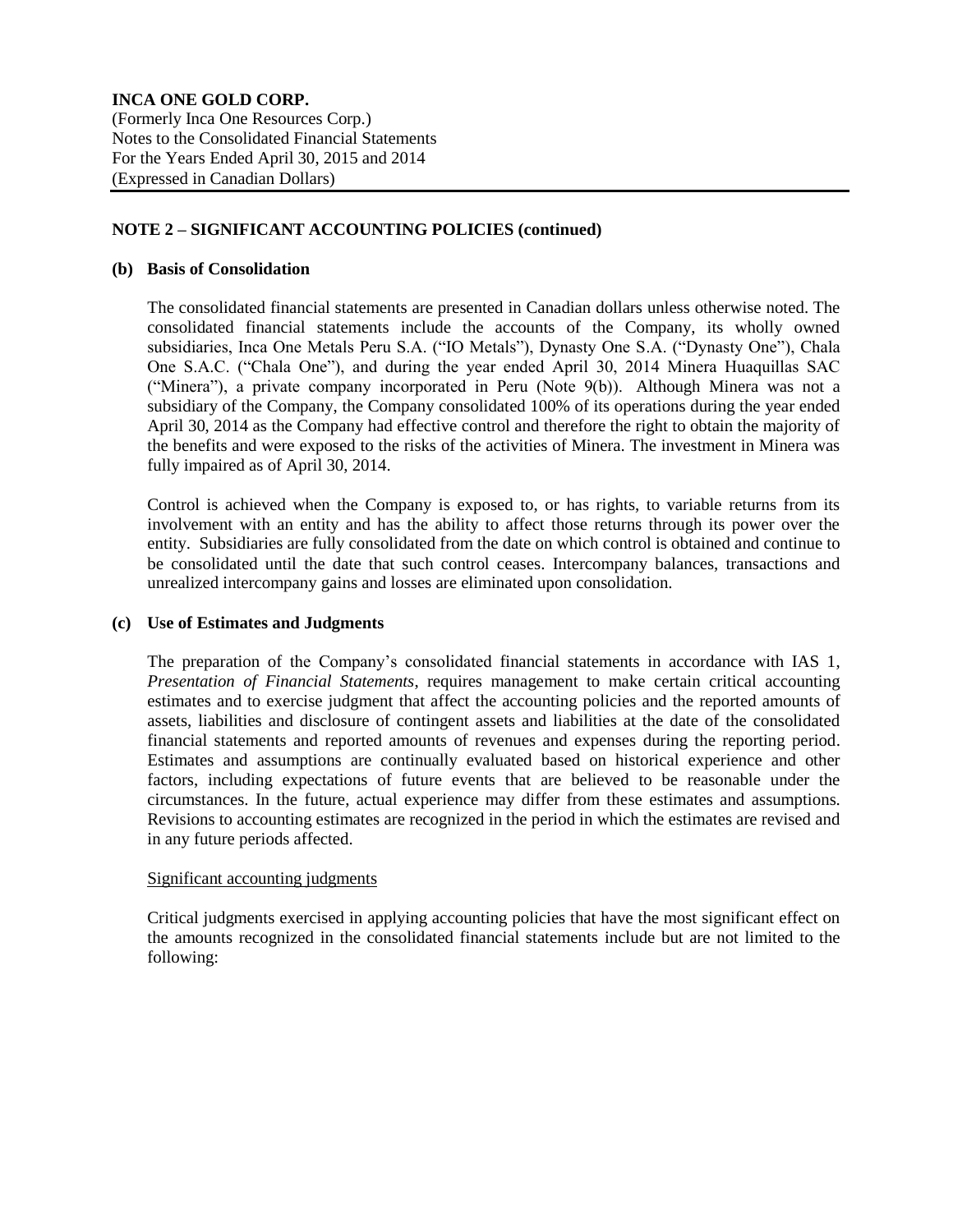# **NOTE 2 – SIGNIFICANT ACCOUNTING POLICIES (continued)**

*(i) Going concern*

The financial statements have been prepared on a going concern basis, which assumes that the Company will be able to realize its assets and discharge its liabilities in the normal course of business for the foreseeable future. The assessment of the Company's ability to source future operations and continue as a going concern involves judgment. Estimates and assumptions are continually evaluated and are based on historical experience and other factors, including expectations of future events that are believed to be reasonable under the circumstances. If the going concern assumption were not appropriate for the financial statements, then adjustments would be necessary in the carrying value of assets and liabilities, the reported revenue and expenses and the statement of financial position classifications used (Note 1).

*(ii) Economic recoverability and probability of future economic benefits of exploration and evaluation assets*

Management has determined the exploration and evaluation costs incurred which were capitalized may have future economic benefits and may be economically recoverable. Management uses several criteria in its assessments of economic recoverability and probability of future economic benefits including geologic and other technical information, a history of conversion of mineral deposits with similar characteristics to its own properties to proven and probable mineral reserves, the quality and capacity of existing infrastructure facilities, the evaluation of permitting and environmental issues and local support for the project, and the ability to find joint venture partners if necessary.

*(iii) Commencement of commercial production*

Management conducted an assessment of commercial production indicators and concluded that commercial production commenced as at February 1, 2015. This assessment included key parameters being met such as: a) all major and auxiliary processing circuits were fully operational including ball mill, crushing, and leaching circuits, and related facilities in place; b) average production throughput at the plant since February 1, 2015 has been in excess of 50 tonnes per day ("TPD") with production ramping up to the full 100 TPD production capacity; and c) a reasonable testing and commissioning period had completed. As a result of the commencement of commercial production the Company began on that date reporting the results of its mineral processing operations in the consolidated statement of operations and amortizing the capitalized costs of its milling plant.

### *(iv) Determination of functional currency*

The Company determines the functional currency through an analysis of several indicators such as expenses and cash flow, financing activities, retention of operating cash flows, and frequency of transactions with the reporting entity.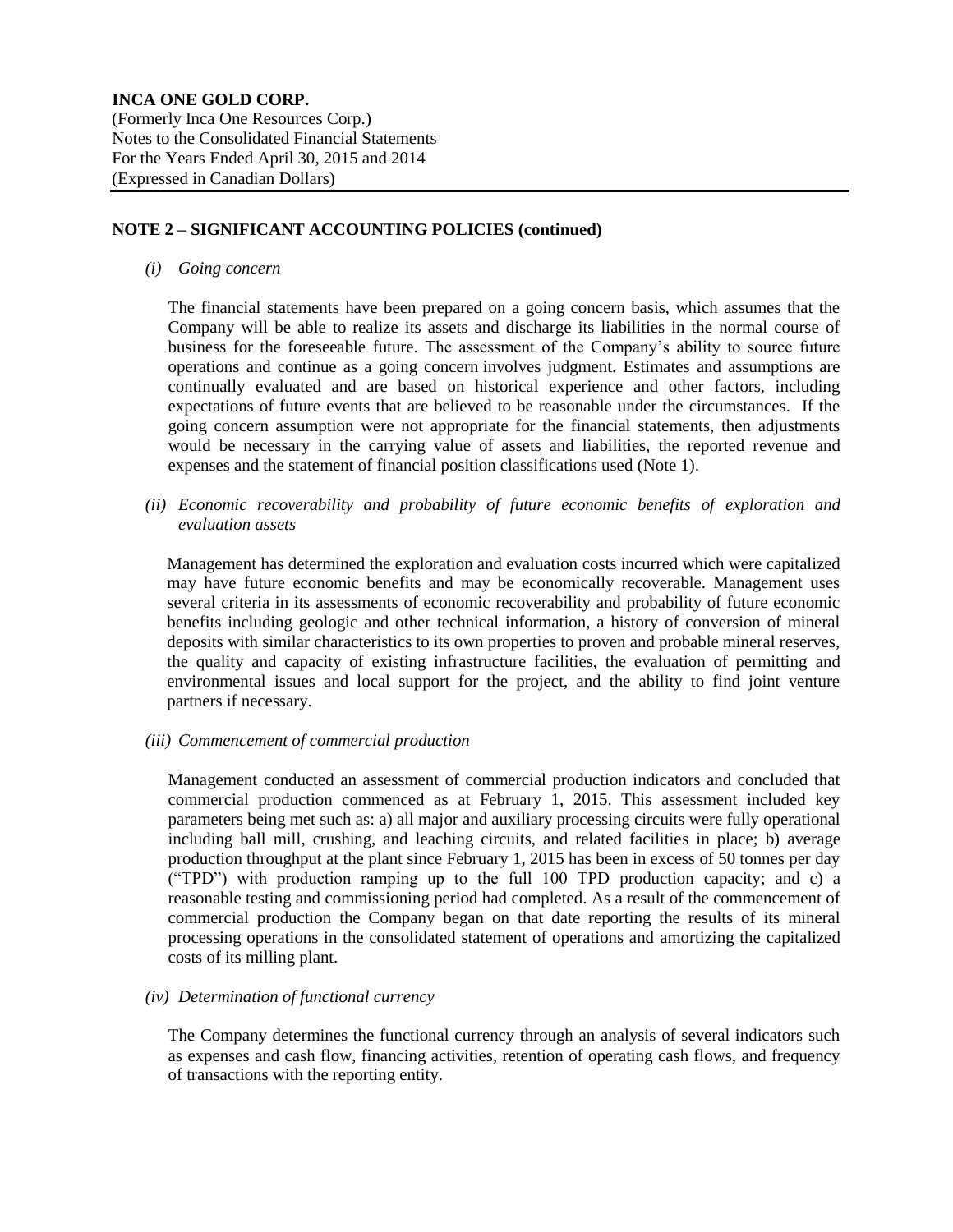### **NOTE 2 – SIGNIFICANT ACCOUNTING POLICIES (continued)**

### *(v) Exploration and evaluation assets title*

Title to exploration and evaluation assets involves certain inherent risks due to the difficulties of determining the validity of certain claims as well as the potential for problems arising from the frequently ambiguous conveyance history characteristic of exploration and evaluation assets. Although the Company has taken steps to verify title to exploration and evaluation assets in which it has an interest, in accordance with industry standards for the current stage of exploration of such properties, these procedures do not guarantee the Company's title. Property title may be subject to unregistered prior agreements and regulatory requirements. As at April 30, 2015, the Company fully impaired all of its exploration and evaluation assets.

# Significant estimates and assumptions

Information about assumptions and estimation uncertainties that have a significant risk of resulting in material adjustments are as follows:

# *(i) Value of share-based compensation*

The Company uses the Black-Scholes option pricing model for valuation of share-based compensation. Option pricing models require the input of subjective assumptions including expected price volatility, interest rate, and forfeiture rate. Changes in the input assumptions can materially affect the fair value estimates and the Company's earnings and equity reserves.

### *(ii)Value of convertible debentures and debenture units with warrants*

For accounting purposes, each convertible debenture and debenture units with warrants is separated into its liability and equity components using the effective interest rate method. The fair value of the liability component at the time of issue is calculated as the discounted cash flows for the Debentures assuming a 20% effective interest rate which was the estimated rate for a debenture without a conversion feature. The fair value of the equity component (conversion or warrant feature) was determined at the time of issue as the difference between the face value of the Debentures and the fair value of the liability component. Changes in the input assumptions can materially affect the fair value estimates and the Company's classification between debt and equity components.

### *(iii)Value of marketable securities*

Marketable securities have been classified as available-for-sale financial instruments and are measured at fair market value each reporting period with any change in fair value recognized through other comprehensive income (loss). The fair value of the shares currently included in marketable securities has been estimated using their April 30, 2015 share trading price which, due to the low volume of trading activity and restrictive holding periods initially attached to these shares, may not be indicative of actual fair value. Changes in the share trading price after April 30, 2015 can materially affect the fair value estimates and the Company's earnings.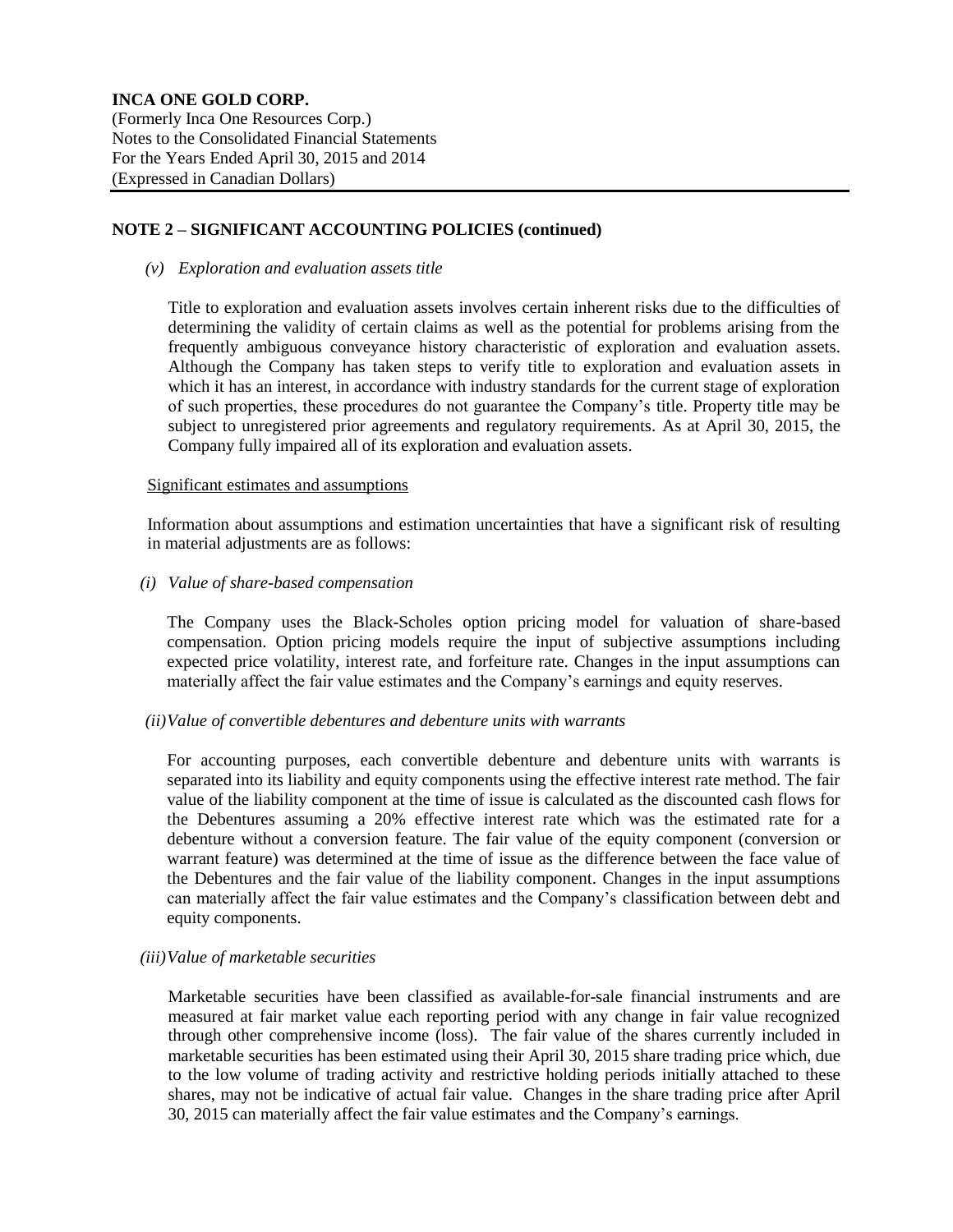### **NOTE 2 – SIGNIFICANT ACCOUNTING POLICIES (continued)**

### *(iv) Asset retirement and reclamation obligations*

The Company assesses its asset retirement and reclamation obligation at each reporting date. Significant estimates and assumptions are made in determining the asset retirement obligation as there are numerous factors that will affect the ultimate amount payable. These factors include estimates of the extent and costs of rehabilitation activities, technological changes, regulatory changes, cost increases as compared to the inflation rates, and changes in discount rates. These uncertainties may result in future actual expenditure differing from the amounts currently provided. The provision at reporting date represents management's best estimate of the present value of the future rehabilitation costs required.

### *(v) Deferred taxes*

Deferred tax assets and liabilities are measured using the tax rates expected to be in effect in future periods. Management estimates these future tax rates based on information available at the period end. Actual future rates may be significantly different. Factors causing such differences include changes in the ruling government or changes in national or regional economic circumstances of the areas where mines are located.

### **(d) Functional and Presentation of Foreign Currency**

### *(i) Functional and presentation currency*

The functional currency of a company is the currency of the primary economic environment in which the company operates. The presentation currency for a company is the currency in which the company chooses to present its financial statements.

These consolidated financial statements are presented in Canadian dollars, which is the functional currency of the Canadian company. The functional currency of IO Metals and Minera is the Peruvian Sol. The functional currency of Dynasty One, Chala One, and Corizona One is the US dollar.

### *(ii) Transactions and balances*

Foreign currency transactions are translated into the functional currency using the exchange rates prevailing at the date of transaction. Foreign currency gains and losses resulting from the settlement of such transactions and from the translation at period end exchange rates of monetary assets and liabilities denominated in foreign currencies are included in profit or loss.

# *(iii)Consolidated entities*

The results and financial position of consolidated entities that have a functional currency different from the presentation currency are translated into the presentation currency as follows: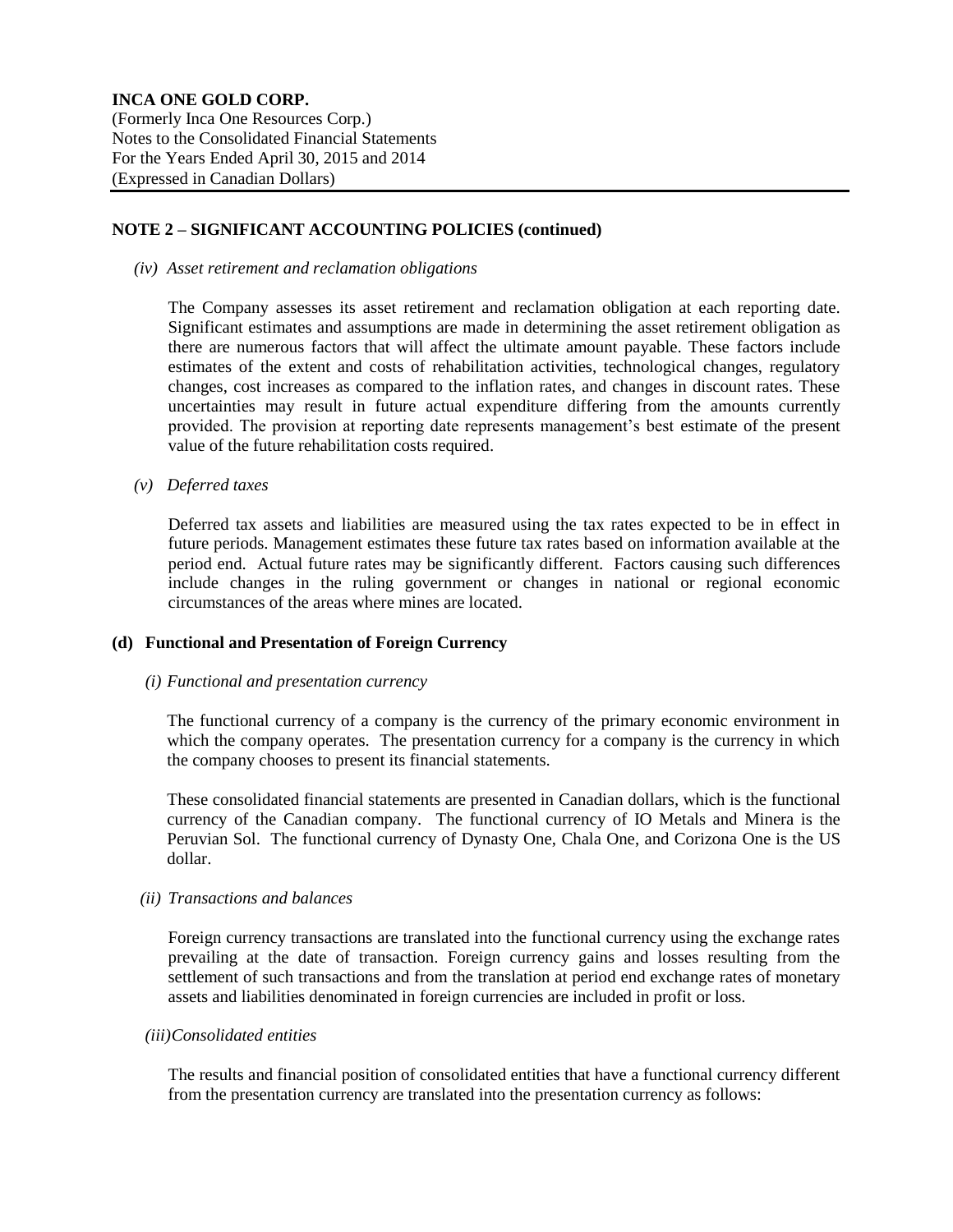### **NOTE 2 – SIGNIFICANT ACCOUNTING POLICIES (continued)**

- Assets and liabilities are translated at the closing rate at the reporting date;
- Income and expenses for each income statement are translated at average exchange rates for the period; and
- All resulting exchange differences are recognized in other comprehensive income as foreign currency translation adjustment.

On consolidation, exchange differences arising from the translation of the net investment in foreign entities are taken to the foreign currency translation reserve. When a foreign operation is sold, such exchange differences are recognised in profit or loss as part of the gain or loss on sale.

### **(e) Cash and Cash Equivalents**

Cash and cash equivalents include short-term deposits and guaranteed investment certificates that are cashable at any time at the option of the holder.

# **(f) Inventory**

Finished goods, work-in-process, stockpiled gold-bearing materials, and materials and supplies are measured at the lower of average cost and net realizable value. Net realizable value is the amount estimated to be obtained from sale of the inventory in the normal course of business, less any anticipated costs to be incurred prior to its sale. The production cost of inventories is determined on a weighted average basis and includes cost of production consumables, direct labor, applicable overhead and depreciation of property, plant and equipment.

Any write-down of inventory is recognized as an expense in profit or loss in the period the writedown occurs. Reversal of any write‐down of inventory, arising from an increase in net realizable value, is recognized in profit or loss as a reduction in the amount of inventory recognized as an expense in the period in which the reversal occurs. Prior to commencement of commercial production, write-down of inventory is capitalized to property, plant and equipment.

### **(g) Property, Plant and Equipment**

Property, plant and equipment are carried at cost less accumulated depreciation and accumulated impairment losses. Depreciation is determined at rates which will reduce original cost to estimated residual value over the expected useful life of each asset. The expected useful lives used to compute depreciation is as follows:

| Building and facilities        | 20 to 30 year straight line basis  |
|--------------------------------|------------------------------------|
| Plant equipment                | 10 to 20 years straight line basis |
| Mobile site equipment          | 5 to 10 years straight line basis  |
| Furniture and office equipment | 5 years declining-balance basis    |
| Computers                      | 3 years declining-balance basis    |

Upon commencement of commercial production (see "Significant accounting judgements") related property, plant and equipment are depreciated over their estimated economic life.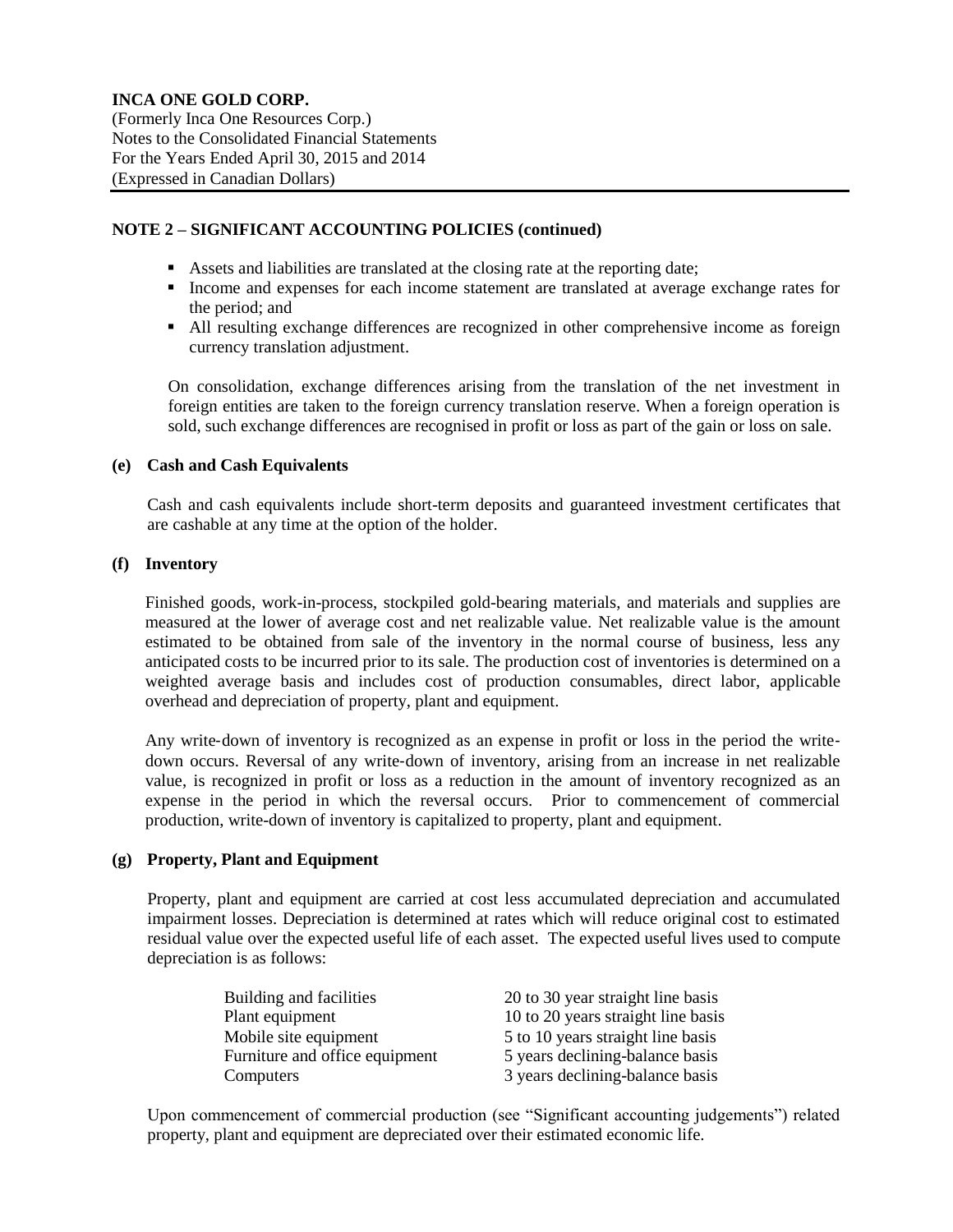(Formerly Inca One Resources Corp.) Notes to the Consolidated Financial Statements For the Years Ended April 30, 2015 and 2014 (Expressed in Canadian Dollars)

# **NOTE 2 – SIGNIFICANT ACCOUNTING POLICIES (continued)**

### **(h) Exploration and Evaluation Assets**

These assets relate to mineral rights acquired and exploration and evaluation expenditures capitalized in respect of projects that are in the exploration or pre-development stage. Once a right to explore a mineral property has been secured, exploration and evaluation expenditures are capitalized and include the costs of acquiring licenses, costs associated with exploration and evaluation activity, and the fair value (at acquisition date) of exploration and evaluation assets acquired in a business combination. Exploration costs include value added taxes incurred in foreign jurisdictions when recoverability of these taxes is uncertain. Costs incurred before the Company has obtained the legal rights to explore a mineral property are expensed as incurred.

The technical feasibility and commercial viability of extracting a mineral resource is considered to be determinable when proven reserves are determined to exist, the right of tenure is current and it is considered probable that the costs will be recouped through successful development and exploitation of the area, or alternatively by sale of the property. Once the technical feasibility and commercial viability of the extraction of mineral resources in an area of interest are demonstrable, exploration and evaluation assets attributable to that mineral property are first tested for impairment and then reclassified to mining property and development assets within property, plant and equipment.

Recoverability of the carrying amount of any exploration and evaluation assets is dependent on successful development and commercial exploitation, or alternatively, sale of the respective mineral properties. The Company reviews its exploration and evaluation assets for indicators of impairment on a periodic basis.

# **(i) Impairment of Non-financial Assets**

The carrying amount of the Company's non-financial assets (which include property, plant and equipment, and exploration and evaluation assets) is reviewed at each financial reporting date to determine whether there is any indication of impairment. If such indication exists, the recoverable amount of the asset is estimated in order to determine the extent of the impairment loss. An impairment loss is recognized when the carrying amount of an asset or its cash generating unit exceeds its recoverable amount. Impairment losses are recognized in profit or loss for the period.

The recoverable amount of assets is the greater of an asset's fair value less cost to sell and value in use. In assessing value in use, the estimated future cash flows are discounted to their present value using a pre-tax discount rate that reflects the current market assessments of the time value of money and the risks specific to the asset. For an asset that does not generate cash inflows largely independent of those from other assets, the recoverable amount is determined for the cash-generating unit to which the asset belongs.

An impairment loss is only reversed if there is an indication that the impairment loss may no longer exist and there has been a change in the estimates used to determine the recoverable amount, however, not to an amount higher than the carrying amount that would have been determined had no impairment loss been recognized in previous years. An impairment loss with respect to goodwill is never reversed.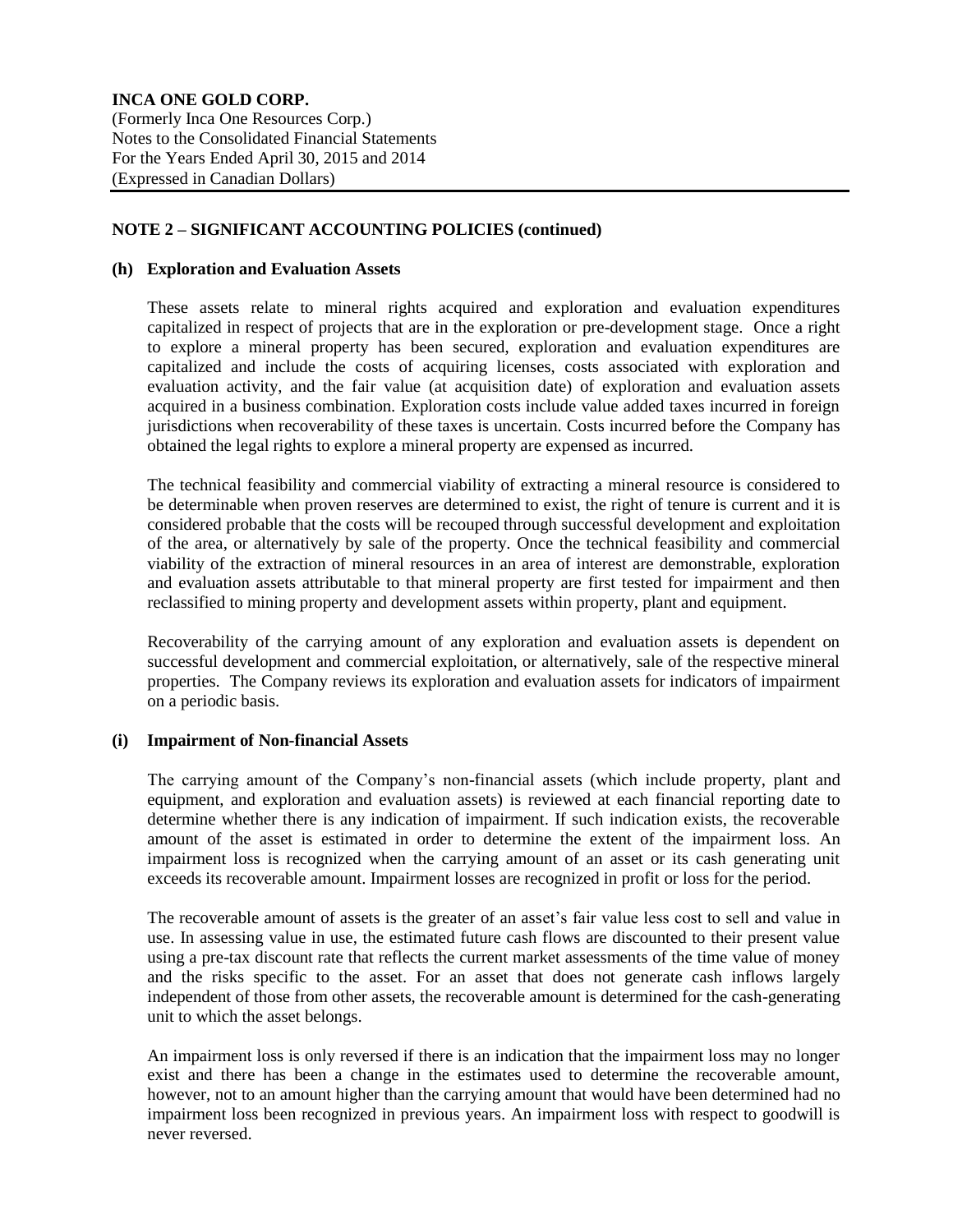# **NOTE 2 – SIGNIFICANT ACCOUNTING POLICIES (continued)**

Assets that have an indefinite useful life are not subject to amortization and are tested annually for impairment.

# **(j) Borrowing Costs**

Borrowing costs directly attributable to the acquisition, construction or production of a qualifying asset that takes a substantial period of time to get ready for its intended use are capitalized as part of the cost of the asset until the asset is substantially ready for its intended use. Other borrowing costs are recognized as an expense in the period incurred.

### **(k) Assets Retirement Obligations, Contingent Liabilities and Contingent Assets**

Provisions are recognized when present legal or constructive obligations as a result of a past event will probably lead to an outflow of economic resources from the Company and amounts can be estimated reliably. Timing or amount of the outflow may still be uncertain. A present obligation arises from the presence of a legal or constructive commitment that has resulted from past events, for example, legal disputes, property, plant and equipment retirement obligations, or onerous contracts. Provisions are measured at the estimated expenditure required to settle the present obligation, based on the most reliable evidence available at the reporting date, including the risks and uncertainties associated with the present obligation. Provisions are discounted when the time value of money is significant.

Any reimbursement that the Company can be virtually certain to collect from a third party with respect to the obligation is recognized as a separate asset. However, this asset may not exceed the amount of the related provision.

All provisions are reviewed at each reporting date and adjusted to reflect the current best estimate.

Possible inflows of economic benefits to the Company that do not yet meet the recognition criteria of an asset are considered contingent assets and are not recognized.

The Company is subject to environmental laws and regulations enacted by Peruvian authorities. To take account of estimated cash flows required to settle the obligations arising from environmentally acceptable closure plans (such as dismantling and demolition of infrastructures, removal of residual matter and site restoration), provisions are recognized in the period that the harm to the environment occurs, that is when the Company has an actual obligation resulting from harm to the environment, it is likely that an outflow will be required in settlement of the obligation and the obligation is reasonably determinable.

Asset retirement obligations are determined on the basis of the best estimates of future costs, based on information available on the reporting date. Best estimates of future costs are the amount the Company would reasonably pay to settle its obligation on the closing date to transfer it to a third party on the same date. Future costs are discounted using pre-tax rates that reflect current market assessments of the time value of money and the risks specific to the liability. A corresponding asset is recognized in property, plant and equipment when establishing the provision.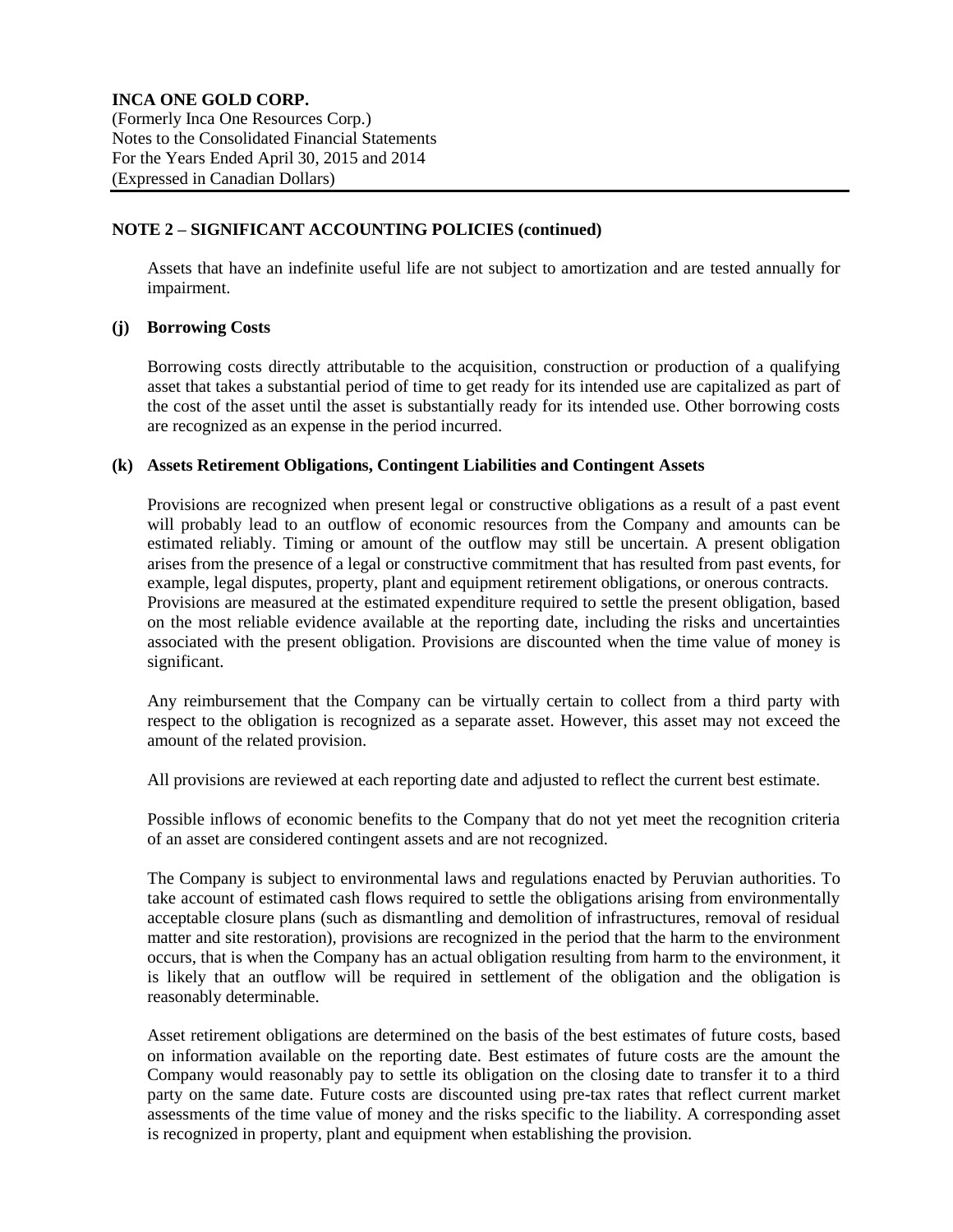### **NOTE 2 – SIGNIFICANT ACCOUNTING POLICIES (continued)**

The provision is reviewed at each reporting date to reflect changes in the estimated outflow of resources as a result of changes in obligations or legislation, changes in the current market-based discount rate or an increase that reflects the passage of time. The accretion expense is recognized in comprehensive income as a financial expense as incurred. The cost of the related asset is adjusted to reflect changes in the reporting period. Costs of asset retirement are deducted from the provision when incurred.

# **(l) Share Capital**

Financial instruments issued by the Company are classified as equity only to the extent that they do not meet the definition of a financial liability or financial asset.

The Company's common shares and share purchase warrants and options are classified as equity instruments. Incremental costs directly attributable to the issue of new shares or options are shown in equity as a deduction, net of tax from the proceeds.

The proceeds from the exercise of stock options or warrants together with amounts previously recorded in reserves over the vesting periods are recorded as share capital. Share capital issued for non-monetary consideration is recorded at an amount based on fair value on the date of issue.

### **(m) Share-based Payments**

Where equity-settled share options are awarded to employees, the fair value of the options at the date of grant is charged to profit or loss over the vesting period. Performance vesting conditions are taken into account by adjusting the number of equity instruments expected to vest at each reporting date so that, ultimately, the cumulative amount recognized over the vesting period is based on the number of options that eventually vest. Non-vesting conditions and market vesting conditions are factored into the fair value of the options granted. As long as all other vesting conditions are satisfied, a charge is made irrespective of whether these vesting conditions are satisfied. The cumulative expense is not adjusted for failure to achieve a market vesting condition or where a non-vesting condition is not satisfied.

Where the terms and conditions of options are modified before they vest, the increase in the fair value of the options, measured immediately before and after the modification, is also charged to profit or loss over the remaining vesting period.

Where equity instruments are granted to non-employees, they are recorded at the fair value of the goods or services received in profit or loss, unless they are related to the issuance of shares. Amounts related to the issuance of shares are recorded as a reduction of share capital. When the value of goods or services received in exchange for the share-based payment cannot be reliably estimated, the fair value is measured by use of a valuation model. The expected life used in the model is adjusted, based on management's best estimate, for the effects of non-transferability, exercise restrictions, and behavioral considerations.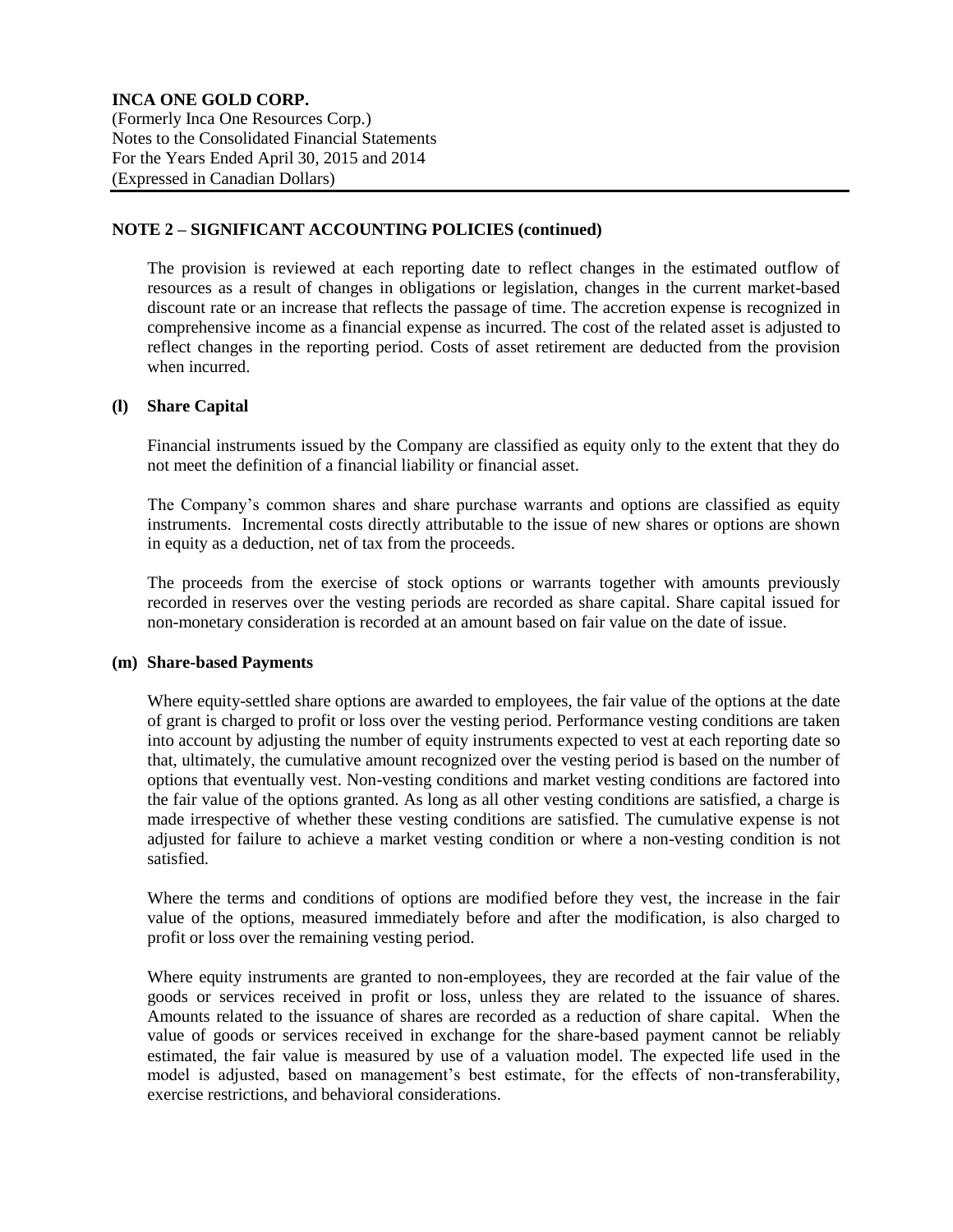### **NOTE 2 – SIGNIFICANT ACCOUNTING POLICIES (continued)**

All equity-settled share-based payments are reflected in reserves, until exercised. Upon exercise, shares are issued from treasury and the amount reflected in contributed surplus is credited to share capital, adjusted for any consideration paid. Amounts recorded for forfeited or expired unexercised options are reversed in the period the forfeiture occurs.

### **(n) Revenue**

Revenue is recognized to the extent that it is probable that the economic benefits will flow to the Company and the revenue can be reliably measured. Revenue is measured at fair value of the consideration received or receivable. Revenue includes sales of precious metal derived from the mineral processing operation. Sales of precious metals, based on spot metal prices, are recorded on delivery when rights and obligations related to the ownership are transferred to the purchaser and reasonable assurance regarding collectability of the consideration exists. Proceeds from the sale of finished goods produced prior to the date of commercial production are credited to property, plant and equipment.

The Company recognizes interest income on an accrual basis, dividends when declared, and investment gains and losses when realized. Interest income includes amortization of any premium or discount recognized at date of purchase. Realized gains and losses represent the difference between the amounts received through the sale of investments and their respective cost base.

When the fair value of an investment falls below its cost, and the decline is determined to be other than temporary, a loss equivalent to the difference between cost and current fair value is recorded in the Company's consolidated statement of operations.

# **(o) Loss per Share**

The Company calculates basic loss per share by dividing the net loss applicable to common shares of the Company by the weighted average number of common shares outstanding during the relevant period. Diluted loss per share is calculated by adjusting the weighted average number of common shares outstanding by an amount that assumes that the proceeds to be received on the exercise of dilutive stock options and warrants are applied to repurchase common shares at the average market price for the period in calculating the net dilution impact. Stock options and warrants are dilutive when the Company has income from continuing operations and the average market price of the common shares during the period exceeds the exercise price of the options and warrants. All potential dilutive common shares are anti-dilutive for the years presented.

### **(p) Comprehensive Loss**

Comprehensive loss consists of loss for the year and other comprehensive loss. Unrealized gains and losses on financial assets classified as available-for-sale are recorded in other comprehensive loss until the criteria for recognition in profit or loss are met.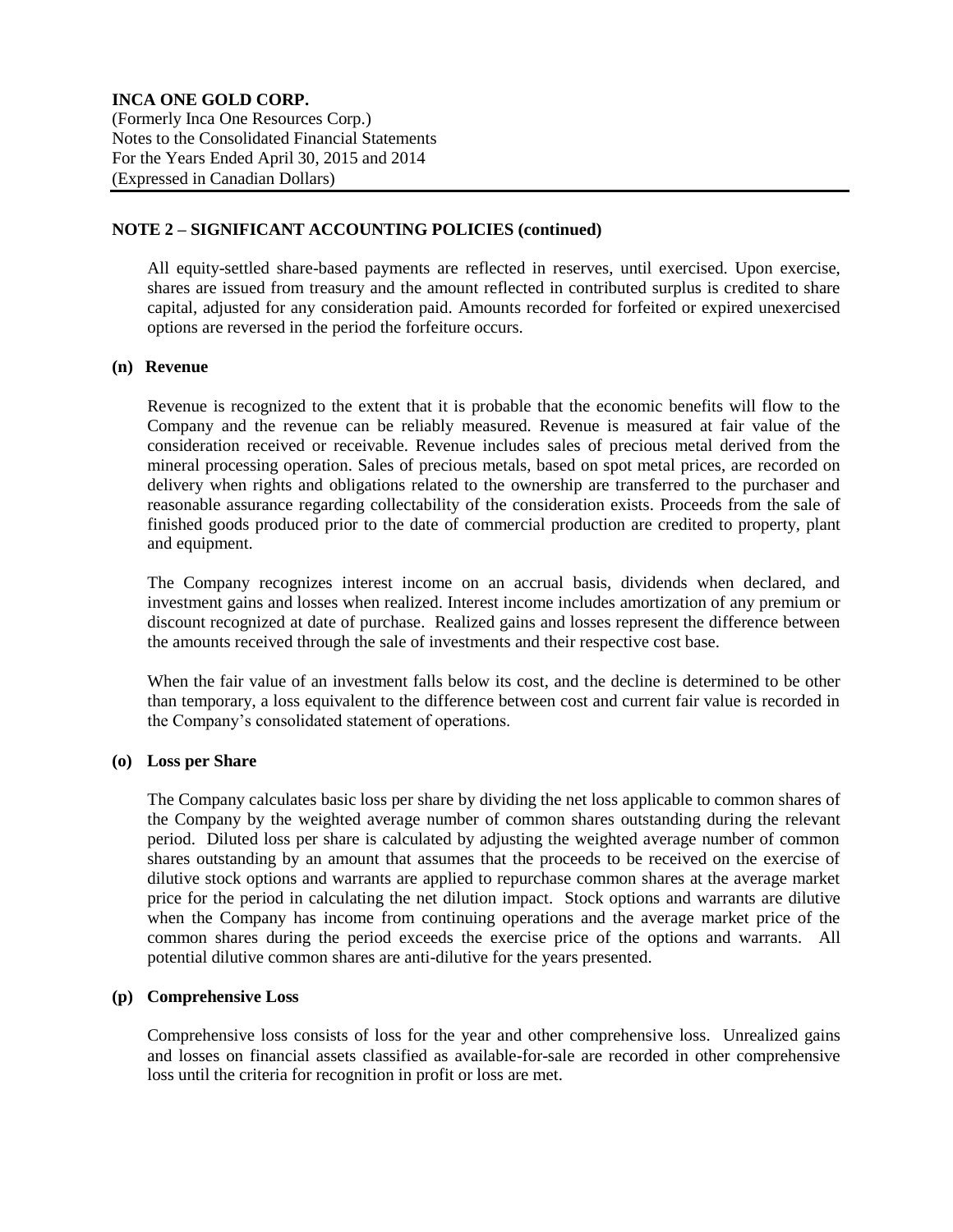# **NOTE 2 – SIGNIFICANT ACCOUNTING POLICIES (continued)**

### **(q) Financial Instruments**

A financial instrument is any contract that gives rise to a financial asset of one entity and a financial liability or equity instrument to another entity. Financial assets and financial liabilities are recognized on the consolidated statements of financial position at the time the Company becomes a party to the contractual provisions. Upon initial recognition, financial instruments are measured at fair value. Measurement in subsequent periods is dependent on the classification of the financial instrument. The Company classifies its financial instruments in the following categories: at fair value through profit or loss, loans and receivables, held-to-maturity, available-for-sale and other financial liabilities. The classification depends on the purpose for which the financial instruments were acquired.

### Non-derivative financial assets

### *(i) Financial assets and liabilities at fair value through profit or loss*

Financial assets and liabilities at fair value through profit or loss are either held for trading for purposes of short-term profit taking or classified at fair value through profit or loss. Financial assets are designated at fair value through profit or loss if it eliminates or significantly reduces an accounting mismatch, the Company manages such investments and makes purchase and sale decisions based on their fair value in accordance with the Company's documented risk management or investment strategy or the financial asset contains one or more embedded derivatives. They are initially and subsequently measured at fair value and changes in fair value are recognized in profit or loss for the period. The Company does not have any financial assets at fair value through profit or loss.

### *(ii)Loans and receivables*

Loans and receivables are non-derivative financial assets with fixed or determinable payments that are not quoted in an active market and such assets are recognized initially at fair value and subsequently on an amortized cost basis using the effective interest method, less any impairment losses. They are included in current assets, except for maturities greater than 12 months after the end of the reporting period, which are classified as non-current assets. The Company has designated its cash and cash equivalents and receivables as loans and receivables.

# *(iii)Held-to-maturity*

Held-to-maturity investments are non-derivative financial assets that have fixed maturities and fixed or determinable payments, and it is the Company's intention to hold these investments to maturity. They are initially recorded at fair value and subsequently measured at amortized cost, using the effective interest method, less any impairment losses. The Company does not have any held-to-maturity financial assets.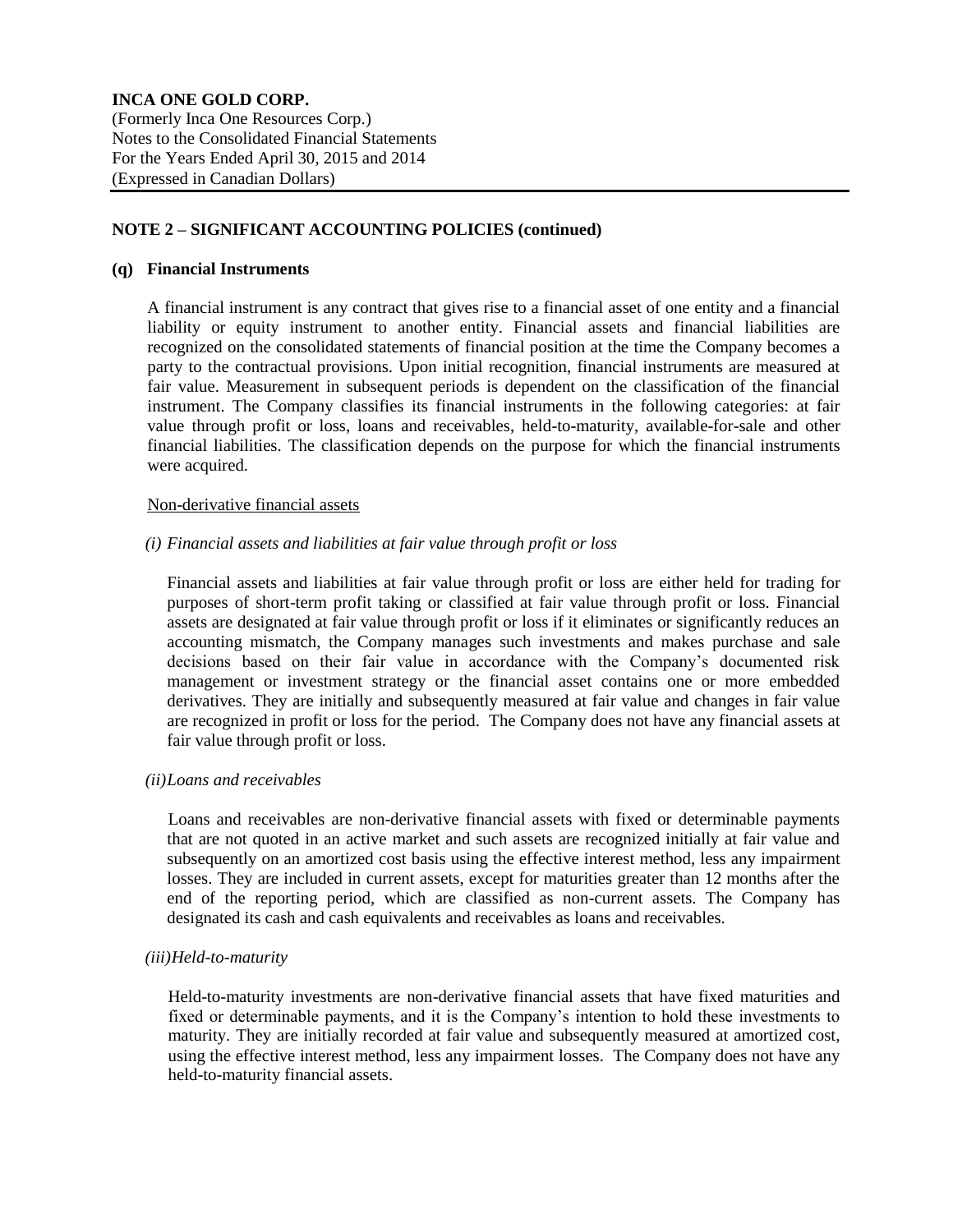# **NOTE 2 – SIGNIFICANT ACCOUNTING POLICIES (continued)**

### *(iv) Available-for-sale*

Available-for-sale financial assets are non-derivative financial assets that are designated as available-for-sale or are not classified in any other financial asset categories. They are initially and subsequently measured at fair value and the changes in fair value, other than permanent impairment losses and foreign currency differences on available-for-sale debt instruments, are recognized in other comprehensive income (loss) and presented within equity in accumulated other comprehensive income. When the financial assets are sold or a permanent impairment write-down is required, the cumulative gain or loss in other comprehensive income is transferred to profit or loss. The Company has designated its marketable securities as available-for-sale financial assets.

#### Non-derivative financial liabilities

Financial liabilities are initially recorded at fair value and designated upon inception as FVTPL or classified as other financial liabilities. All financial liabilities are recognized initially at fair value less any directly attributable transaction costs on the date at which the Company becomes a party to the contractual provisions of the instrument. Subsequent to initial recognition, the Company's financial liabilities are measured at amortized cost using the effective interest method. The Company derecognizes a financial liability when its contractual obligations are discharged, cancelled or expire.

The Company's non-derivative financial liabilities include its accounts payable and accrued liabilities, promissory notes payable, convertible debentures, debentures, and bond payable; which are designated as other financial liabilities.

Financial liabilities classified as FVTPL include financial liabilities held-for-trading and financial liabilities designated upon initial recognition as FVTPL. Fair value changes on financial liabilities classified as FVTPL are recognized in profit or loss. The Company has no financial liabilities classified as FVTPL.

#### Impairment of financial assets

At each reporting date the Company assesses whether there is any objective evidence that a financial asset or a group of financial assets is impaired. A financial asset or group of financial assets is deemed to be impaired, if, and only if, there is objective evidence of impairment as a result of one or more events that has occurred after the initial recognition of the asset and that event has an impact on the estimated future cash flows of the financial asset or the group of financial assets.

In the case of equity instruments classified as available-for-sale, objective evidence would include a significant or prolonged decline in the fair value of the investment below its cost. When there is evidence of impairment, the cumulative loss is removed from other comprehensive income and recognized in profit or loss.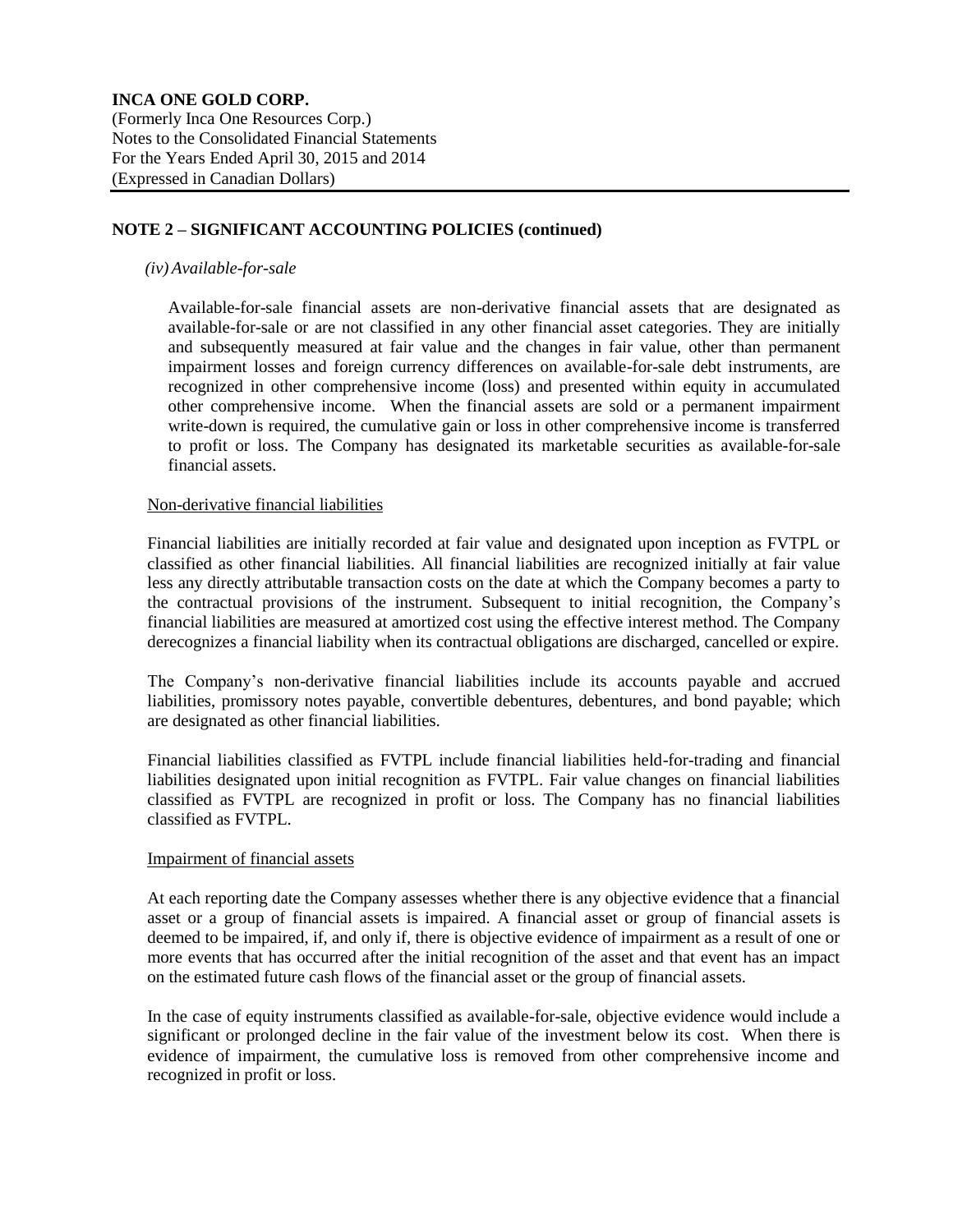# **NOTE 2 – SIGNIFICANT ACCOUNTING POLICIES (continued)**

An impairment loss in respect of a financial asset measured at amortized cost is calculated as the difference between its carrying amount and the present value of the estimated future cash flows discounted at the assets' original effective interest rate. Losses are recognized in profit or loss with a corresponding reduction in the financial asset, or in the case of amounts receivable are reflected in an allowance account against receivables. When a subsequent event causes the amount of impairment loss to decrease, the decrease in impairment loss is reversed through profit or loss.

### **(r) Income taxes**

Income tax expense comprises current and deferred tax. Current tax is the expected tax payable or receivable on the taxable income or loss for the year using tax rates enacted or substantively enacted at the reporting date. As the Company is in a loss position there is no current tax payable.

Deferred income tax is recognized in respect of temporary differences between the carrying amounts of assets and liabilities for financial reporting purposes and the amounts used for taxation purposes. Deferred tax is measured at the tax rates that are expected to be applied to temporary differences when they reverse, based on the tax rates and laws that have been enacted or substantively enacted by the reporting date. Deferred income tax assets and liabilities are offset if there is a legally enforceable right to offset current tax assets liabilities and assets.

A deferred tax asset is recognized for unused tax losses, tax credits and deductible temporary differences, to the extent that it is probable that future taxable profits will be available against which they can be utilized. Deferred tax assets are reviewed at each reporting date and are reduced to the extent that it is no longer probable that the related tax benefit will be realized.

# **NOTE 3 – RECENT ACCOUNTING PRONOUNCEMENTS**

Certain pronouncements were issued by the IASB or the IFRIC that are mandatory for accounting periods after January 1, 2015. Pronouncements that are not applicable to the Company have been excluded from this note.

The Company has not applied the following new standards and amendments to standards that have been issued but are not yet effective:

a) IFRS 15 - Revenue from Contracts with Customers - Establishes a new single five-step controlbased revenue recognition model for determining the nature, amount, timing and uncertainty of revenue and cash flows arising from a contract with a customer. IFRS 15 is effective for annual periods beginning on or after January 1, 2017, with early adoption permitted. In May 2015, the IASB proposed to defer the effective date to January 1, 2018. Management is currently assessing the impact of the new standard.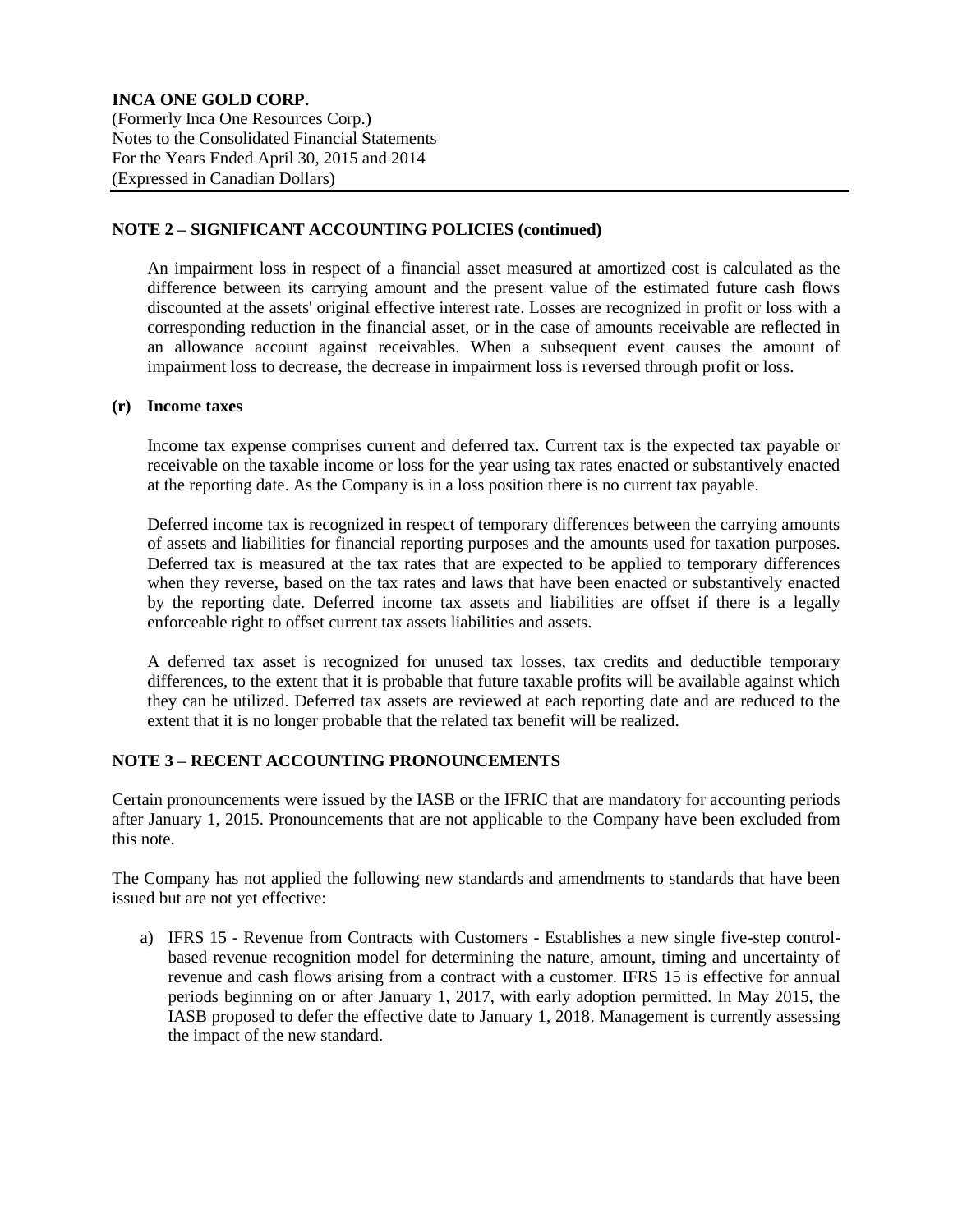### **NOTE 3 – RECENT ACCOUNTING PRONOUNCEMENTS (continued)**

b) IFRS 9 - Financial Instruments (effective January 1, 2018) - This standard introduces new requirements for the classification and measurement of financial assets and financial liabilities, impairment of financial assets, and hedge accounting. Management is currently assessing the impact of the new standard.

The Company has not early adopted any amendment, standard or interpretation that has been issued but is not yet effective.

# **NOTE 4 – CASH AND CASH EQUIVALENTS**

|                                       | April 30, | April 30, |
|---------------------------------------|-----------|-----------|
|                                       | 2015      | 2014      |
| Cash and cash equivalents consist of: |           |           |
| Cash                                  | 454,321   | 78,710    |

# **NOTE 5 – RECEIVABLES**

|                          | April 30, | April 30, |
|--------------------------|-----------|-----------|
|                          | 2015      | 2014      |
|                          |           |           |
| GST recoverable (Canada) | 24,435    | 9,511     |
| VAT recoverable (Peru)   | 589,422   |           |
| Other receivable         | 17,623    | -         |
|                          | 631,480   | 9,511     |

# **NOTE 6 – MARKETABLE SECURITIES**

Marketable securities consist of 733,007 shares in Global Resources Investment Trust PLC ("GRIT") which were acquired on February 28, 2014 in exchange for the issue of 12,000,000 common shares in the Company at a value of \$0.11 per share.

As of April 30, 2015 the GRIT shares were recorded at a fair value of \$217,838 (2014 – \$847,448) based on the GRIT share trading price of CDN\$0.30 (GBP £0.16). Due to the persistent reduction in its market price, management has determined that the GRIT shares were permanently impaired as at April 30, 2015. The impairment resulted in the Company recognizing an unrealized loss of \$1,102,162 in the consolidated statement of loss for the year ended April 30, 2015 (2014 – \$nil). Previously the adjustment to fair value was recorded through other comprehensive income. As a result of the impairment, all previously recorded adjustments to fair value related to the GRIT investment were reclassified from the other comprehensive income to net loss including \$472,552 recorded during the year ended April 30, 2014.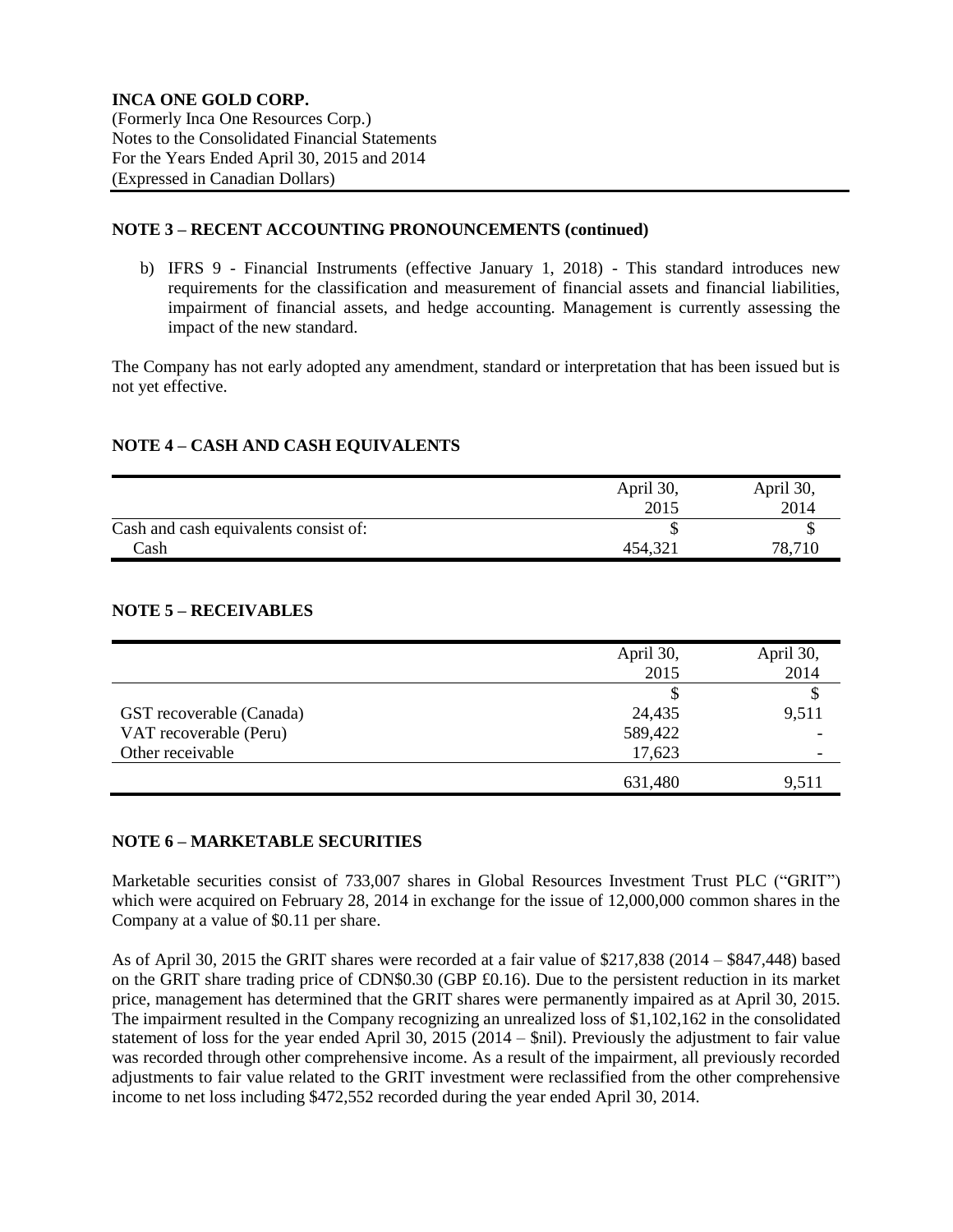# **INCA ONE GOLD CORP.** (Formerly Inca One Resources Corp.)

Notes to the Consolidated Financial Statements For the Years Ended April 30, 2015 and 2014 (Expressed in Canadian Dollars)

# **NOTE 7 – INVENTORY**

|                                                           | April 30, | April 30, |
|-----------------------------------------------------------|-----------|-----------|
|                                                           | 2015      | 2014      |
|                                                           |           |           |
| Stockpiled gold-bearing material and in process inventory | 1,331,480 | 8,128     |
| Finished goods - gold                                     |           | 400,100   |
| Materials and supplies                                    | 136,941   |           |
|                                                           | 1,468,421 | 408,228   |

# **NOTE 8 – PROPERTY, PLANT AND EQUIPMENT**

|                                  | Chala     |          | Furniture and |           |
|----------------------------------|-----------|----------|---------------|-----------|
|                                  | Plant     | Computer | Equipment     | Total     |
|                                  | \$        | \$       | \$            | \$        |
| Costs:                           |           |          |               |           |
| Balance, April 30, 2013          |           | 19,308   | 23,040        | 42,348    |
| <b>Additions</b>                 | 1,035,105 | 404      | 35,423        | 1,070,932 |
| Foreign exchange                 |           | 281      | 195           | 476       |
| Balance, April 30, 2014          | 1,035,105 | 19,993   | 58,658        | 1,113,756 |
| <b>Additions</b>                 | 4,098,871 | 1,023    | 1,237         | 4,101,131 |
| Impairment                       | (92,079)  | (761)    | (13, 163)     | (106,003) |
| Foreign exchange                 | 199,946   | 158      | 7,595         | 207,699   |
|                                  |           |          |               |           |
| Balance, April 30, 2015          | 5,241,843 | 20,413   | 54,327        | 5,316,583 |
| <b>Accumulated Depreciation:</b> |           |          |               |           |
| Balance, April 30, 2013          |           | 5,960    | 4,729         | 10,689    |
| Depreciation                     |           | 3,271    | 6,085         | 9,356     |
| Foreign exchange                 |           | 142      | 113           | 255       |
| Balance, April 30, 2014          |           | 9,373    | 10,927        | 20,300    |
| Depreciation                     | 96,748    | 2,324    | 9,786         | 108,858   |
| Foreign exchange                 | 6,126     | 72       | 2,523         | 8,721     |
| Balance, April 30, 2015          | 102,874   | 11,769   | 23,236        | 137,879   |
|                                  |           |          |               |           |
| <b>Net Book Value:</b>           |           |          |               |           |
| April 30, 2014                   | 1,035,105 | 10,620   | 47,731        | 1,093,456 |
| April 30, 2015                   | 5,138,969 | 8,644    | 31,091        | 5,178,704 |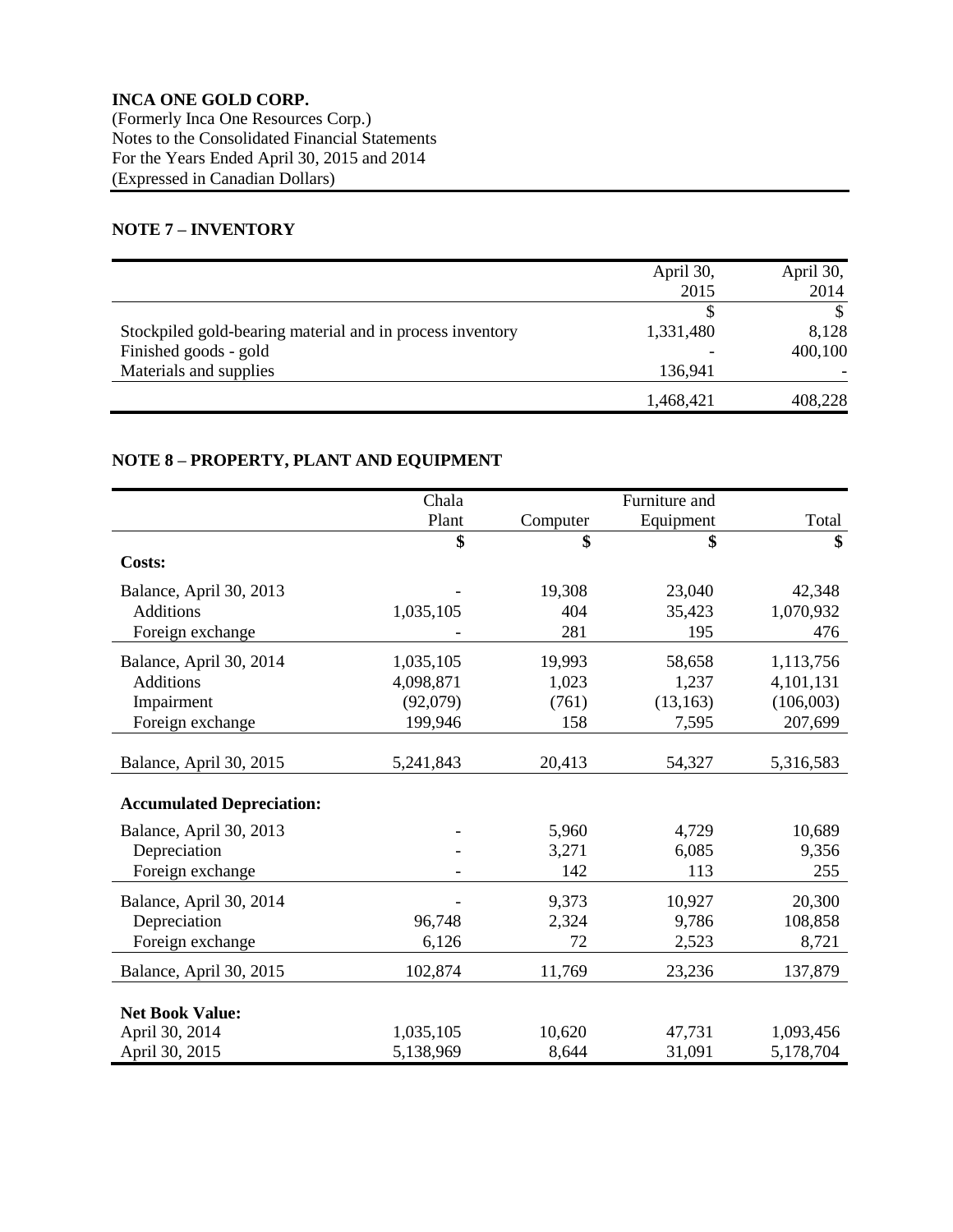# **NOTE 8 – PROPERTY, PLANT AND EQUIPMENT (continued)**

On June 6, 2013, the Company entered into a Letter of Intent to acquire 100% of a permitted and operational milling facility ("Chala Plant") in Southern Peru for US\$240,000. Of this amount, US\$150,000 has been paid and the remaining US\$90,000 has been accrued and is payable once transfer of the permitted facility is complete. Transfer of formal title is subject to a number of conditions. As part of the terms of the original purchase agreement for the Chala Plant, Inca One has an agreement between its wholly owned subsidiary, Chala One, and the seller and initial permit applicant, to operate under the umbrella of formalization until the successful completion of all the environmental and operating permits. A finder fee of US\$40,000 and a sourcing and technical advice fee of US\$59,000, inclusive of value added taxes ("VAT"), were paid in connection with the acquisition of the milling facility. An additional US\$59,000, including VAT for sourcing and technical advice, was paid once the plant became operational and had processed 250 tons of gold-bearing material. VAT paid became refundable to the Company in fiscal 2015 as the Company began commercial production and the exportation of gold.

As at April 30, 2015, total plant upgrade costs and capitalized pre-operating costs was \$5,241,843 (2014 -  $$1,035,105$ ) which includes  $$1,712,199$  (2014 –  $$nii$ ) of incidental revenue generated during the preoperating period and \$264,531 (2014 - \$nil) of capitalized interest.

Depreciation during the year ended April 30, 2015 was \$108,858 (2014 – \$9,356), of which \$nil (2014 – \$2,282) was capitalized to exploration and evaluation assets.

# **NOTE 9 – EXPLORATION AND EVALUATION ASSETS**

### **(a) Corizona Project**

Pursuant to an Assignment of Contractual Position Agreement formalized under Peruvian law on January 25, 2013, and amended on May 28, 2013 and June 5, 2013, between the Company and Canadian Mining S.A. ("Canadian Mining"), a privately held Peruvian company, the Company was granted an exclusive right to acquire 100% of a mining lease and purchase option for a mineral property ("the Corizona Project") located in Peru in exchange for cash of US\$50,000 (paid).

Pursuant to the underlying Mining Lease with Purchase Option Agreement dated January 24, 2013, between Canadian Mining and the Peruvian owner of the mineral property, Sociedad Minera Corizona Limited Liability Lima ("SMRL"), Canadian Mining is entitled to conduct mining activity on the Corizona Project property and holds an option to purchase the Corizona Project until February 27, 2015.

In order to earn its interest in the mineral property option the Company was required to pay SMRL cash of US\$730,000 at the date of signing the transfer of the concession, US\$730,000 at the date such transfer was registered in the Lima, Peru Mining Registry office and was also required to pay US\$490,000 to Canadian Mining within five days of the date that the option was legally acquired by the Company. A finder fee of \$20,000 was paid with respect to the option assignment acquisition.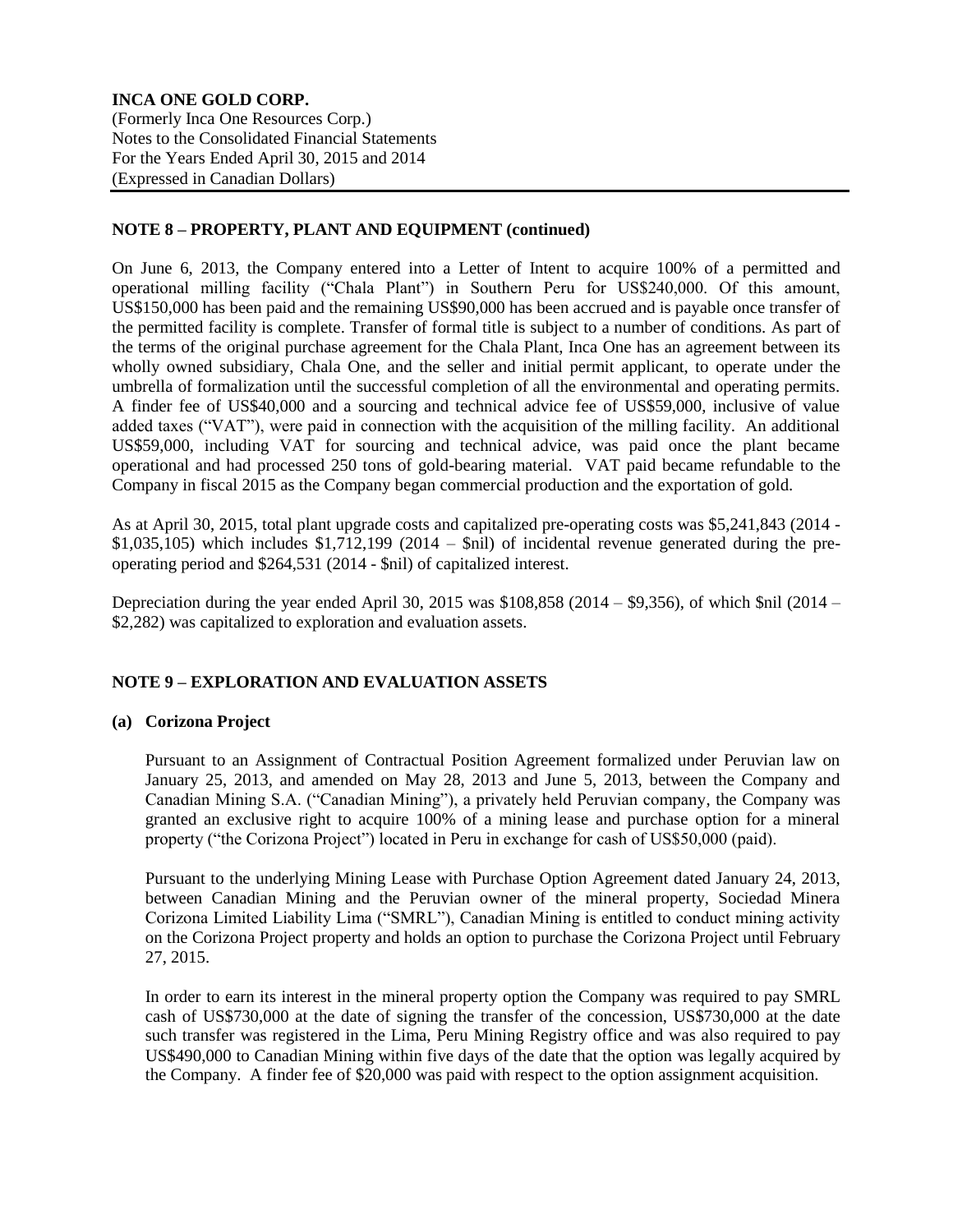### **NOTE 9 – EXPLORATION AND EVALUATION ASSETS (continued)**

On June 5, 2013, the Company committed to a three year renewable Joint Venture Agreement with Canadian Mining for purposes of development and operation of the Corizona Project and further exploration and evaluation. Pursuant to the terms of this agreement the joint venture would be operated by Canadian Mining and the Company would contribute all of the initial funding in exchange for an 80% share of the Corizona Project's net profits.

During the year ended April 30, 2015 the Company terminated the Joint Venture Agreement between itself and Canadian Mining and commenced discussions with SMRL in order to continue exploration activity and acquire an option to purchase the Corizona property. For accounting purposes due to the uncertainty of successfully acquiring an option to purchase the Corizona property from SMRL, a write-down of exploration and evaluation assets of \$367,337 was recorded during the year ended April 30, 2014.

During the year ended April 30, 2015 the Company determined that the likelihood of successful renegotiations with SMRL was remote and wrote-down the remaining \$20,000 balance, although the Company continues discussions and negotiations with SMRL for rights and access to Corizona. Accordingly the Company no longer has any right to acquire Corizona project nor any ongoing obligations to either Canadian Mining or SMRL pursuant to the referenced transactions.

As at April 30, 2015, the Company has paid the following amounts with respect to the Corizona Project:

|                                                                        | Corizona Project |
|------------------------------------------------------------------------|------------------|
|                                                                        | Peru             |
|                                                                        | \$               |
| Balance, April 30, 2013                                                | 195,390          |
| <b>Exploration costs:</b>                                              |                  |
| Field expenses                                                         | 78,639           |
| Geology                                                                | 40,586           |
| Office and administration                                              | 1,234            |
| Site advisory                                                          | 10,018           |
| Rent, utilities and maintenance                                        | 17,166           |
| Travel and accommodation                                               | 29,276           |
| Value added tax                                                        | 13,244           |
| Foreign exchange                                                       | 1,784            |
|                                                                        | 191,947          |
| Write-down of exploration and evaluation assets through April 30, 2014 | (367, 337)       |
| Balance, April 30, 2014                                                | 20,000           |
| Write-down of exploration and evaluation assets through April 30, 2015 | (20,000)         |
| Balance, April 30, 2015                                                |                  |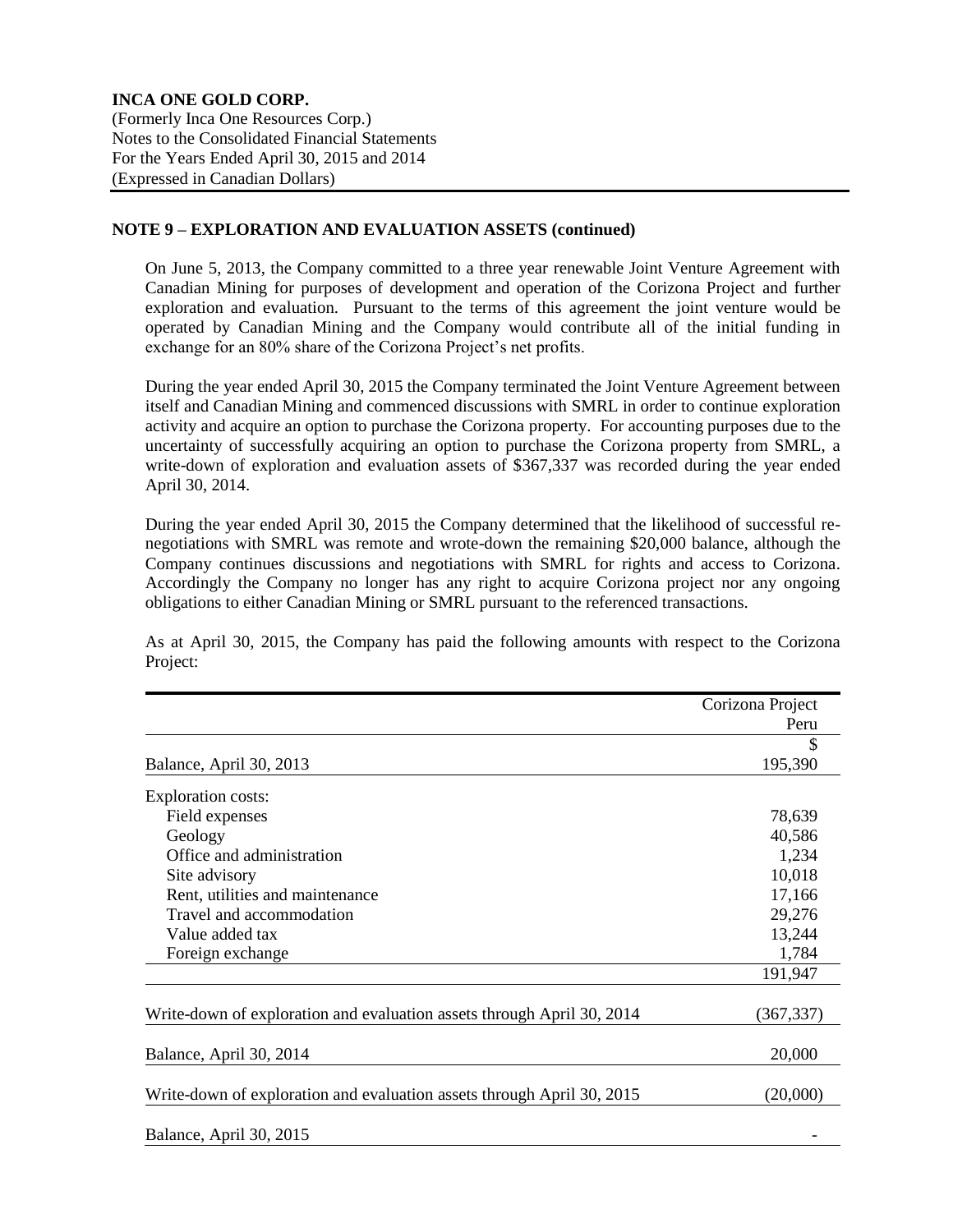### **NOTE 9 – EXPLORATION AND EVALUATION ASSETS (continued)**

### **(b) Las Huaquillas Project**

|                                                                        | Las Huaquillas Project, Peru |
|------------------------------------------------------------------------|------------------------------|
|                                                                        |                              |
| Balance, April 30, 2013                                                | 2,392,978                    |
| <b>Exploration costs:</b>                                              |                              |
| Field expenses                                                         | 1,343                        |
| Geology                                                                | 93                           |
| Office and administration                                              | 2,497                        |
| Professional fees                                                      | 8,673                        |
| Rent, utilities and maintenance                                        | 10,584                       |
| Travel and accommodation                                               | 198                          |
| Value added tax                                                        | 2,358                        |
| Wages and contract labor                                               | 51,324                       |
| Foreign exchange                                                       | (17,718)                     |
|                                                                        | 59,352                       |
| Write-down of exploration and evaluation assets through April 30, 2014 | (2,452,330)                  |

Balance, April 30, 2014 and 2015 -

On March 25, 2011 and later amended on January 18, 2012, the Company entered into a definitive letter agreement (the "Agreement") with Rial Minera SAC ("Rial") and its shareholders (collectively the "Optionors") pursuant to which the Company was granted an option to acquire all of the issued and outstanding shares of Rial (the "Rial Shares"). Rial is a private Peruvian company that owns a 100% interest in the Las Huaquillas gold-copper project (the "Las Huaquillas Project"). Pursuant to the Agreement, the Company could acquire 100% of the Rial Shares, by paying an aggregate of US\$5,000,000 to the Optionors; issuing 8,000,000 common shares of the Company; and incurring exploration expenditures of US\$10,000,000 over a period of four years. As at April 30, 2014, the Company paid US\$375,000 and issued 325,000 shares for acquisition costs payable pursuant to the terms of the Agreement. As further consideration for the acquisition, the Company entered into a finder fees agreement dated July 31, 2011 and later amended by a letter agreement dated January 19, 2012, to pay finder fees of US\$282,500 and to issue 400,000 common shares of the Company over a period of four years. As at April 30, 2014, the Company issued 16,250 shares and paid US\$35,625 in cash pursuant to the terms of this finder fees agreement.

After entering into the two agreements the Company expended considerable time and expense to obtain the requisite drilling permits for the Las Huaquillas Project and in June 2013, these drill permits were received. After the Company determined that it was unable to source a joint venture partner or formalize an amended agreement with the Optionors the Company terminated the option. For financial reporting purposes, due to the absence of sufficient verifiable information to support a recoverable value of the Las Huaquillas Project and drilling permits thereon, this value has been deemed to be zero. Accordingly a write-down of exploration and evaluation assets of \$2,452,330 was recorded during the year ended April 30, 2014.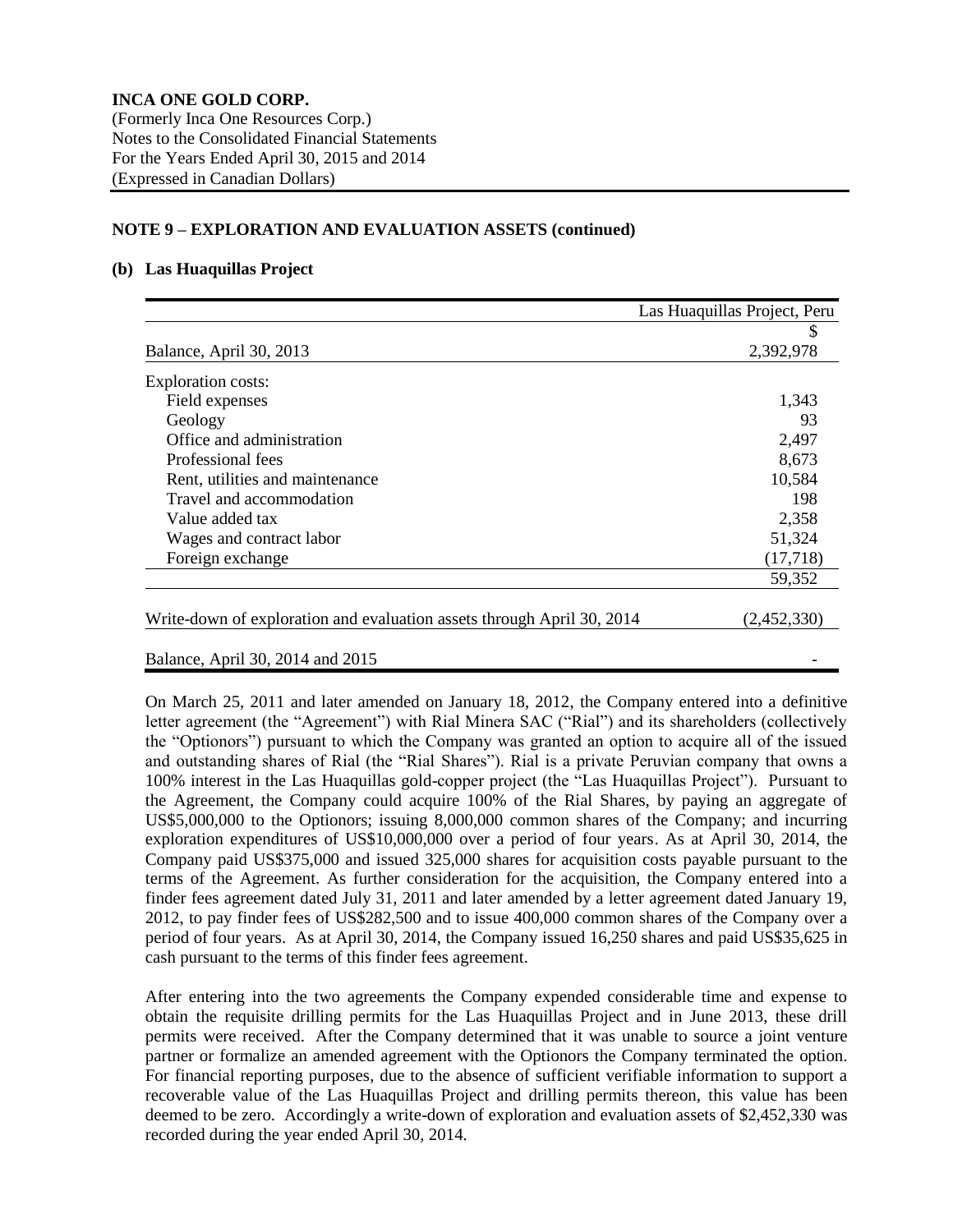|                                                      | April 30, | April 30, |
|------------------------------------------------------|-----------|-----------|
|                                                      | 2015      | 2014      |
|                                                      |           |           |
| Trade accounts payable and accruals                  | 447,378   | 329,840   |
| Management, consulting and professional fees payable | 252,232   | 444,958   |
| Accrued interest                                     | 148,910   | 18,413    |
|                                                      | 848,520   | 793,211   |

# **NOTE 10 – ACCOUNTS PAYABLE AND ACCRUED LIABILITIES**

Management, consulting and professional fees payable include \$68,854 (2014 - \$295,927) due to related parties (Note 17).

# **NOTE 11 – PROMISSORY NOTES PAYABLE**

During the year ended April 30, 2014, two directors and officers of the Company advanced to the Company a total of \$170,000 in cash in exchange for promissory notes. The notes were unsecured and payable on demand with an interest rate of 20% per annum calculated and paid quarterly in arrears. During the year ended April 30, 2014 \$50,000 of the principal was repaid with the remaining \$120,000 repaid during the year ended April 30, 2015.

During December 2014, directors and officers advanced to the Company a total of \$205,000. The advances were unsecured and non-interest bearing. During the year ended April 30, 2015 the \$205,000 was repaid in full.

On January 14, 2015, the Company received USD\$200,000 in cash in exchange for a promissory note. The note is unsecured, has a six month term, and an interest rate of 20% per annum calculated and payable on the maturity date. Subsequent to April 30, 2015, the note was extended for an additional three months.

As at April 30, 2015, the principal balance was \$241,280 and interest expense of \$14,632 was incurred and included in accounts payable and accrued liabilities.

On October 22, 2013 and November 6, 2013, the Company closed a non-brokered private placement of secured, redeemable promissory notes for gross proceeds of \$420,000. Of this amount an aggregate of \$150,000 was issued to an officer and a company controlled by a director. The promissory notes mature after 24 months and bear interest at 20% per annum. At the option of one of the subscribers, accrued interest of \$49,389 (2014 – \$14,038) has been added to the principal of the promissory notes instead of being paid in cash. Subscribers are entitled to redeem their investment principal plus accrued interest on or after six months by providing 30 days written notice in advance of three month promissory note rollover periods. The notes are secured by a security interest in all of the Company's present and after acquired property pursuant to an underlying Security Agreement but are subordinate to any security held by holders of the Convertible Debentures (Note 12).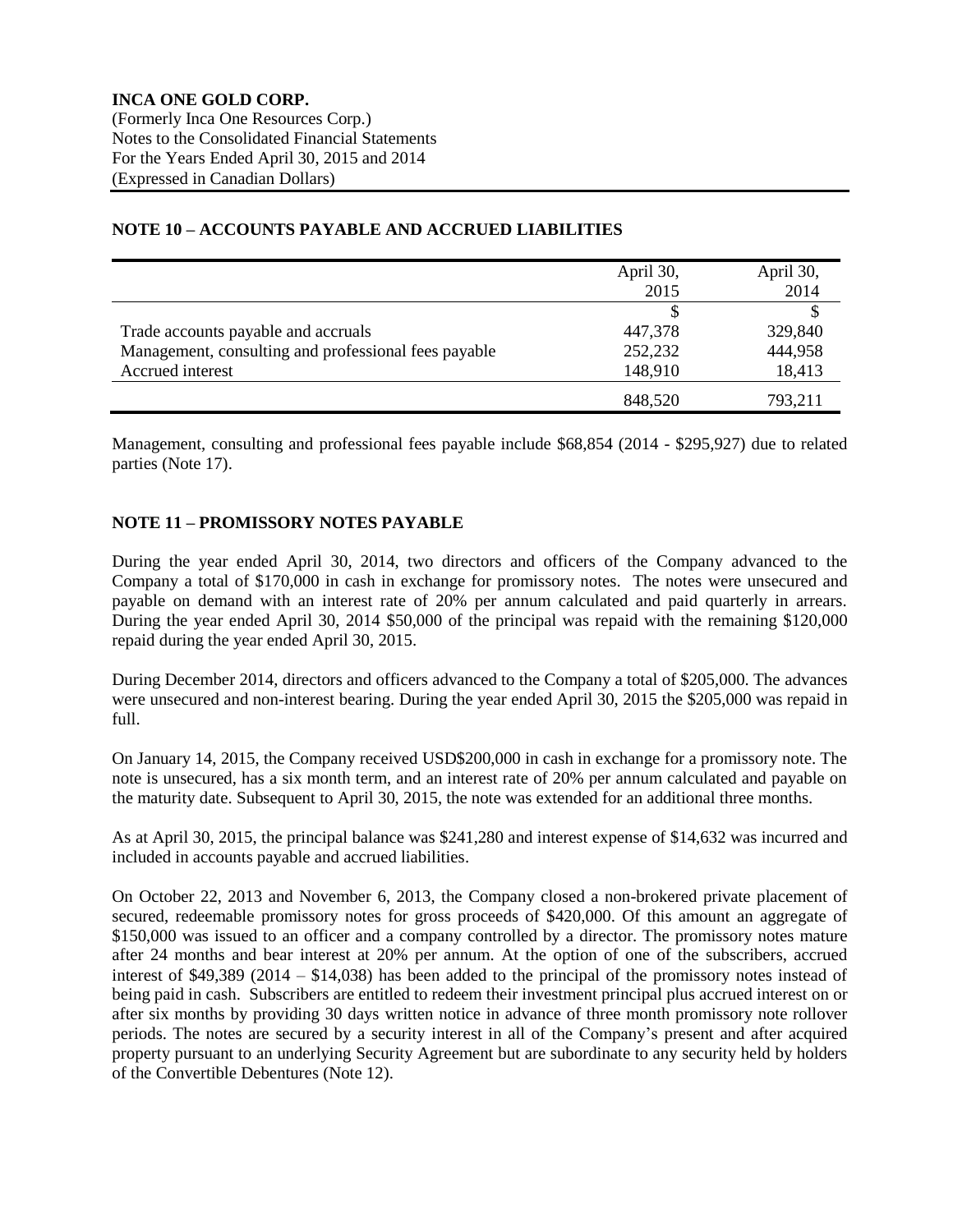# **NOTE 11 – PROMISSORY NOTES PAYABLE (continued)**

During the year ended April 30, 2015, \$100,000 of the promissory notes were redeemed by an officer of the Company and \$50,000 of the promissory notes were redeemed by a company controlled by a director of the Company. A further \$120,000 of the notes were repaid subsequent to April 30, 2015.

A cash finder fee of \$2,500 and legal and regulatory costs of \$2,540 incurred in connection with the financing were charged against the promissory notes amount payable. As at April 30, 2015 interest expense of \$75,781 (2014 - \$43,389) has been recorded with respect to these promissory notes, of which \$1,400 (2014 - \$1,901) is included in accounts payable and accrued liabilities. In addition, accretion of transaction costs of \$3,915 (2014 - \$nil) has been recorded.

# **NOTE 12 – CONVERTIBLE DEBENTURES**

#### **(a) CAD denominated convertible debentures**

|                                                 | Liability | Equity     |
|-------------------------------------------------|-----------|------------|
|                                                 | Component | Component  |
|                                                 | \$        | S          |
| Balance, April 30, 2013                         |           |            |
| October 30, 2013 convertible debenture issuance | 198,664   | 76,336     |
| Issuance costs allocated                        | (8, 456)  | (3,249)    |
| Accretion and amortization                      | 7,143     |            |
|                                                 |           |            |
| Balance, April 30, 2014                         | 197,351   | 73,087     |
| May 23, 2014 convertible debenture issuance     | 234,785   | 90,215     |
| Issuance costs allocated                        | (13,218)  | (5,079)    |
| Accretion and amortization                      | 29,257    |            |
| Conversion to common shares                     | (99, 459) | (158, 223) |
| Balance, April 30, 2015                         | 348,716   |            |

On October 30, 2013, the Company completed a secured convertible debenture offering for gross proceeds of \$275,000. Of this amount \$75,000 was issued to two directors and officers or to individuals to whom they were related. The debenture mature on October 30, 2018 and are redeemable at the Company's option after October 30, 2016. At the date of issue \$198,664 was attributed to the liability component of the convertible debenture and \$76,336 to the equity component based on an effective interest rate of 20%.

The debenture is secured by a security interest in all of the Company's present and after acquired property pursuant to an underlying Security Agreement and hold preference to any security held by holders of the promissory notes (Note 11).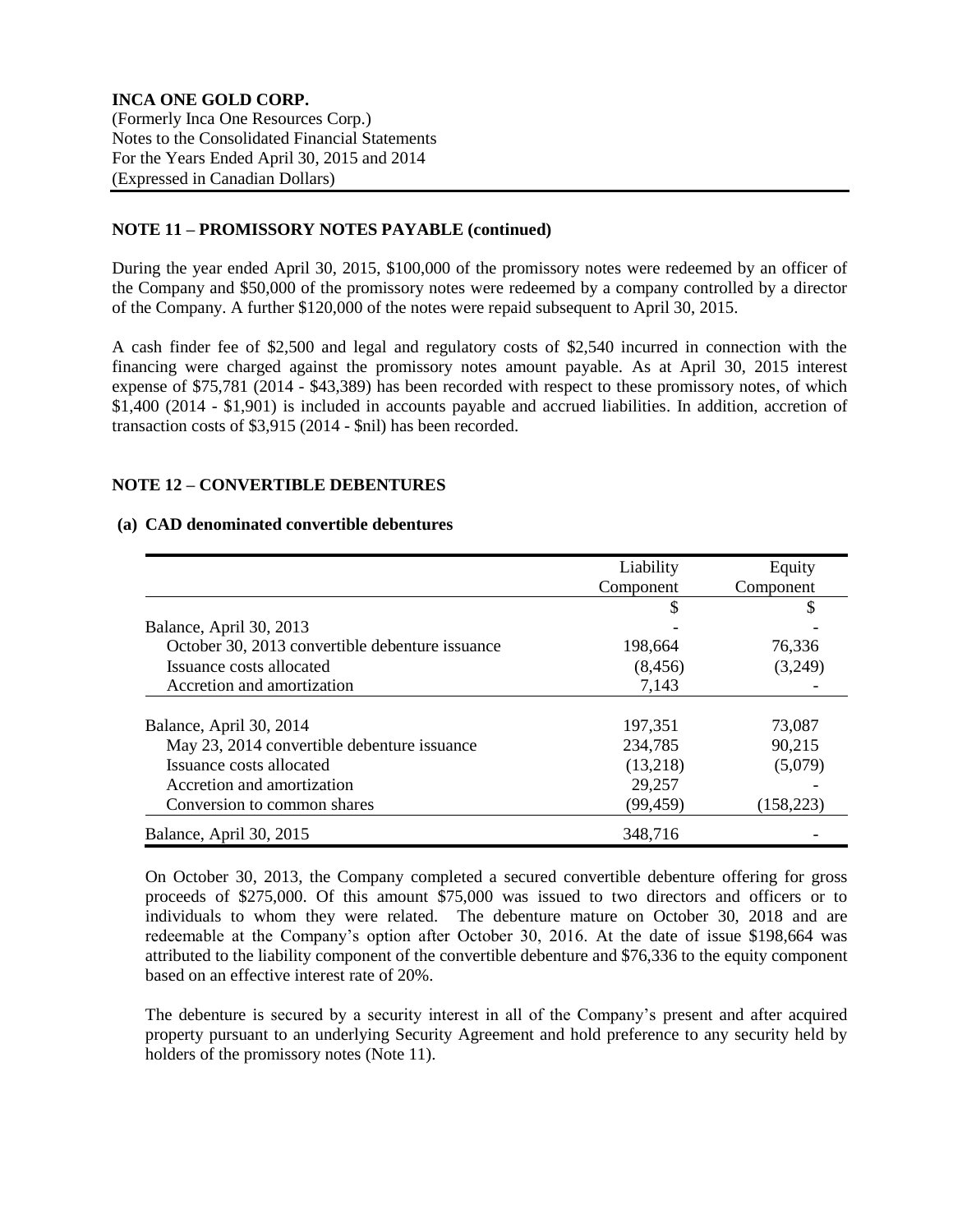### **NOTE 12 – CONVERTIBLE DEBENTURES (continued)**

Until October 30, 2014 each debenture holder has the option to convert up to 20% of the debenture principal and all of the interest payable into common shares by providing 30 days written notice in advance of three month debenture rollover periods. The conversion of debenture principal was based on a share price of \$0.10 and the conversion of any interest payable was based on the greater of \$0.10 per share or the closing share price on the date the Company received notice from the holder. On October 30, 2014, \$55,000 of the convertible debentures were converted to 550,000 common shares of the Company.

Interest on the debenture is payable at the rate of 10% per annum calculated and paid quarterly in arrears. Professional fees of \$11,705 have been incurred in connection with the debenture offering and have been recorded against the liability and equity components on a pro-rata basis. During the year ended April 30, 2015, the Company recorded accretion expense and amortization of issuance costs of \$13,563 (2014 – \$7,143), and interest expense of \$24,758 (2014 – \$19,945) all of which has been paid as of April 30, 2015.

On May 23, 2014, the Company closed a second debenture financing for gross proceeds of \$325,000. The Company had received all of the proceeds in advance of the closing and accordingly they were reflected as current liabilities on the Consolidated Statements of Financial Position as at April 30, 2014. The debenture bear interest at a rate of 10% per annum, calculated and paid quarterly in arrears, 25% of which shall be convertible into shares during the first year of the debenture term. Also during the first year of the debenture term a maximum of 25% of the principal may, at the option of the holder, be converted into common shares of the Company at a price of \$0.125 per common share. The debenture mature on May 22, 2019 and are redeemable by the Company at any time after May 22, 2017. They are secured by a security interest in all of the Company's present and after acquired property pursuant to a security agreement. At the date of issue \$234,785 was attributed to the liability component of the convertible debenture and \$90,215 to the equity component based on an effective interest rate of 20%. On December 1, 2014, \$81,250 of the convertible debentures were converted to 650,000 common shares of the Company.

Professional fees of \$18,297 have been incurred in connection with the debenture offering and have been recorded against the liability and equity component on a pro-rata basis. During the year ended April 30, 2015, with respect to this second debenture offering the Company recorded accretion expense and amortization of issuance costs of \$15,696 and interest expense of \$31,175 of which \$2,003 has been included in accounts payable and accrued liabilities as of April 30, 2015.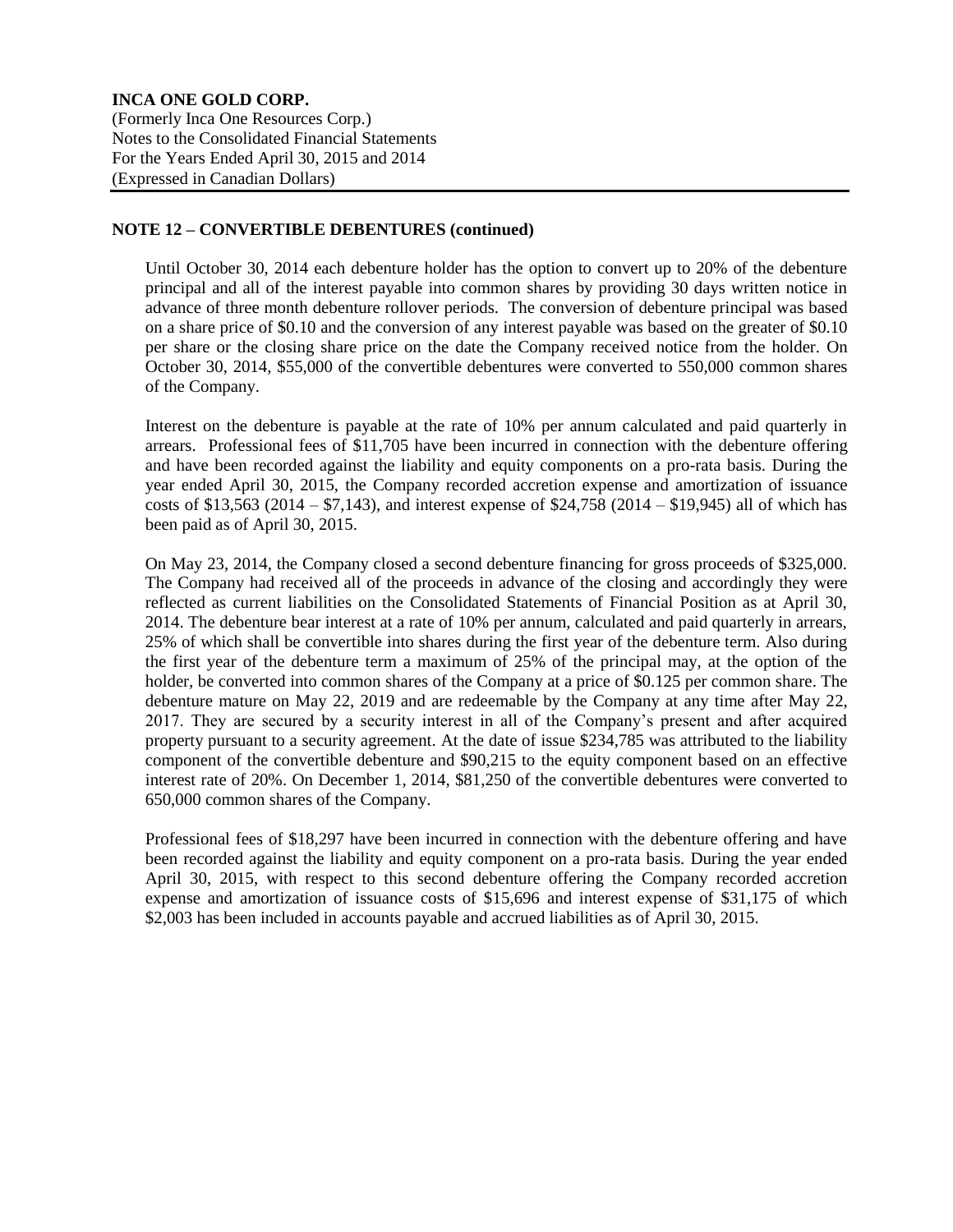# **NOTE 12 – CONVERTIBLE DEBENTURES (continued)**

# **(b) USD denominated convertible debentures**

|                                               | Liability  | Equity    |
|-----------------------------------------------|------------|-----------|
|                                               | Component  | Component |
|                                               | \$         |           |
|                                               |            |           |
| Balance, April 30, 2014                       |            |           |
| April 27, 2015 convertible debenture issuance | 704,902    | 23,858    |
| Issuance costs allocated                      | (101, 228) | (3,426)   |
| Accretion and amortization                    | 8,927      |           |
| Foreign exchange                              | (4,920)    |           |
| Balance, April 30, 2015                       | 607,681    | 20,432    |

On March 20, 2015, the Company announced the terms of a convertible loan with a group of lenders for gross proceeds of USD\$1,500,000 (the "USD Convertible Loan"). The USD Convertible Loan bears interest at a rate of 15% per annum and can be drawn down in three tranches of USD\$600,000, USD\$500,000, and USD\$400,000, respectively, with the third tranche at the option of the Company. Each tranche of the USD Convertible Loan has a twelve month term and will be subject to a twelve month renewal option, subject to certain conditions. The USD Convertible Loan is secured by a pledge of the inventory and related assets of the Company's subsidiary, Chala One.

The Company paid an arrangement fee of 5% of the proceeds of the USD Convertible Loan to a third party for its role in arranging the USD Convertible Loan. In certain circumstances, up to 40% of the outstanding indebtedness under the USD Convertible Loan will be convertible into common shares the Company at the option of the Lenders at a conversion price of CAD\$0.25. The conversion amount will be based on a fixed foreign exchange rate which will result in maximum of 2,987,800 common shares issuable upon conversion.

On April 27, 2015, the Company closed the first tranche for gross proceeds of USD\$600,000. At the date of issue \$704,902 was attributed to the liability component of the convertible debenture and \$23,858 to the equity component based on an effective interest rate of 20%.

Professional and arrangement fees of \$104,654 have been incurred in connection with the USD Convertible Loan offering and have been recorded against the liability and equity component on a pro-rata basis. During the year ended April 30, 2015, the Company recorded accretion expense and amortization of issuance costs of \$8,927 and interest expense of \$896 which has been included in accounts payable and accrued liabilities as of April 30, 2015.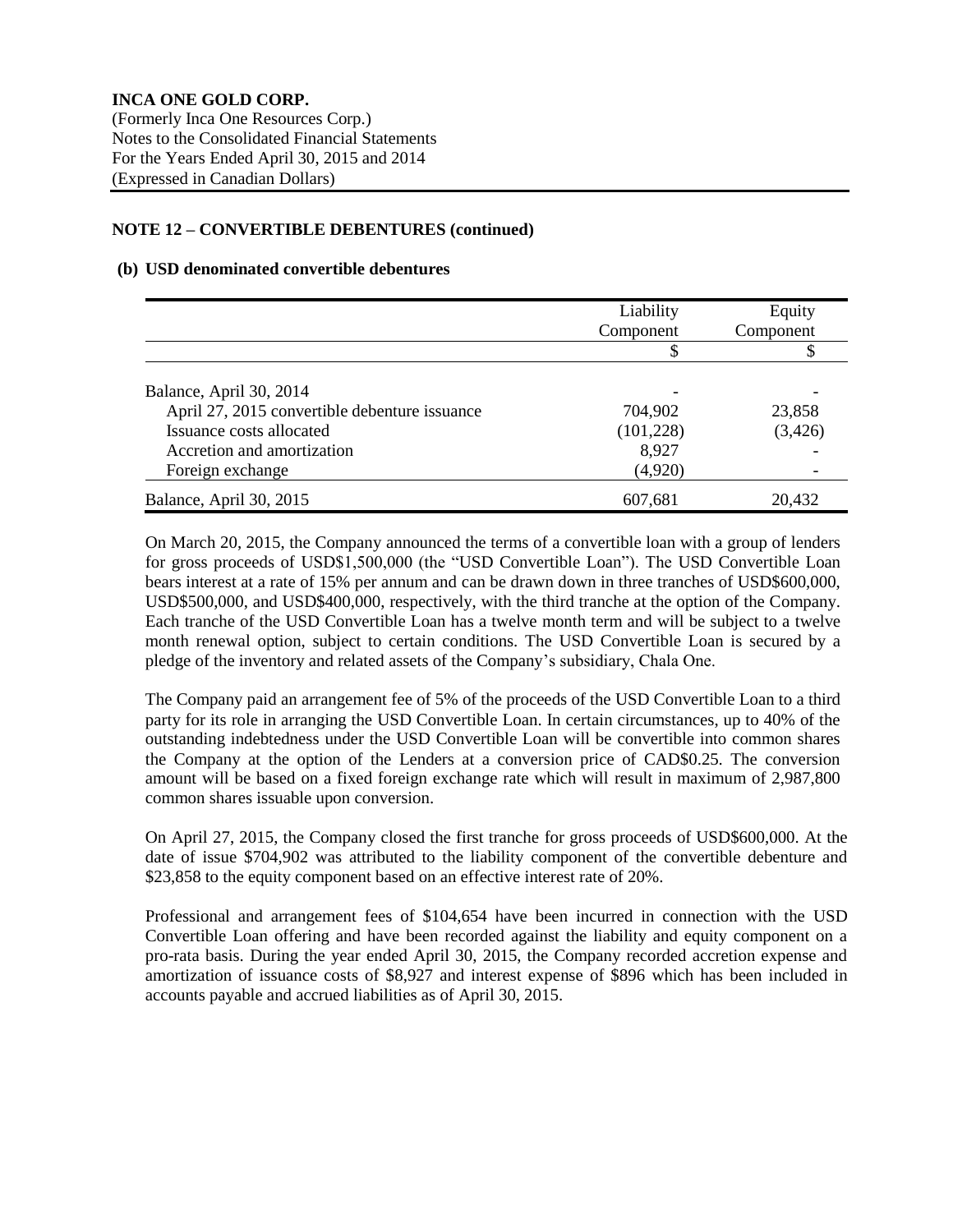# **NOTE 13 – BOND PAYABLE**

|                                          | April 30,<br>2015 | April 30,<br>2014 |
|------------------------------------------|-------------------|-------------------|
|                                          |                   | \$                |
| First tranche (closed June 3, 2014)      | 2,700,000         |                   |
| Second tranche (closed August 29, 2014)  | 1,400,000         |                   |
| Third tranche (closed November 20, 2014) | 1,400,000         |                   |
| Financing and issuance costs             | (742, 982)        |                   |
| Accretion and amortization               | 127,193           |                   |
| Current portion                          |                   |                   |
| Long-term portion                        | 4,884,211         |                   |

On May 20, 2014, the Company announced a bond financing for gross proceeds of \$5,500,000. The bond financing was closed over three tranches, and each tranche bears interest at 10% per annum calculated and payable quarterly in arrears commencing no later than 6 months after the closing date, and each tranche has a maturity date three years from the respective close date.

The bond is secured by a security interest in all of the Chala One present and after acquired property pursuant to an underlying Security Agreement. In addition, Inca One Gold Corp. is a guarantor of the debt. During the year ended April 30, 2015, the Company amended the security terms, whereby the bond financing lenders released their priority security over the Chala One's inventory assets for a temporary 1% increase in the annual interest rate from 10% to 11%. The 1% interest rate increase will be in effect until the USD Convertible Loan has been repaid in full.

Pursuant to the terms of the bond financing agreement the Company has granted to the lender the right of first refusal for future debt and equity financings of up to \$1,500,000 subject to certain restrictions as outlined in those agreements.

Also in connection with the financing the Company and the purchaser entered into a financing fee agreement whereby the Company has a commitment to pay a financing fee equal to 3.5% of the net revenues from the Chala plant as defined by the agreement. All or a portion of the financing fee can be repurchased by the Company on either December 31, 2024 or December 31, 2029 in exchange for the cash payment of USD\$1,500,000 or a corresponding pro-rata portion thereof and otherwise the fee will continue to be payable until December 31, 2034.

In connection with the financing, during the year ended April 30, 2015, the Company recorded \$742,982 (2014 - \$nil) of financing and legal fees (see tranche details below), and recorded accretion expense and amortization of issuance costs of \$127,193 (2014 - \$nil).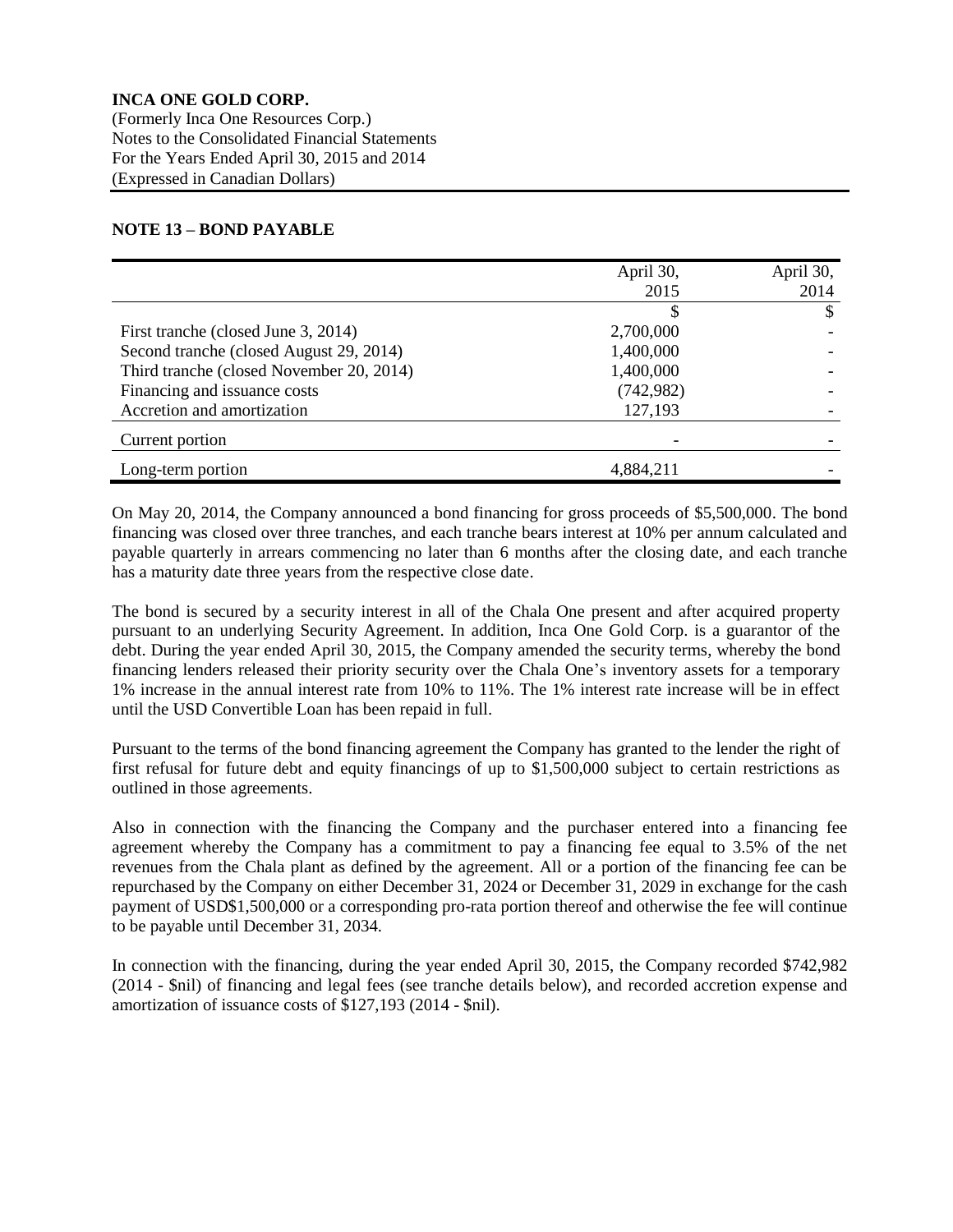### **NOTE 13 – BOND PAYABLE (continued)**

No principal repayments were required in the year ending April 30, 2015. Principal repayment of the bond financing is scheduled as follows:

| Year ending:   |           |
|----------------|-----------|
| April 30, 2017 | 1,193,179 |
| April 30, 2018 | 4,306,821 |
|                | 5,500,000 |

### First tranche

On June 3, 2014, the Company closed the first tranche of this financing for gross proceeds of \$2,700,000. The first tranche bond bears interest at 10% per annum, calculated and payable quarterly in arrears commencing no later than November 12, 2014. The bond principal of \$2,700,000 is repayable in increments of \$170,454 on each of June 3, 2016, September 3, 2016, December 3, 2016 and March 3, 2017, with the remainder due June 3, 2017.

In addition a finder's fee of \$216,000, and professional fees of \$12,476 were paid in cash and 1,440,000 finder's warrants were issued in connection with the first tranche bond. The warrants are exercisable at \$0.15 for 3 years, and \$153,304 arising from the issue of these compensation warrants was charged against the bond amount payable and credited to warrant reserve.

For purposes of the calculations of compensation charge associated with the 1,440,000 finder's warrants granted, the following assumptions were used for the Black-Scholes model:

| Risk-free interest rate | 1.13%   |
|-------------------------|---------|
| Expected dividends      | \$nil   |
| Expected volatility     | 96%     |
| Expected life           | 3 years |

During the year ended April 30, 2015, with respect to this first tranche of the bond financing the Company recorded interest expense of \$255,836 of which \$58,289 has been included in accounts payable and accrued liabilities as of April 30, 2015.

### Second tranche

On August 29, 2014, the Company closed the second tranche of this financing for gross proceeds of \$1,400,000. The second tranche bond bears interest at 10% per annum, calculated and payable quarterly in arrears commencing no later than February 19, 2015. The bond principal of \$1,400,000 is repayable in increments of \$102,273 on each of August 29, 2016, November 29, 2016, February 28, 2017 and May 29, 2017, with the remainder due August 29, 2017.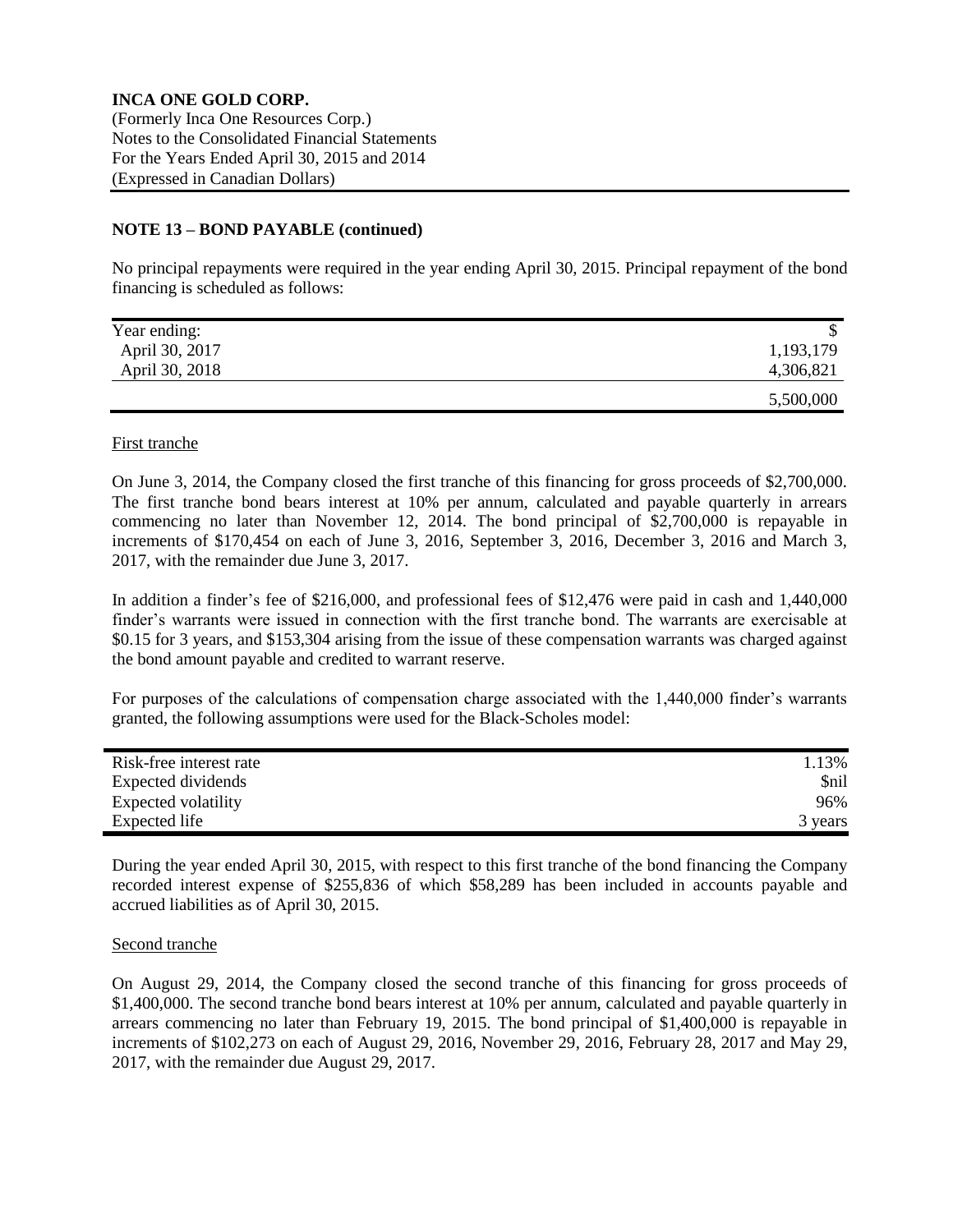# **NOTE 13 – BOND PAYABLE (continued)**

In addition professional fees of \$3,779, finder's fees of \$112,000 were paid in cash and 746,667 finder's warrants were issued in connection with the second tranche bond. The warrants are exercisable at \$0.15 for 3 years, and \$60,586 arising from the issue of these compensation warrants was charged against the bond amount payable and credited to warrant reserve.

For purposes of the calculations of compensation charge associated with the 746,667 finder's warrants granted, the following assumptions were used for the Black-Scholes model:

| Risk-free interest rate | 1.13%       |
|-------------------------|-------------|
| Expected dividends      | <b>Snil</b> |
| Expected volatility     | 94%         |
| Expected life           | 3 years     |

During the year ended April 30, 2015, with respect to this second tranche of the bond financing the Company recorded interest expense of \$98,959 of which \$28,000 has been included in accounts payable and accrued liabilities as of April 30, 2015.

# Third tranche

On November 20, 2014, the Company received the third and final tranche for gross proceeds of \$1,400,000. The third tranche bond bears interest at 10% per annum, calculated and payable quarterly in arrears commencing no later than April 25, 2015. The bond principal of \$1,400,000 is repayable in increments of \$102,273 on each of November 20, 2016, February 20, 2017, May 20, 2017 and August 20, 2017, with the remainder due November 20, 2017.

In addition professional fees of \$1,439, finder's fees of \$112,000 were paid in cash and 746,667 finder's warrants were issued in connection with the third tranche bond. The warrants are exercisable at \$0.15 for 3 years, and \$71,398 arising from the issue of these compensation warrants was charged against the bond amount payable and credited to warrant reserve.

For purposes of the calculations of compensation charge associated with the 746,667 finder's warrants granted, the following assumptions were used for the Black-Scholes model:

| Risk-free interest rate | 1.13%       |
|-------------------------|-------------|
| Expected dividends      | <b>Snil</b> |
| Expected volatility     | 93%         |
| Expected life           | 3 years     |

During the year ended April 30, 2015, with respect to this third tranche of the bond financing the Company recorded interest expense of \$70,890 of which \$2,110 has been included in accounts payable and accrued liabilities as of April 30, 2015.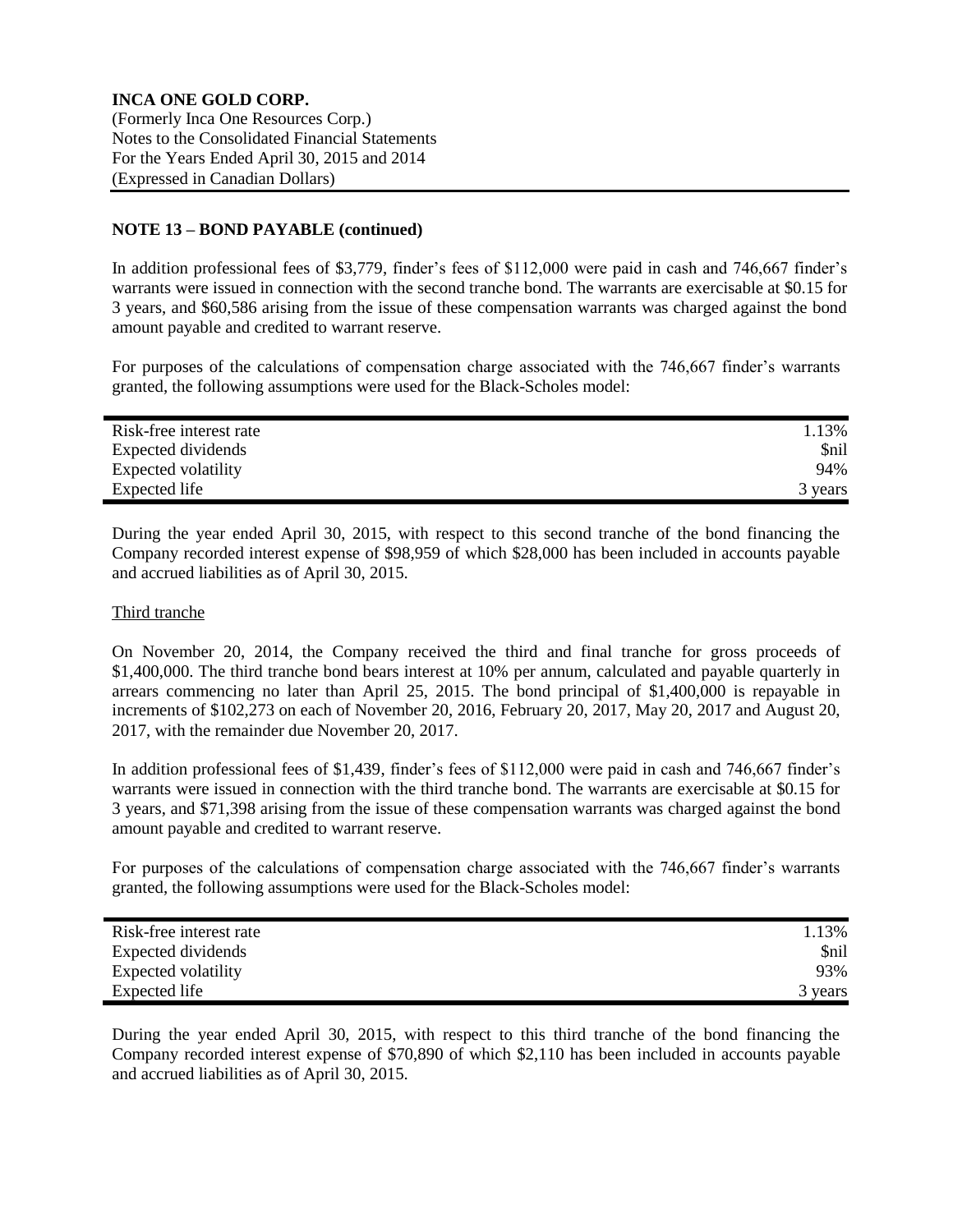# **NOTE 14 – DEBENTURE UNITS**

On March 18, 2015, the Company closed a non-brokered private placement of debenture units with warrants (the "Debenture Unit Financing") for gross proceeds of USD\$1,600,000 including a USD\$100,000 over-subscription. Pursuant to the closing of the Debenture Unit Financing, the Company issued 64 units (the "Units"), with each Unit comprising one non-convertible debenture in the principal amount of USD\$25,000, and 25,000 non-transferable warrants. Each warrant is exercisable into one common share of the Company at a price of CAD\$0.25 until a date that is 12 months from the respective closing date of the Debenture Unit Financing. The holders of the debenture are entitled to receive interest at the rate of 14% per annum, calculated and paid quarterly in arrears. The term of the debenture is 12 months. A finder's fee of 8% of the gross proceeds of the Debenture Unit Financing was payable in cash by the Company to the finders, as applicable. The Company will also issue to the finders that number of finder's warrants equal to 8% of the proceeds of the Debenture Unit Financing, divided by the exercise price of CAD\$0.25. Each finder warrant is exercisable into one common share of the Company at a price of CAD\$0.25 until a date that is 18 months from the closing date of the Debenture Unit Financing.

In addition professional and finder's fees of \$182,029 were paid in cash, 643,600 finder's warrants were issued, and 1,600,000 subscriber warrants were issued. The warrants are exercisable at \$0.25 per share for 18 months and 12 months respectively. At the date of issue \$1,932,517 was attributed to the debenture and \$84,081 to the warrants based on an effective interest rate of 20%. The fair value of the finder's warrants was \$45,353.

For purposes of the calculations of compensation charge associated with the 643,600 finder's warrants granted, the following assumptions were used for the Black-Scholes model:

| Risk-free interest rate | 0.78%       |
|-------------------------|-------------|
| Expected dividends      | <i>Snil</i> |
| Expected volatility     | 64%         |
| Expected life           | 1.5 years   |

During the year ended April 30, 2015, the Company recorded accretion expense and amortization of issuance costs of \$31,595 and interest expense of \$41,581 which has been included in accounts payable and accrued liabilities as of April 30, 2015.

# **NOTE 15 – ASSET RETIREMENT AND RECLAMATION OBLIGATIONS**

The Company's operations are governed by laws and regulations covering the protection of the environment. The Company will implement progressive measures for rehabilitation work to be carried out during the operation, closing and follow-up work upon closing of the gold processing plant. Consequently the Company accounted for its asset retirement obligations for the plant using best estimates of future costs, based on information available at the reporting date. These estimates are subject to change following modifications to laws and regulations or as new information become available.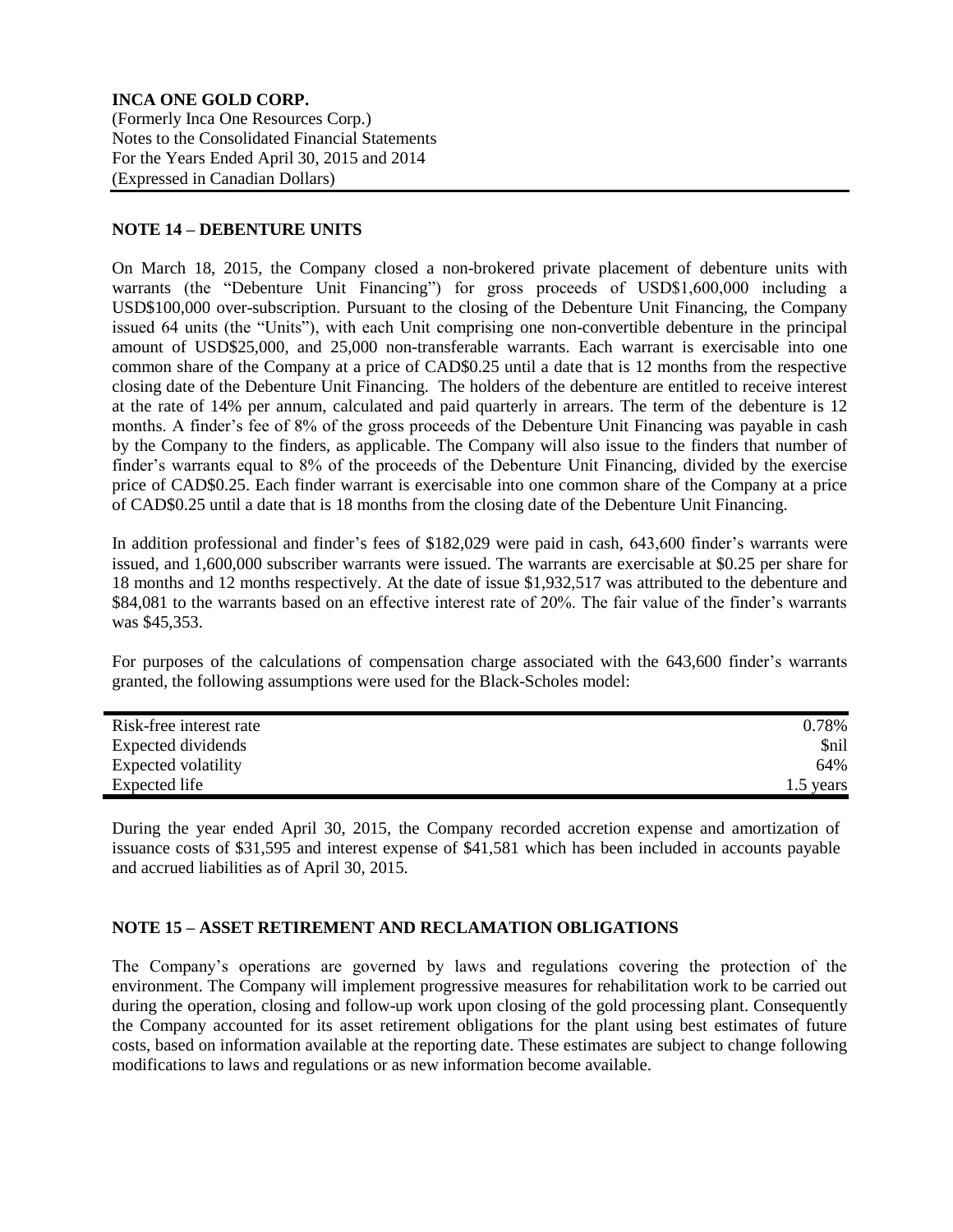# **NOTE 15 – ASSET RETIREMENT AND RECLAMATION OBLIGATIONS (continued)**

The table below presents the evolution of the asset retirement obligations for the mineral processing operations for the years ended:

|                   | April 30, | April 30,                |
|-------------------|-----------|--------------------------|
|                   | 2015      | 2014                     |
|                   |           | ╜                        |
| Beginning of year |           | -                        |
| New obligation    | 278,829   | $\overline{\phantom{0}}$ |
|                   | 278,829   | $\overline{\phantom{0}}$ |

As at April 30, 2015, the estimated undiscounted cash flow required to settle the asset retirement obligation for the gold processing plant and related tailings pond is \$535,055 and is projected to be disbursed over years 10 and 11. A 6.40% discount rate was used to evaluate this and a 2.92% inflation rate.

# **NOTE 16 – SHARE CAPITAL AND RESERVES**

#### **(a) Authorized**

Unlimited number of voting common shares without par value.

#### **(b) Issued Share Capital**

At April 30, 2015, there were 69,380,914 issued and fully paid common shares (2014 – 63,574,674).

# **(c) Share Issuances**

On October 30, 2014, 550,000 common shares were issued pursuant to conversion of \$55,000 of the convertible debenture (see Note 12). A reclassification of \$55,000 from the liability component and \$73,087 from the equity component of the convertible debenture to share capital was recorded on the conversion.

On November 20, 2014, 650,000 common shares were issued pursuant to conversion of \$81,250 of the convertible debenture (see Note 12). A reclassification of \$81,250 from the liability component and \$85,136 from the equity component of the convertible debenture to share capital was recorded on the conversion.

During the year ended April 30, 2015, 280,240 common shares were issued for services to a key Peruvian employee pursuant to his employment agreement which requires USD\$80,000 worth of the Company's common shares payable in four equal quarterly instalments with such shares to be issued at the greater of (i) the maximum discount to the market price on the TSX-V at the end of such quarter as permitted by TSX-V policies, and (ii) CAD\$0.15. The Company issued 151,040 shares in December 2014, and 129,200 in March 2015, pursuant to this agreement.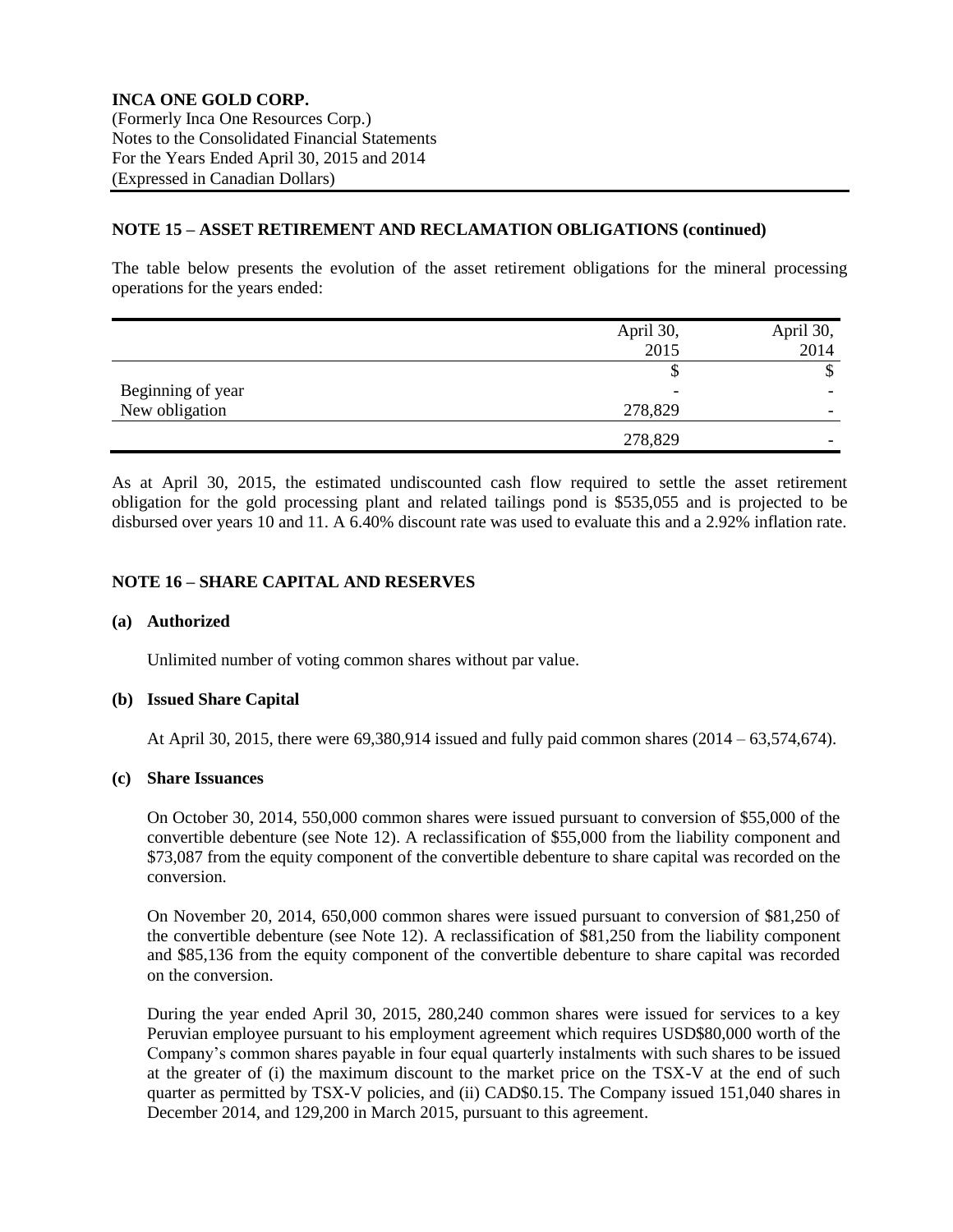# **NOTE 16 – SHARE CAPITAL AND RESERVES (continued)**

On December 2, 2013 and December 23, 2013, the Company completed a private placement of 5,115,500 shares at \$0.10 per share for gross proceeds of \$511,550. Share issuance costs with respect to the private placement included legal fees of \$6,164, regulatory expenses of \$2,250, and other issue costs of \$3,822.

On February 19, 2014, the Company completed a private placement of 2,010,000 shares at \$0.10 per share for gross proceeds of \$201,000. Share issuance costs with respect to the private placement included legal fees of \$2,776 and regulatory expenses of \$2,555.

On February 28, 2014, the Company completed a private placement with GRIT whereby it issued 12,000,000 common shares with a value of \$0.11 per share, in exchange for 733,007 GRIT Shares at a price of GBP £1.00 per share. A finder's fee in the form of 960,000 common shares at a value of \$0.11 per share was paid in connection with this share exchange. Other share issuance costs with respect to the private placement included legal fees and regulatory expenses of \$8,557.

# **(d) Stock Options**

The Company adopted an incentive stock option plan, which provides that the Board of Directors of the Company may from time to time, in its discretion, and in accordance with the TSX-V requirements, grant to directors, officers, employees and consultants to the Company, nontransferable options to purchase common shares, provided that the number of common shares reserved for issuance will not exceed 10% of the issued and outstanding common shares of the Company. Stock options will be exercisable for a period of up to 10 years from the date of grant.

In connection with the foregoing, the number of common shares reserved for issuance to any individual director or officer will not exceed five percent (5%) of the issued and outstanding common shares and the number of common shares reserved for issuance to all consultants will not exceed two percent (2%) of the issued and outstanding common shares. Options may be exercised no later than 30 days following cessation of the optionee's position with the Company, provided that if the cessation of office, directorship, or consulting arrangement was by reason of death, the option may be exercised within a maximum period of twelve months after such death, subject to the expiry date of such option.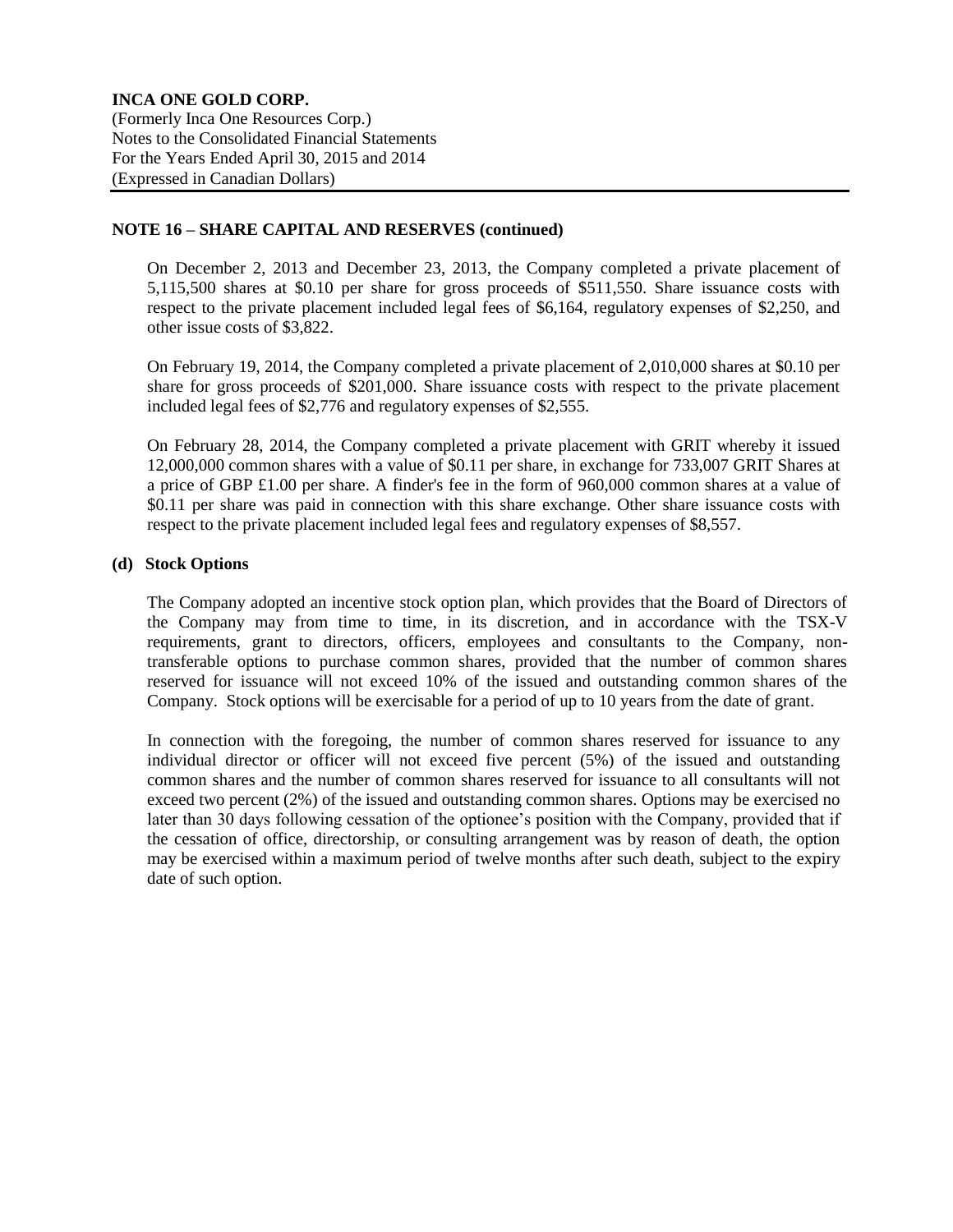# **NOTE 16 – SHARE CAPITAL AND RESERVES (continued)**

The status of the options outstanding is as follows:

|                         |             | Weighted              |
|-------------------------|-------------|-----------------------|
|                         |             | Average               |
|                         | Options     | <b>Exercise Price</b> |
|                         | #           | \$                    |
| Balance, April 30, 2013 | 3,206,000   | 0.255                 |
| Granted                 | 1,150,000   | 0.150                 |
| Forfeited               | (558,000)   | 0.268                 |
| Balance, April 30, 2014 | 3,798,000   | 0.221                 |
| Granted                 | 2,710,000   | 0.156                 |
| Exercised               | (2,424,000) | 0.145                 |
| Forfeited               | (453,000)   | 0.374                 |
| Balance, April 30, 2015 | 3,631,000   | 0.204                 |

The following table summarizes the options outstanding as at April 30, 2015:

| Options   | <b>Exercise Price</b> | <b>Expiry Date</b> | <b>Vesting Provisions</b> |
|-----------|-----------------------|--------------------|---------------------------|
| #         | \$                    |                    | #                         |
| 150,000   | 0.25                  | February 9, 2017   | Vested                    |
| 250,000   | 0.15                  | October 5, 2017    | Vested                    |
| 396,000   | 0.15                  | October 30, 2017   | Vested                    |
| 275,000   | 0.15                  | May 30, 2018       | Vested                    |
| 200,000   | 0.15                  | October 31, 2018   | Vested                    |
| 1,100,000 | 0.15                  | June 4, 2019       | Vested                    |
| 450,000   | 0.15                  | August 29, 2019    | Vested                    |
| 160,000   | 0.25                  | April 15, 2020     | Vested                    |
| 75,000    | 0.22                  | September 23, 2020 | Vested                    |
| 575,000   | 0.43                  | July 11, 2021      | Vested                    |
| 3,631,000 |                       |                    |                           |

As at April 30, 2015, the weighted average remaining contractual life of the options is 4.04 years.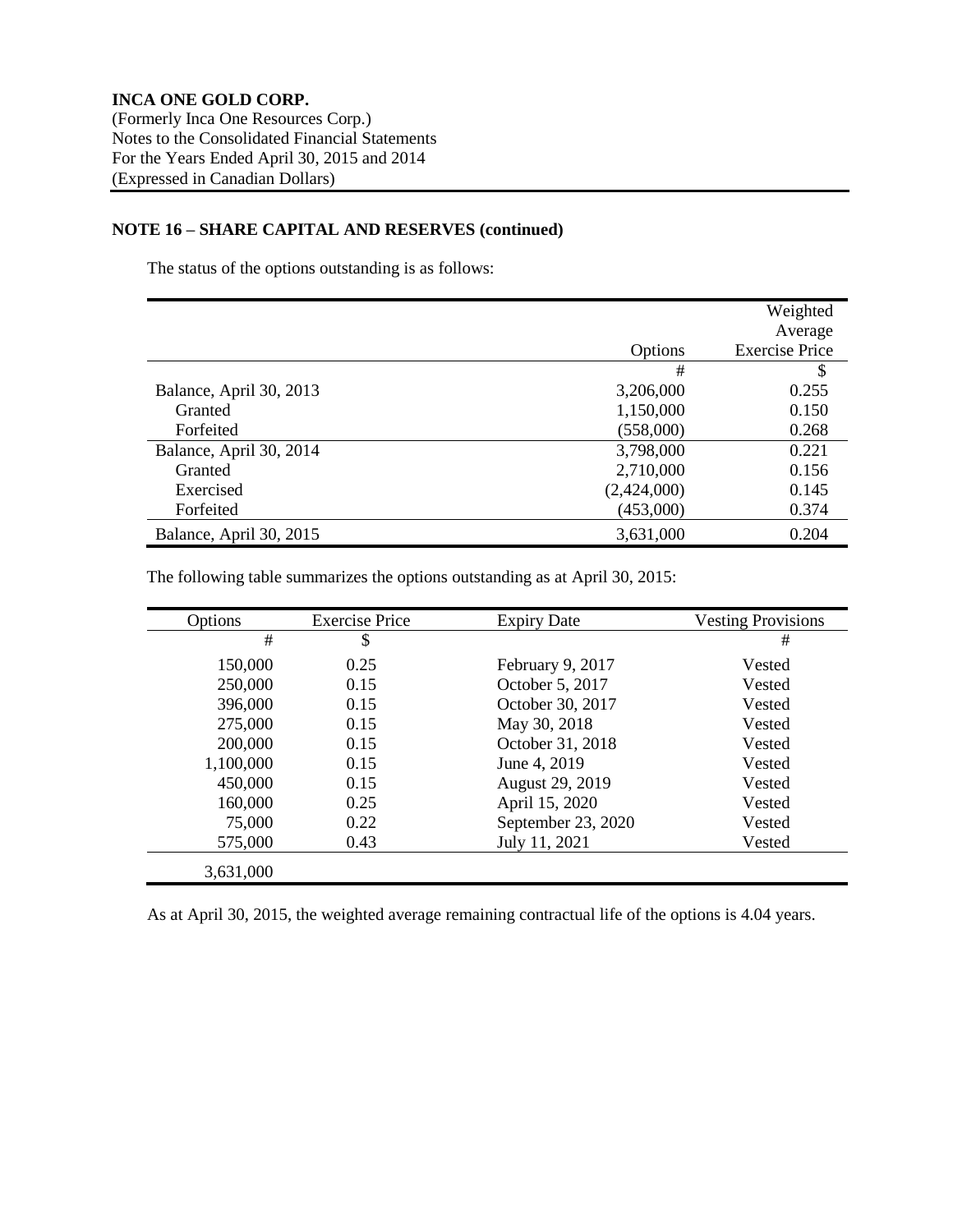# **NOTE 16 – SHARE CAPITAL AND RESERVES (continued)**

During the year ended April 30, 2015, the Company recognized share-based payments of \$377,733 (2014 – \$105,658) for stock options granted and vested during the year. The fair value of stock options granted during the year ended April 30, 2015 and 2014 was estimated using the Black-Scholes options pricing model with the following weighted average assumptions:

|                         | 2015         | 2014        |
|-------------------------|--------------|-------------|
| Risk-free interest rate | 1.96%        | 1.63%       |
| Expected dividends      | \$nil        | <b>Snil</b> |
| Expected volatility     | 155%         | 165%        |
| Expected life           | $5.00$ years | 5.00 years  |

The weighted average fair value of stock options granted during the year ended April 30, 2015 was \$0.14 (2014 – \$0.09) per option.

# **(e) Warrants**

The status of the share purchase warrants outstanding is as follows:

|                         |               | Weighted<br>Average   |
|-------------------------|---------------|-----------------------|
|                         | Warrants      | <b>Exercise Price</b> |
|                         | #             | \$                    |
| Balance, April 30, 2013 | 18,767,143    | 0.273                 |
| <b>Issued</b>           |               |                       |
| Expired                 | (8, 641, 343) | 0.360                 |
| Balance, April 30, 2014 | 10,125,800    | 0.200                 |
| <b>Issued</b>           | 5,176,934     | 0.193                 |
| Exercised               | (1,902,000)   | 0.200                 |
| Expired                 |               |                       |
| Balance, April 30, 2015 | 13,400,734    | 0.197                 |

The following table summarizes the share purchase warrants outstanding at April 30, 2015:

|                    | Exercise |                    |  |
|--------------------|----------|--------------------|--|
| Number of Warrants | Price    | <b>Expiry Date</b> |  |
| 1,600,000          | 0.25     | March 18, 2016     |  |
| 8,223,800          | 0.20     | April 5, 2016      |  |
| 643,600            | 0.25     | September 18, 2016 |  |
| 1,440,000          | 0.15     | May 20, 2017       |  |
| 746,667            | 0.15     | August 29, 2017    |  |
| 746,667            | 0.15     | November 20, 2017  |  |
| 13,400,734         |          |                    |  |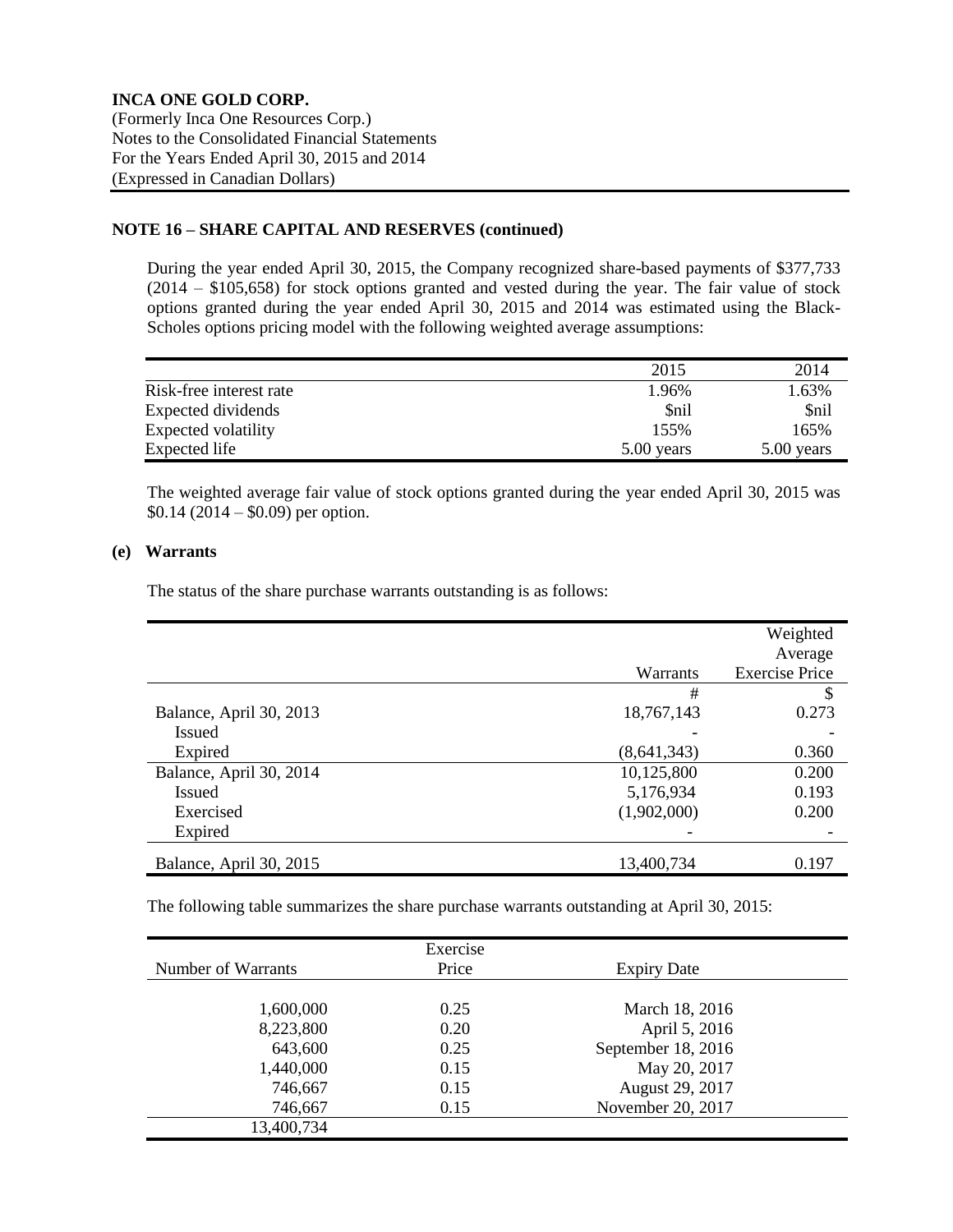# **NOTE 17 – RELATED PARTY TRANSACTIONS**

# **(a) Related Party Transactions**

The Company incurred charges to directors and officers or to companies associated with these individuals during the years ended April 30, 2015 and 2014 as follows:

|                                      | 2015    | 2014    |
|--------------------------------------|---------|---------|
|                                      | S       |         |
| Accounting fees in professional fees | 78,056  | 106,424 |
| Consulting and management fees       | 561,248 | 217,000 |
| Director fees                        | 36,000  |         |
| Finance costs                        | 37,488  | 44,734  |
| Legal fees                           | 71,125  | 102,018 |
|                                      | 783,917 | 470,176 |

Accounting fees are paid to companies controlled a director. Consulting and management fees are paid to companies controlled by the President, COO, CFO, or VP Operations & New Projects. Finance costs on interest bearing debt instruments were paid or accrued to companies controlled by the President, COO, CFO, or VP Operations & New Projects, or to a company controlled by a director. Legal fees and share issuance costs were paid to a legal firm with which the Corporate Secretary was previously associated with. During the year ended April 30, 2015 there was a \$425,000 repayment of advances and promissory notes (\$205,000 for advances and \$220,000 for promissory notes) to officers of the Company and \$50,000 to a company controlled by a director (See Note 11).

# **(b) Compensation of Key Management Personnel**

The Company's key management personnel has authority and responsibility for planning, directing and controlling the activities of the Company and includes the Directors, President, CFO, COO and VP Operations & New Projects. Compensation in respect of services provided by key management consists of consulting and management fees paid to companies controlled by the President, CFO, COO and VP Operations & New Projects, accounting fees paid to companies controlled by a director or the CFO, and by the issue of options.

|                                   | 2015    | 2014    |
|-----------------------------------|---------|---------|
|                                   |         |         |
| Management, accounting and CFO    |         |         |
| fees included in Note 17(a) above | 675,304 | 298,424 |
| Share-based payments              | 209,962 | 55,487  |
|                                   | 885,266 | 353,911 |

There was no other compensation paid or payable to key management for employee services.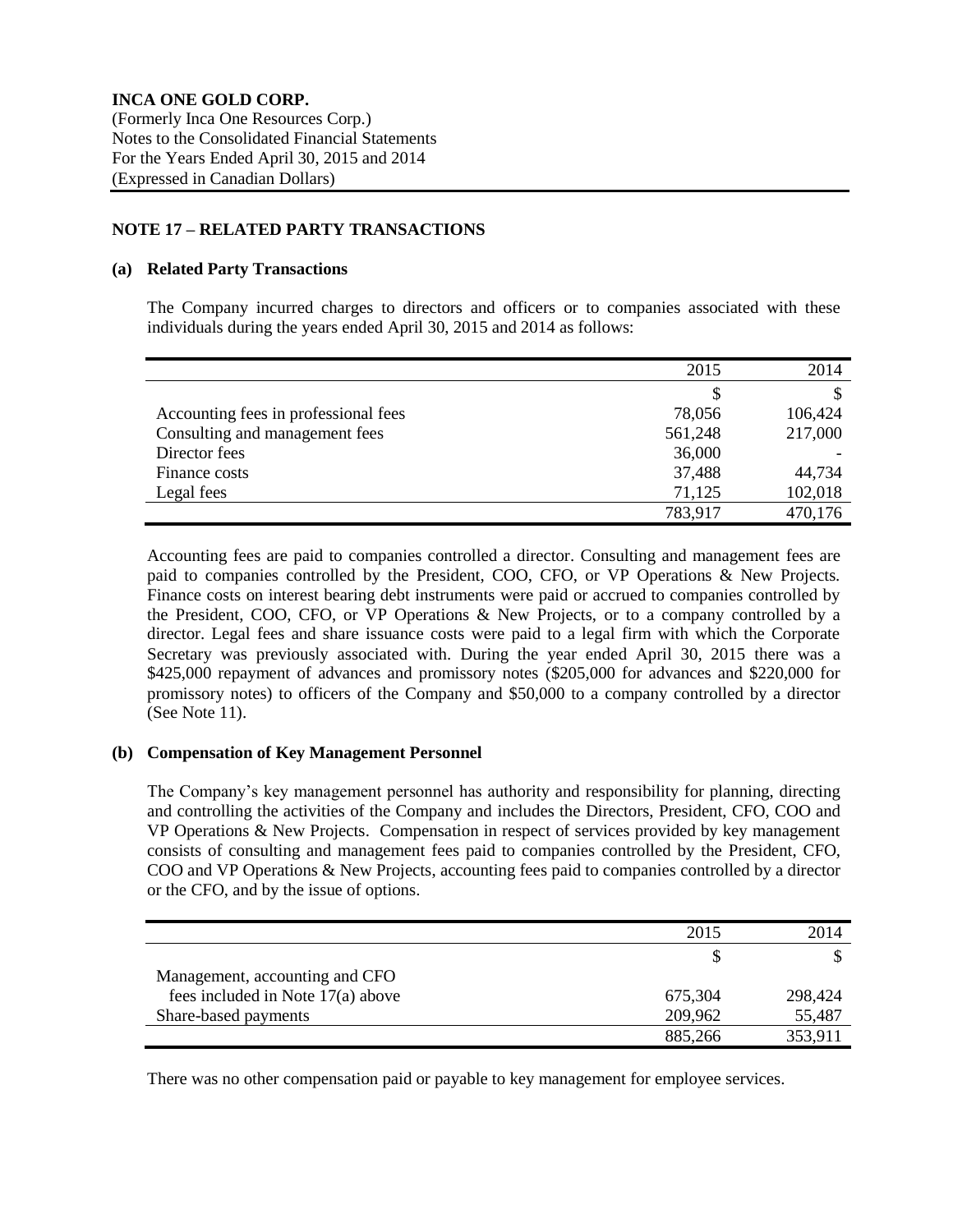# **NOTE 17 – RELATED PARTY TRANSACTIONS (continued)**

# **(c) Related Party Balances**

All related party balances payable, including for business expenses reimbursements, advances to the Company, annual bonuses as approved by the board of directors, and for services rendered as at April 30, 2015 are non-interest bearing and payable on demand and are comprised of \$30,958 (2014 – \$101,526) payable to the President and a company controlled by the President, \$7,826 (2014 – \$nil) payable to the CFO or a company controlled by the CFO, \$71,424 (2014 – \$70,111) payable to the COO and a company controlled by the COO,  $$9,128$  (2014 –  $$nil)$  payable to the VP Operations & New Projects or a company controlled by the VP Operations & New Projects,  $$21,718$  (2014 –  $$57,739$ ) payable to directors or companies controlled by directors and  $$36,724$  (2014 – \$66,551) payable to a legal firm with which a former Corporate Secretary was associated. Included in prepaid expense is \$52,000 (2014 - \$nil) relating to the remuneration to officers of the Company, which will be amortized to management and consulting fees over the balance of calendar 2015.

# **NOTE 18 – COMMITMENTS**

The Company has a consulting agreement with a company controlled by the President of the Company whereby it has committed to pay fixed monthly management fees of \$15,000, and whereby additional fees may be payable if certain conditions exist upon eventual termination of the contract.

# **NOTE 19 – SEGMENTED INFORMATION**

The Company operates in one reportable operating segment, currently being the exploration and evaluation of mineral properties for development and gold milling facilities in Peru. Segmented information is provided on the basis of geographic segments consistent with the Company's core longterm and operating assets as follows:

| <b>April 30, 2015</b>                                   | Canada | Peru      | Total     |
|---------------------------------------------------------|--------|-----------|-----------|
|                                                         | \$     | S         |           |
| Revenue                                                 |        | 4,304,802 | 4,304,802 |
| Cost of goods sold (including \$66,037 of depreciation) |        | 4,173,660 | 4,173,660 |
| Gross margin                                            |        | 131,142   | 131,142   |
|                                                         |        |           |           |
| Assets:                                                 |        |           |           |
| Inventory                                               | -      | 1,468,421 | 1,468,421 |
| Property, plant and equipment                           | 3,649  | 5,175,055 | 5,178,704 |
| Total long-term and operating assets                    | 3,649  | 6,643,476 | 6,647,125 |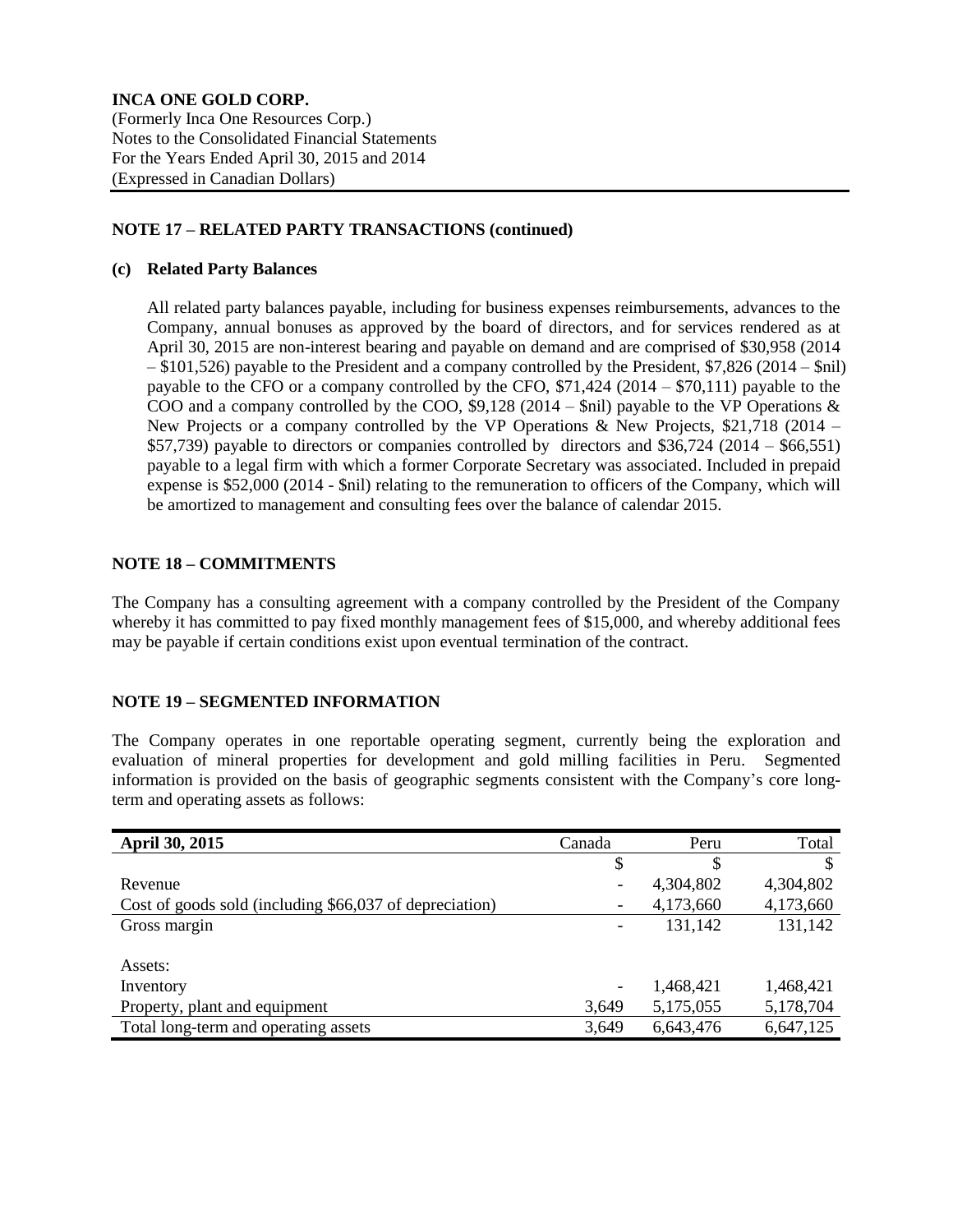# **NOTE 19 – SEGMENTED INFORMATION (continued)**

| <b>April 30, 2014</b>                | Canada | Peru      | Total     |
|--------------------------------------|--------|-----------|-----------|
|                                      |        |           |           |
| Inventory                            |        | 408,228   | 408,228   |
| Other assets                         | 23,421 |           | 23,421    |
| Property, plant and equipment        | 2,851  | 1,090,605 | 1,093,456 |
| Exploration and evaluation assets    |        | 20,000    | 20,000    |
| Total long-term and operating assets | 26,272 | 1,518,833 | 1,545,105 |

### **NOTE 20 – FINANCIAL INSTRUMENTS AND RISK MANAGEMENT**

#### **(a) Fair Value of Financial Instruments**

As at April 30, 2015, the Company's financial instruments consist of cash and cash equivalents, other receivables, marketable securities, accounts payable and accrued liabilities, due to related parties, promissory notes payable convertible debentures, debentures and loan payable. Cash and cash equivalents and other receivables are designated as loans and receivables, which are measured at amortized cost. Marketable securities are designated as available-for-sale, which are measured at fair value through other comprehensive income or loss. Accounts payable and accrued liabilities, due to related parties, promissory notes payable, convertible debentures, debentures and loan payable are designated as other financial liabilities, which are measured at amortized cost.

IFRS requires disclosures about the inputs to fair value measurements for financial assets and liabilities recorded at fair value, including their classification within a hierarchy that prioritizes the inputs to fair value measurement. The three levels of hierarchy are:

- Level 1 Unadjusted quoted prices in active markets for identical assets or liabilities;
- Level 2 Inputs other than quoted prices that are observable for the asset or liability, either directly or indirectly; and
- Level 3 Inputs for the asset or liability that are not based on observable market data.

As at April 30, 2015, the Company believes that the carrying values of cash and cash equivalents, other receivables, accounts payable and accrued liabilities, promissory notes payable, convertible debentures, debentures and loan payable approximate their fair values because of their nature and relatively short maturity dates or durations or their interest rates approximate market interest rates. The fair value of marketable securities has been assessed based on the fair value hierarchy described above and are classified as Level 1.

# **(b) Financial Instruments Risk**

The Company's financial instruments are exposed in varying degrees to a variety of financial risks. The Board approves and monitors the risk management processes: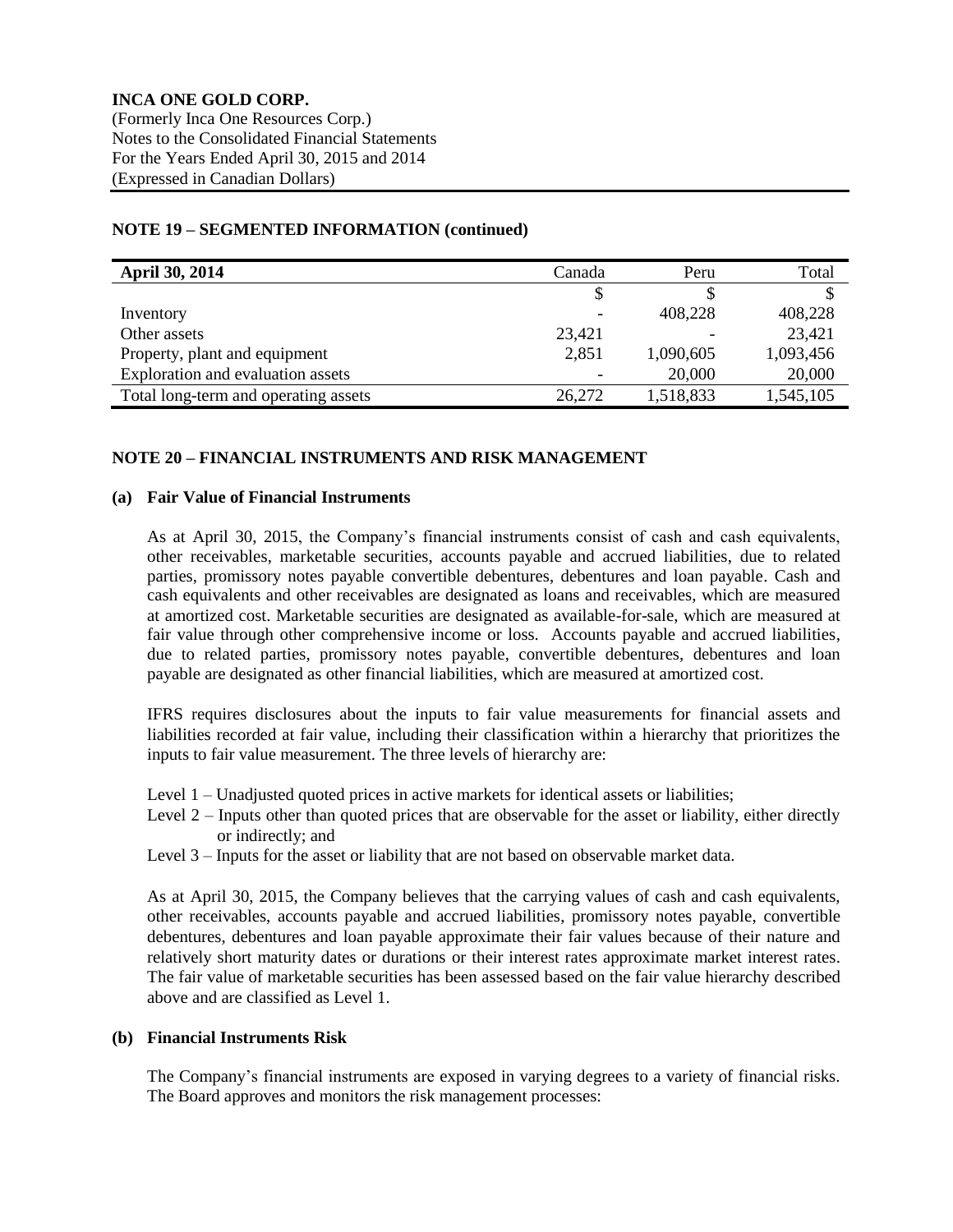### **NOTE 20 – FINANCIAL INSTRUMENTS AND RISK MANAGEMENT (continued)**

*(i) Credit risk*

Credit risk exposure primarily arises with respect to the Company's cash and cash equivalents and other receivables. The risk exposure is limited because the Company places its instruments in banks of high credit worthiness within Canada and continuously monitors the collection of other receivables.

*(ii) Liquidity risk*

Liquidity risk is the risk that the Company cannot meet its financial obligations as they become due. The Company's approach to managing liquidity is to ensure as far as possible that it will have sufficient liquidity to settle obligations and liabilities when they become due. As at April 30, 2015, the Company had cash and cash equivalents of \$454,321 and current working capital deficiency of \$516,327 with total liabilities of \$9,339,872.

- *(iii) Market risk*
	- a. Interest rate risk

Interest rate risk is the risk that the fair value or future cash flows of a financial instrument will fluctuate because of changes in market interest rates.

The Company invests cash in guaranteed investment certificates at fixed or floating interest rates in order to maintain liquidity while achieving a satisfactory return for shareholders. A change of 100 basis points in the interest rates would not be material to the financial statements. At April 30, 2015, the Company has no variable rate debt.

b. Foreign currency risk

Foreign exchange risk is the risk that the fair value of future cash flows of a financial instrument will fluctuate because of the changes in the foreign exchange rates. The Company is exposed to the financial risk related to the fluctuation of foreign exchange rates associated with the fluctuations in its US dollar and the Peruvian New Sol ("Sol") bank accounts as well as the translation of foreign held assets and liabilities at current exchange rates.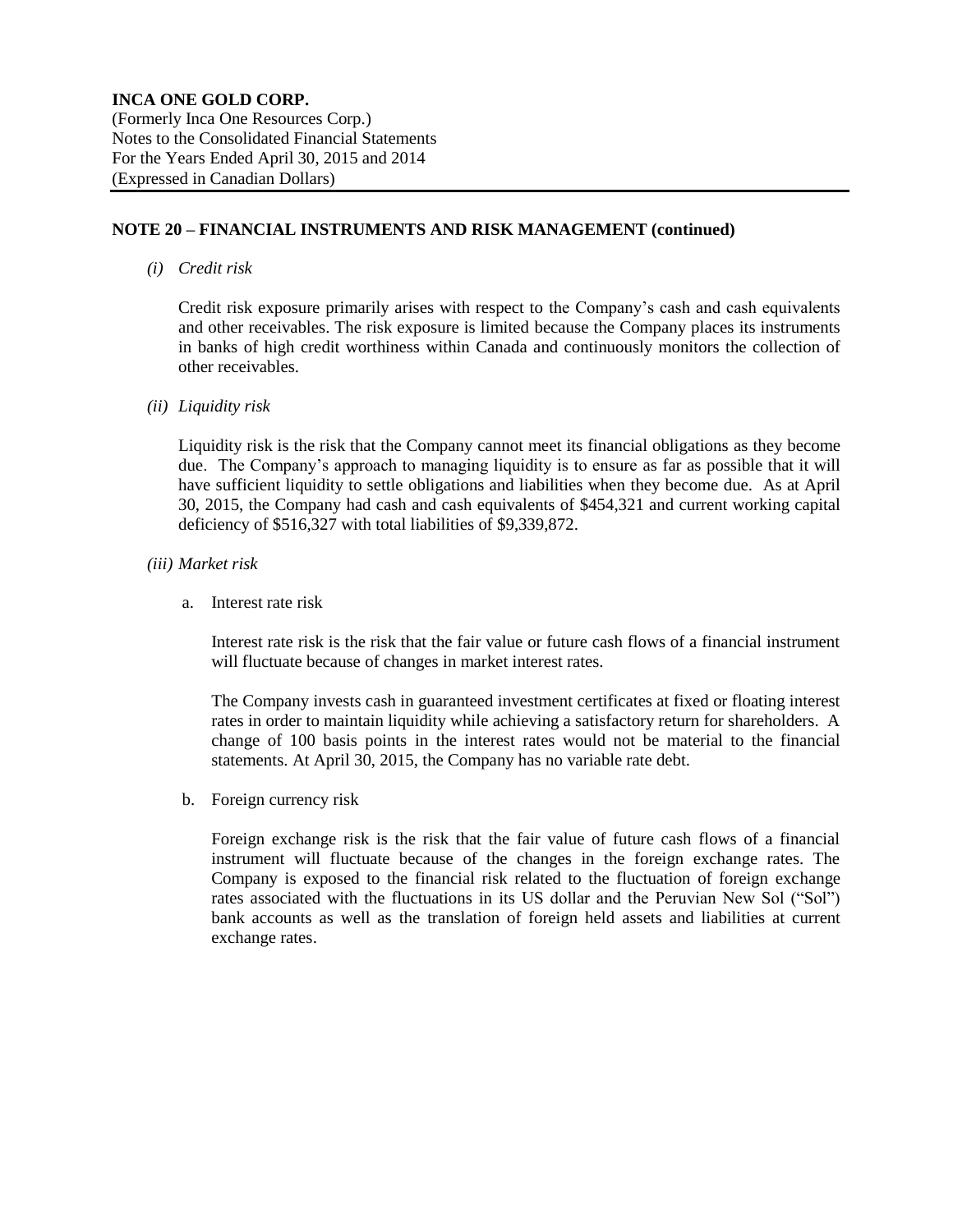### **NOTE 20 – FINANCIAL INSTRUMENTS AND RISK MANAGEMENT (continued)**

The Company's net exposure to the US dollar and Sol on financial instruments is as follows:

|                                                 | April 30, 2015 | April 30, 2014 |
|-------------------------------------------------|----------------|----------------|
|                                                 |                | S              |
| US dollar:                                      |                |                |
| Cash and cash equivalents                       | 321,099        | 22,792         |
| Receivables                                     | 54,643         |                |
| Accounts payable and accrued liabilities        | (525, 948)     | (16, 116)      |
| Debenture, convertible debenture and promissory | (2,895,360)    |                |
| note                                            |                |                |
| Net assets                                      | (3,045,566)    | 6,676          |
|                                                 |                |                |
| Sol:                                            |                |                |
| Cash and cash equivalents                       | 38,858         | 9,704          |
| Receivables                                     | 589,500        |                |
| Accounts payable and accrued liabilities        | (347,062)      | (167,734)      |
| Net liabilities                                 | 281,296        | (158,030)      |

Assuming all other variables constant, an increase or a decrease of 10% of the US dollar against the Canadian dollar, the net loss of the Company and the equity for the year ended April 30, 2015 would have varied by approximately \$312,000.

Assuming all other variables constant, an increase or a decrease of 10% of the Sol against the Canadian dollar, the net loss of the Company and the equity for the year ended April 30, 2015 would have varied by approximately \$28,000.

The Company had no hedging agreements in place with respect to foreign exchange rates.

c. Commodity price risk

Commodity price risk is the risk of financial loss resulting from movements in the price of the Company's commodity inputs and outputs. The Company's price risk relates primarily to future gold price expectations and the share trading price of its GRIT shares. The Company continuously monitors precious metal and GRIT share trading prices as they are included in projections prepared to determine its future strategy.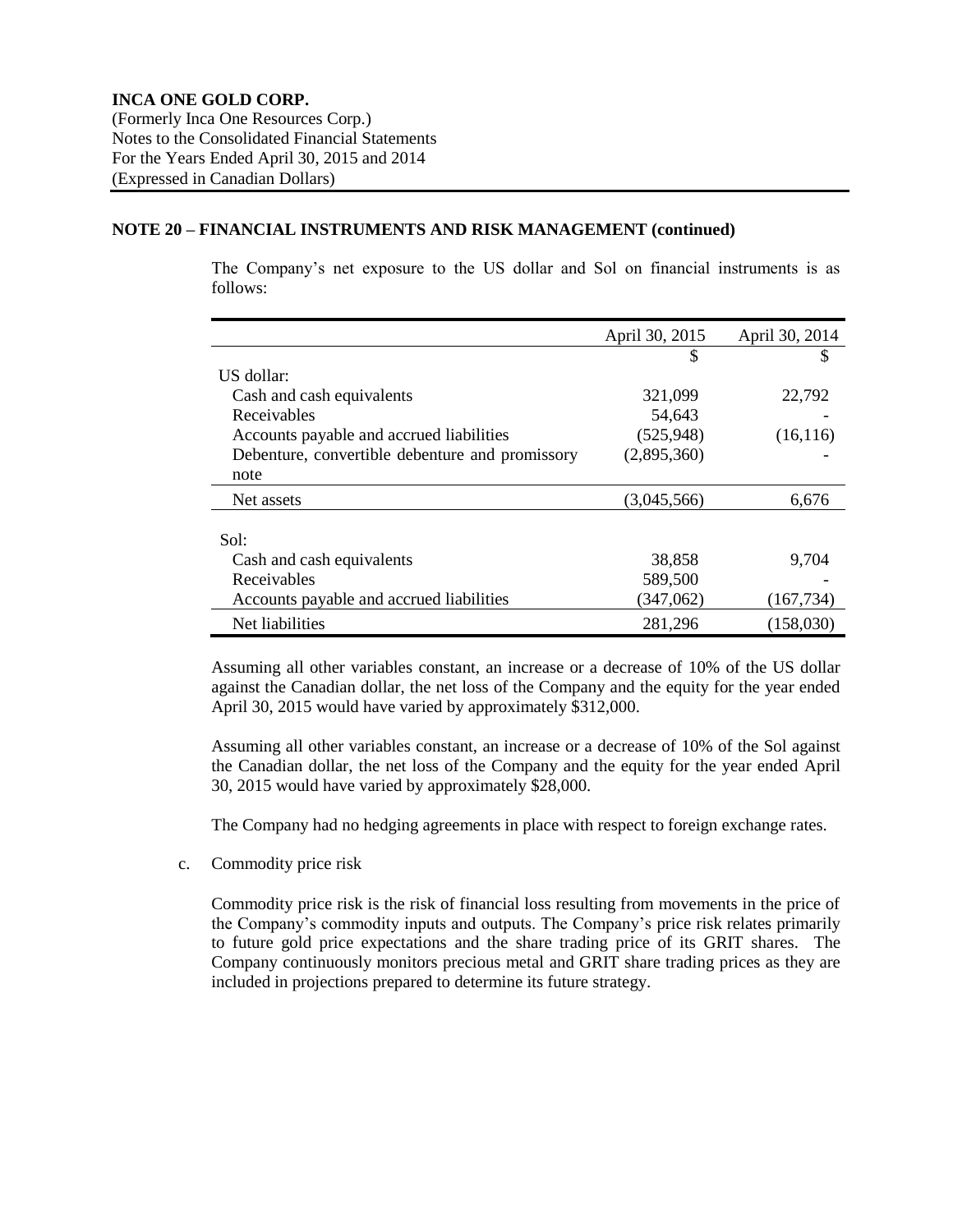# **NOTE 21 – CAPITAL MANAGEMENT**

The Company's objective when managing capital is to safeguard the Company's ability to continue as a going concern such that it can provide returns for shareholders and benefits for other stakeholders. The management of the capital structure is based on the funds available to the Company in order to support the acquisition, exploration and development of mineral properties and to maintain the Company in good standing with the various regulatory authorities. In order to maintain or adjust its capital structure, the Company may issue new shares, sell assets to settle liabilities, issue debt instruments or return capital to its shareholders.

The Company considers its current capital structure to consist of promissory notes payable, convertible debentures, debentures, bond payable and the items included in shareholders' equity (deficiency). The Company's projected future revenues from mineral processing operations are intended to generate sufficient funds to service its debts and to provide funding for future operations. Notwithstanding these proceeds the Company expects to continue to be dependent on its capital resources which are largely determined by the strength of the junior resource markets, by the status of the Company's projects in relation to these markets and by its ability to compete for investor support of its projects. The Company is not subject to externally imposed capital requirements except for the right of first refusal for future debt and equity financings provided to bond and debenture holders per financings entered during the 2015 fiscal year.

The Company monitors its capital structure and makes adjustments in light of changes in economic conditions and the risk characteristics of the underlying assets. In order to facilitate the management of capital and the further operation of its Peruvian toll-milling operations the Company prepares expenditure budgets which are updated as necessary, and are reviewed and approved by the Company's Board of Directors.

# **NOTE 22 – INCOME TAXES**

Income tax expense differs from the amount that would result by applying the combined Canadian federal and provincial income tax rates to net income before income taxes. The statutory rate in Canada is 26%  $(2014 – 26%)$  while the Peruvian tax rate is 30%  $(2014 – 30%)$ .

|                                                                      | 2015        | 2014          |
|----------------------------------------------------------------------|-------------|---------------|
|                                                                      | \$          | $\mathcal{S}$ |
| Net loss before income taxes for the year                            | (4,072,372) | (4,269,643)   |
| Average statutory rate                                               | 26%         | 26%           |
|                                                                      |             |               |
| Income tax recovery at applicable rate                               | (1,059,000) | (1, 110,000)  |
| Impact of different foreign statutory tax rates                      | (16,000)    | (66,000)      |
| Non-deductible amounts                                               | 271,000     | 463,000       |
| Unrealized loss on marketable securities                             |             | (61,000)      |
| Issuance of convertible debentures                                   | (27,000)    | 20,000        |
| Share issuance costs                                                 | (90,000)    | (34,000)      |
| Adjustment or prior years provision versus statutory tax returns and |             |               |
| other                                                                | 686,000     |               |
| Change in non-recognized deferred tax assets and other               | 370,000     | 788,000       |
| Income tax provision                                                 | 135,000     |               |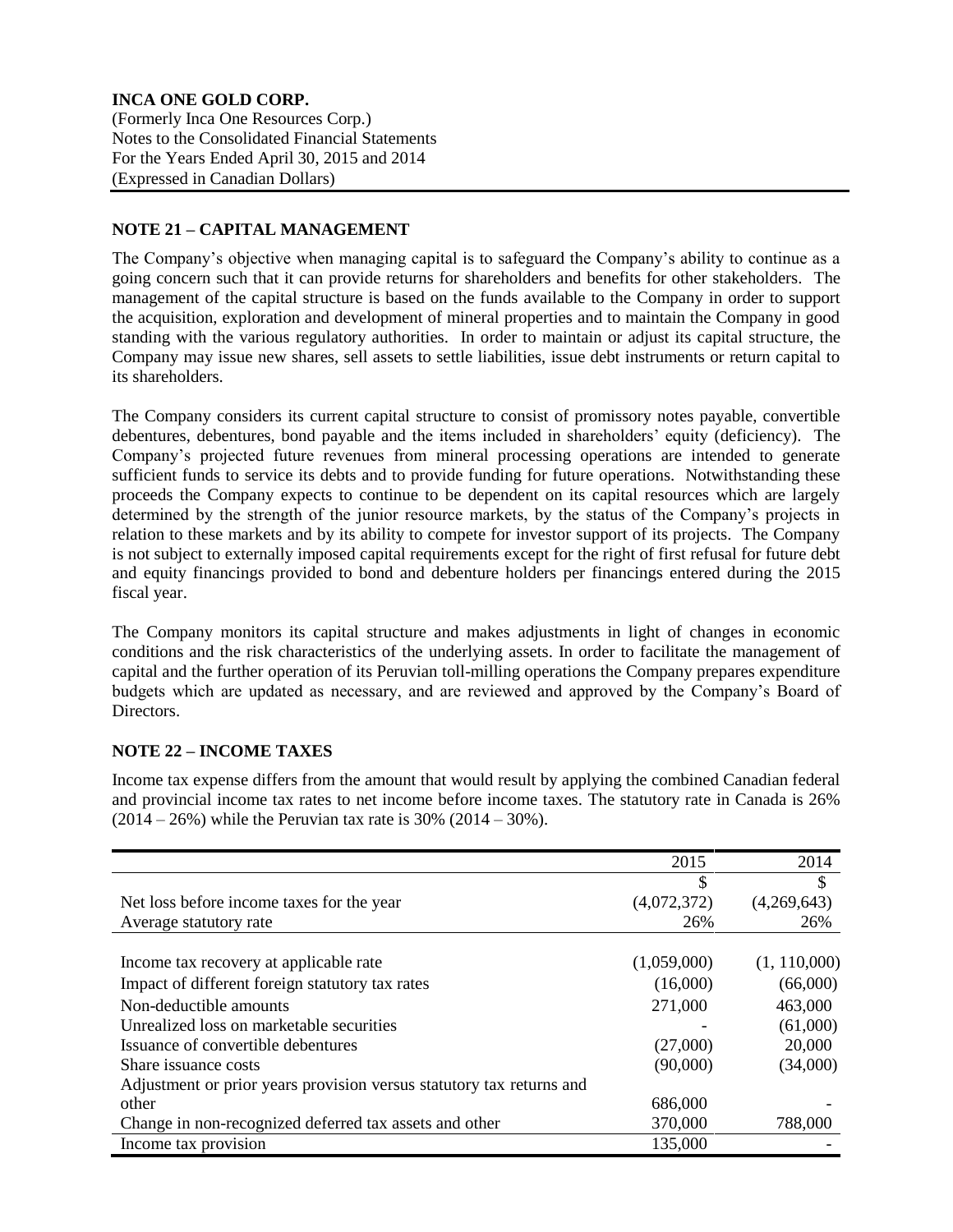# **NOTE 22 – INCOME TAXES (continued)**

# Deferred tax liability, net

Deferred income taxes arise from temporary differences in the recognition of income and expenses for financial reporting and tax purposes. The income tax benefit of the following deferred tax liabilities net of recognized deferred tax assets has been recognized in these financial statements:

|                                    | 2015    | 2014 |
|------------------------------------|---------|------|
|                                    | \$      | S    |
| Deferred tax asset:                |         |      |
| Non-capital losses carried forward | 740,000 |      |
| Deferred tax liabilities:          |         |      |
| Inventory                          | 10,000  |      |
| Property, plant and equipment      | 707,000 |      |
| Debt with accretion                | 185,000 |      |
|                                    | 902,000 |      |
| Deferred tax liabilities, net      | 162,000 |      |

### Unrecognized deductible temporary differences

The income tax benefit of the following deductible temporary differences has not been recorded in these financial statements because of the uncertainly of their recovery:

|                                    | 2015      | 2014      |
|------------------------------------|-----------|-----------|
|                                    |           |           |
| Non-capital losses carried forward | 8,876,000 | 7,617,000 |
| Share issuance costs               | 454,000   | 275,000   |
| Mineral properties                 | 94,000    | 47,000    |
| Other                              | 1,102,000 | 1,035,000 |

### Non-capital losses carried forward

The Company has tax losses for Peruvian purposes of approximately \$2,466,000 (2014 – \$350,000) available to offset against future years' taxable income in Peru. The Company also has non-capital losses available to reduce taxes in future years of approximately \$8,922,000 (2014 – \$7,695,000) in Canada with expiry over 2026 through 2035 which have not been recognized in these financial statements.

Tax attributes are subject to review, and potential adjustment, by tax authorities.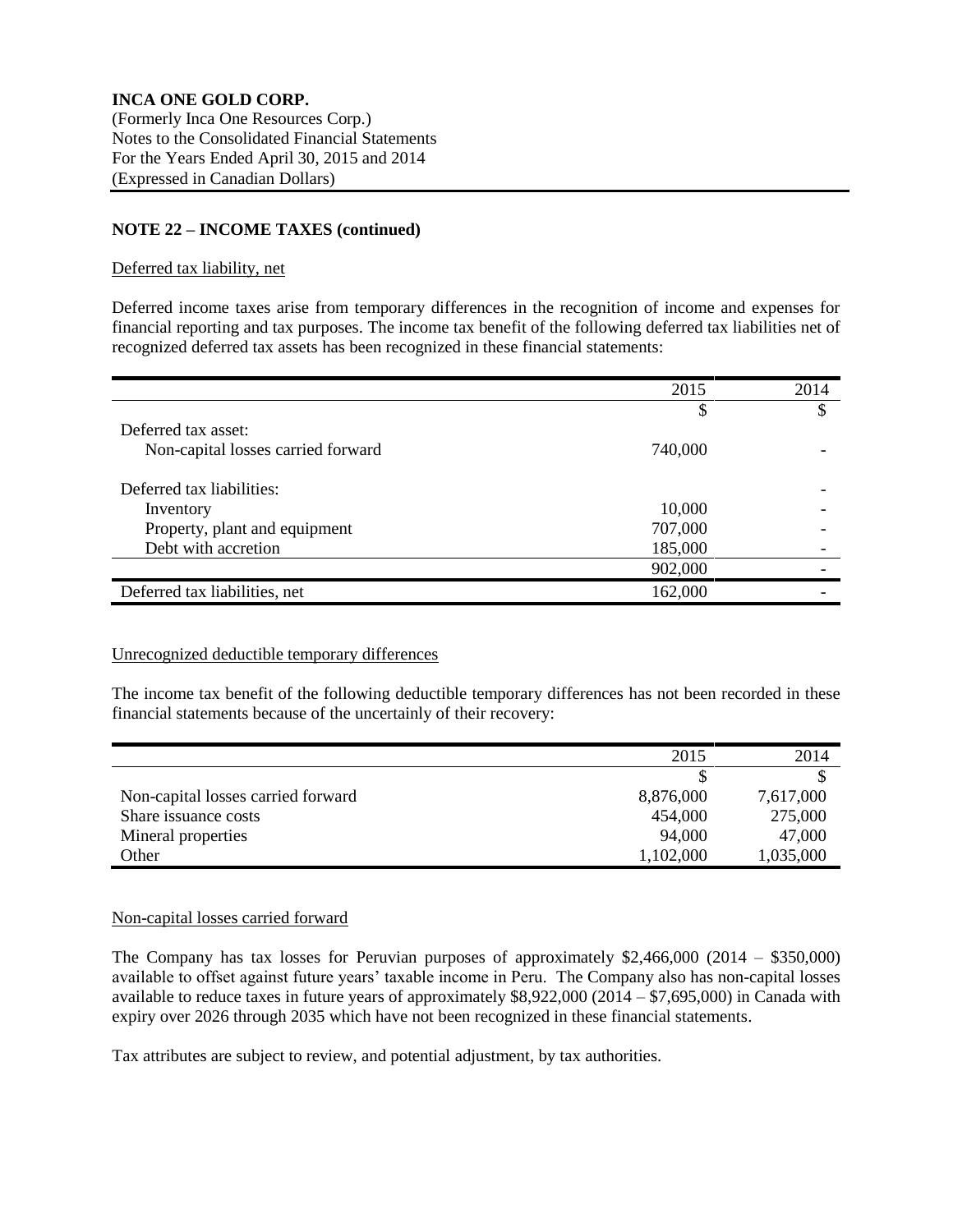# **NOTE 23 – SUPPLEMENTAL CASH FLOW INFORMATION**

Investing and financing activities that do not have a direct impact on current cash flows are excluded from the statements of cash flows.

During the year ended April 30, 2015, the following transactions were excluded from the statements of cash flows:

- The Company issued 2,933,334 finder's warrants at the fair value of \$285,288 pursuant to the bond financing.
- \$99,461 of the convertible debentures were converted to 1,200,000 common shares of the Company. A reclassification of \$99,451 from the liability component and \$136,223 from the equity component of the convertible debenture to share capital was recorded on the conversion.
- The Company issued 643,600 finder's warrants and 1,600,000 subscriber warrants at the fair value of \$45,353 and \$84,081, respectively, pursuant to the Debenture Unit Financing.
- The Company accrued \$126,040 in property, plant and equipment expenditures through accounts payable and accrued liability.

During the year ended April 30, 2014, the following transactions were excluded from the statements of cash flows:

- The Company issued 12,000,000 common shares at the fair value of \$1,320,000, in exchange for 733,007 GRIT Shares. A finder's fee in the form of 960,000 common shares at the fair value of \$105,600 was paid in connection with this share exchange.
- The Company accrued \$250,762 in property, plant and equipment expenditures through accounts payable and accrued liabilities.
- The Company accrued \$68,000 in exploration and evaluation asset expenditures through accounts payable and accrued liabilities.

# **NOTE 24 – SUBSEQUENT EVENTS**

- a) During May 2015, a director and officer and an officer of the Company advanced to the Company a total of \$100,000 in cash in exchange for short term promissory notes. The notes are unsecured with an interest rate of 20% per annum payable on maturity in 6 months.
- b) During May 2015, 210,000 stock options with prices ranging from \$0.15 to \$0.25 were exercised for gross proceeds of \$37,500, and 100,000 warrants with an exercise price of \$0.20 were exercised for gross proceeds of \$20,000.